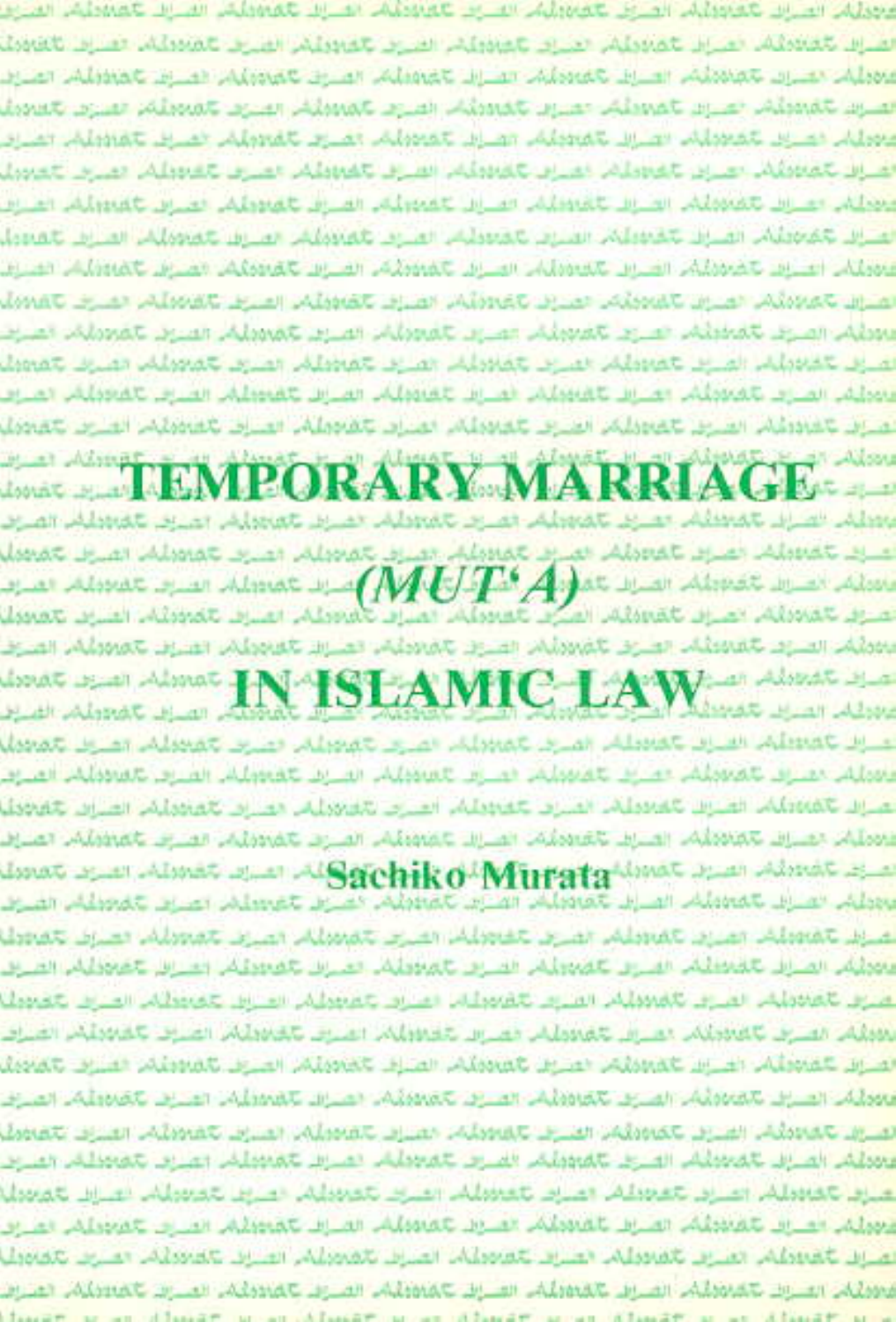# **Temporary Marriage in Islamic Law**

<span id="page-1-0"></span>**[Title](#page-2-0)** 

**[Introduction](#page-3-0)** 

Chapter 1 [Permanent Marriage](#page-4-0)

Chapter 2 [The Four Pillars Of Mut'a](#page-22-0)

Chapter 3 [The Statutes Of Mut'a](#page-36-0) 

Chapter 4 [The Legitimacy Of Mut'a](#page-45-0)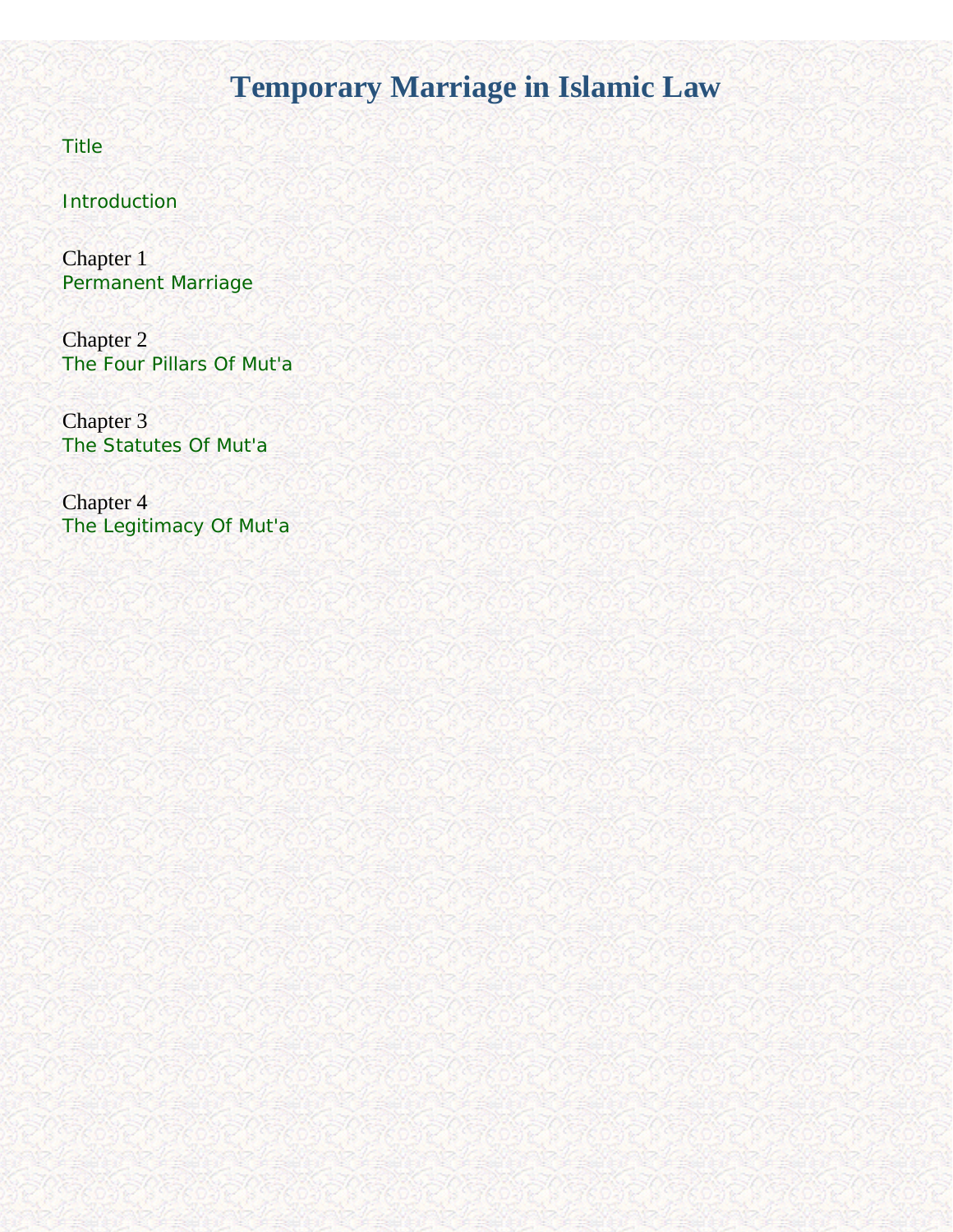#### [INDEX](#page-1-0)

## **Al-Serat**

# <span id="page-2-1"></span><span id="page-2-0"></span>**Temporary Marriage in Islamic Law**

Sachiko Murata

The present work is based on an MA dissertation completed in 1974 under the direction of Professor Abu 'l-Qasim Gurji of the Faculty of Theology at Tehran University (most of the Persian text was published under the title Izdiwaj-i muwaqqat: (mut'a-sigha) [Tehran: Hamdami, 1358/1979]).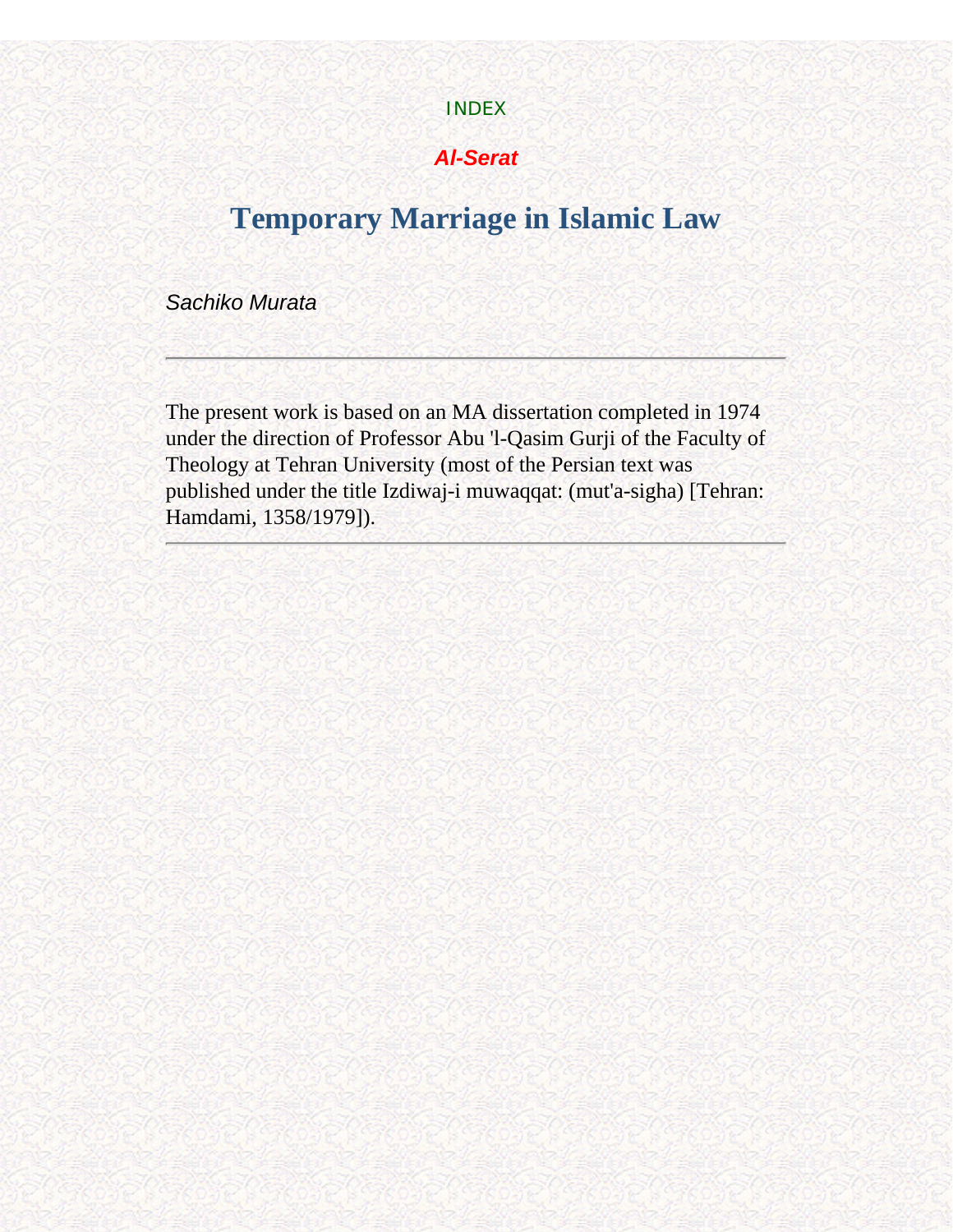## **Introduction**

<span id="page-3-1"></span><span id="page-3-0"></span>Though there are important differences between Twelve-Imam Shi'ism and Sunnism on the level of the principles of the religion *(usul al-din),* on the level of the *sharia* and *fiqh* or jurisprudence there are surprisingly few places where Shi'i or 'Ja'fari' law differs from all four Sunni schools, the Hanaf'i, Hanbali, Maliki, and Shafi'i. Perhaps the most important difference occurs in relation to the institution of *mut'a,* or 'temporary marriage'. The Sunni authorities agree that *mut'a* was permitted by the Prophet at certain points during his lifetime, but they maintain that in the end he prohibited it completely. In contrast the Shi'is maintain that the Prophet did not ban it, and they cite numerous *hadith* from Sunni as well as Shi'i sources to prove this. Having established its legality, they then devote tremendous care and attention to defining its legal status and all the rules and regulations connected with it.

One major purpose of the present study is to trace the origin of this divergence between Sunni and Shi'i law by going back to the sources and arguments on both sides. A second purpose is to describe the legal situation of *mut'a* in Shi'ism. In order to do this, it is first necessary to understand the rules and regulations that define marriage itself, since all the discussions of *mut'a* take place within this context. Hence Chapter One describes the 'pillars' and 'conditions' of marriage according to the five schools of law, though in a manner which is by necessity truncated and which makes no attempt to give a thorough presentation of all the different opinions. Chapter Two discusses the 'four pillars' of *mut'a* and Chapter Three its 'statutes'. Once the nature of *mut'a* and its structural relationship to permanent marriage is understood, the debates concerning the legitimacy of *mut'a-summarized* in Chapter Four--can be better understood.

The present work is based on an MA dissertation completed in 1974 under the direction of Professor Abu 'l-Qasim Gurji of the Faculty of Theology at Tehran University (most of the Persian text was published under the title *Izdiwaj-i muwaqqat: (mut'asigha)* [Tehran: Hamdami, 1358/1979]). The original work included a brief investigation of the contemporary relevance of *mut'a,*  and nowadays I am often asked my opinion on this topic. Let me only remark that the modern West has not come near to solving all the legal problems that have grown up because of relatively free sexual relationships in contemporary society. If any real solution to these problems is possible, perhaps a certain inspiration may be drawn from a legal system such as *mut'a* which, with its realistic appraisal of human nature, has been able to provide for the rights and responsibilities of all parties.

As for the abuses of *mut'a* that have occurred in certain times and places, in large measure these can be traced to the refusal of people to observe the letter of the law; perhaps those who established *mut'a* had too high an opinion of human dignity, self respect, and fear of God. They no doubt thought that the Prophet's saying: 'Every religion has its special character trait, and the special character trait of my community is shame *(haya')* would continue in effect until the end of time. At least *mut'a* can be said to provide a legal structure which, when observed, prevents most of the well known problems and abuses connected with unregulated sexual relationships.

Sachiko Murata

Port Jefferson, NY 14 December 1986

#### **Acknowledgement**

The Muhammadi Trust wishes to express its gratitude to its patron for their willing and kind support in making this publication possible.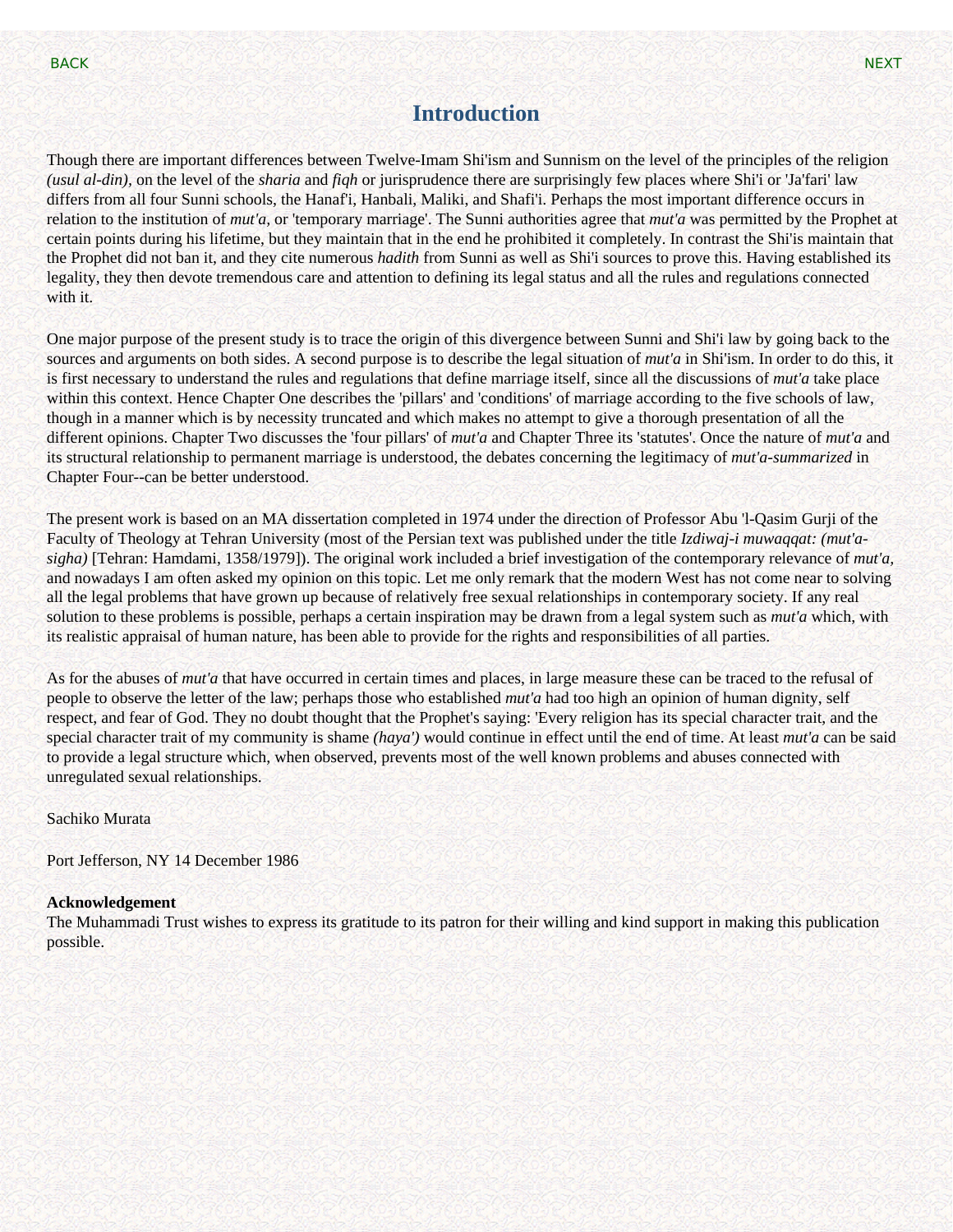# **Permanent Marriage**

<span id="page-4-1"></span><span id="page-4-0"></span>IN ISLAM the word most commonly employed for marriage is *nikah,* which means literally 'sexual intercourse'. As a legal term it denotes the situation resulting from a particular contract, entered into by a man and a woman, by which sexual intercourse between them becomes legitimate in the eyes of God and society. The only other mode of legitimizing this sexual relationship is by a man's purchasing a female slave, but this is a complicated discussion that cannot concern us here.

Marriage as a legal institution is defined and described in terms of a number of 'pillars' *(arkan)* and 'statutes' *(ahkam),* which are discussed in what follows. The pillars are those elements of the marriage contract whose absence nullifies the contract. The statutes are the rules and regulations that govern the contract. A brief account will also be given of certain other legal points relating to marriage, namely divorce, the waiting period, forswearing, sworn allegation, *zihar,* and inheritance.

## **I. The Pillars Of The Marriage Contract**

Marriage has a set number of pillars, two according to the Shi'is, three according to the Malikis and Hanafis, and four according to the Hanbalis and Shafi'is. All schools agree on the first two pillars, 'formula' and 'persons'.

## *A. The Formula* (sigha)

Marriage is legalized by a contract ('*aqd),* which, like all other contracts in Islam, consists of a declaration *(ijab)* and an acceptance *(qabul).* The woman declares that she is entering into a relationship of marriage with the man, and he accepts her as his wife.

The schools differ as to the exact words that may be employed in the woman's declaration. The Shafi'is and Hanbalis hold that a formula derived from the words 'I have married you' *(ankahtu-ka)*  or 'I have espoused you' *(zawwajtu-ka)* are valid. The Malikis maintain that if the amount of the dower to be paid to the wife (see *IlA* below) has been specified, the woman may also say 'I give myself to you' *(wahabtu-ka).* [\[1\]](#page-17-0) The Shi'is do not include the verb 'to give', but they add the formula, 'I surrender myself to your pleasure' *(matta'tu-ka).* [\[2\]](#page-17-1) The Hanafi school is the freest in respect of the formula, allowing any number of expressions to be employed, even certain indirect formulas.

<span id="page-4-3"></span><span id="page-4-2"></span>All schools agree that the man may show his acceptance by employing any word which denotes his satisfaction with the contract.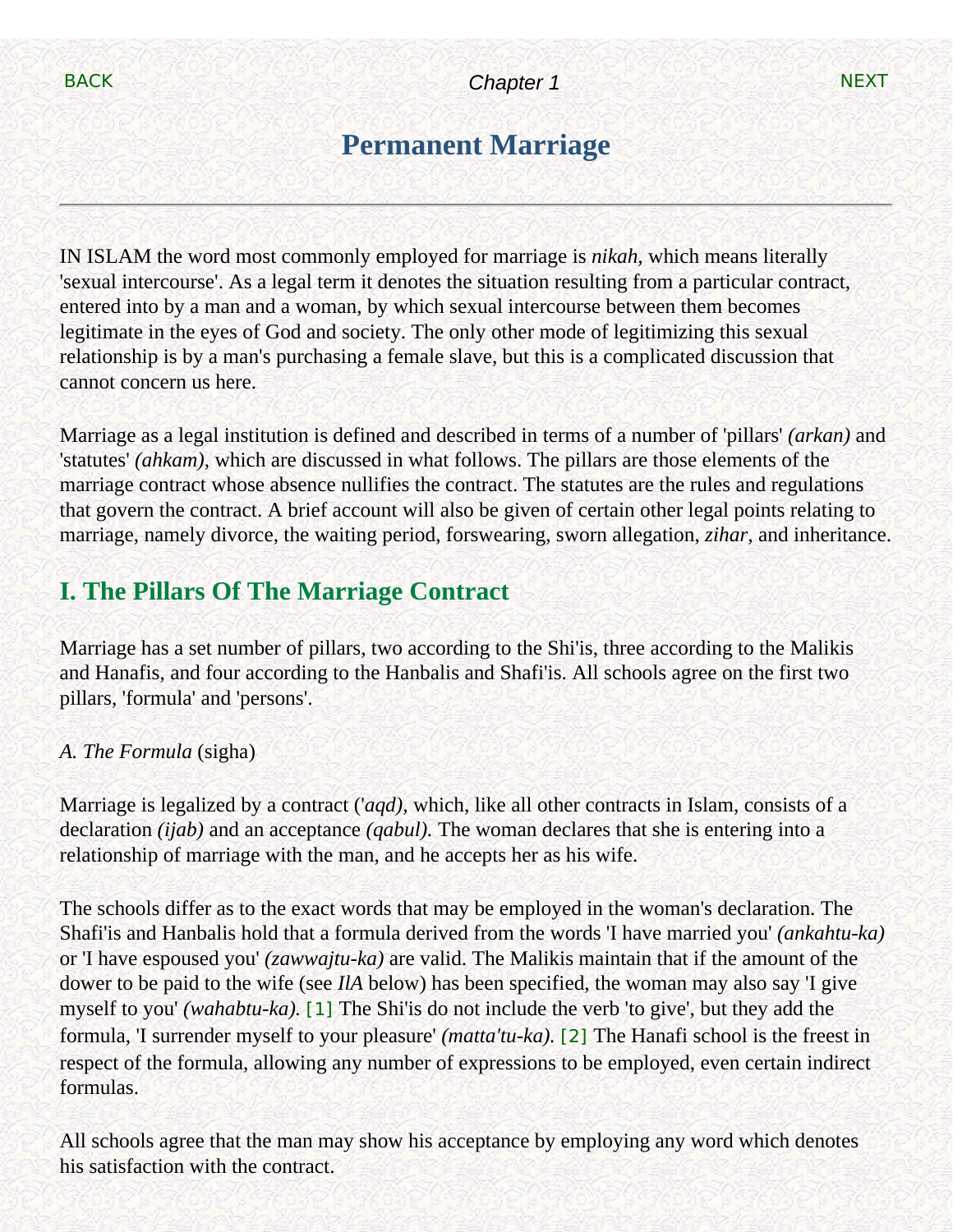<span id="page-5-1"></span><span id="page-5-0"></span>The Hanbali, Maliki, and Shi'i schools hold that the verbs for both declaration and acceptance must be in the perfect tense. According to the Hanafis, the present tense may be employed as long as what is meant is directed toward the future, i.e., does not denote the seeking of a promise of marriage; [\[3\]](#page-17-2) according to the Shafi'is, the present tense may be used if it excludes the possibility of being interpreted as a promise of marriage, e.g., by adding the word 'right now' *(al-an).* [\[4\]](#page-17-3) All agree that both declaration and acceptance must be uttered at a single session. It is not necessary for the declaration to precede the acceptance, except according to the Hanbalis. [\[5\]](#page-18-0) A person who knows Arabic must pronounce the formula in that language, but those who do not know Arabic may employ equivalent terms in their own language. A mute may employ sign language.

## <span id="page-5-2"></span>*B. The Persons* (mahall)

The man and woman must be free of all *shar'i* hindrances to their marriage, as explained below. The identity of the spouses must be clearly specified. Thus, for example, if the guardian (below, C) should say: 'I give one of my two daughters to you in marriage', and the man should accept, the contract is invalid.

<span id="page-5-3"></span>A woman may not marry a husband who is not 'equal' *(kafa)* to her. According to the Shi'is, this means only that the woman's husband must be a Muslim. [\[6\]](#page-18-1) The Sunni schools add equality in terms of various social considerations. Not only must the man be a Muslim, he must also have a social standing at least equal to the woman's. In other words, she may not marry anyone below her rank in society, though a man may do so. 'Equality' here is defined in terms of a number of factors which differ slightly among the four schools. The Hanafis mention Islam, lineage, profession, liberty (as opposed to slavery), piety, and property. The Shafi'is list lineage, religion, and profession, differing only slightly in the words employed from the Hanbalis. The Malikis mention piety and freedom from physical defects detrimental to marriage. [\[7\]](#page-18-2)

<span id="page-5-4"></span>A man and woman may be forbidden from marrying for several reasons:

1. Blood relationship *(qaraba).* A man may not marry the following women: (a) His mother or any of his grandmothers; (b) His daughter or granddaughters, no matter how far removed; (c) His sister; (d) His nieces, his aunts, or his great aunts.

2. Relationship by marriage *(musahara).* A man may not marry: (a) The mother or grandmothers of his wife; (b) The daughter, granddaughter, etc., of a wife with whom his marriage has been consummated; (c) The ex-wife of his son, grandson, etc.; (d) The ex-wife ofhis father, grandfather, etc.

3. There are certain women whom a man may marry singly, but not at the same time. These are (a) two sisters, and (b) a woman and the sister of her mother or father. In the second case, the Shi'is take exception to the four Sunni schools by saying that if the aunt agrees to share her husband with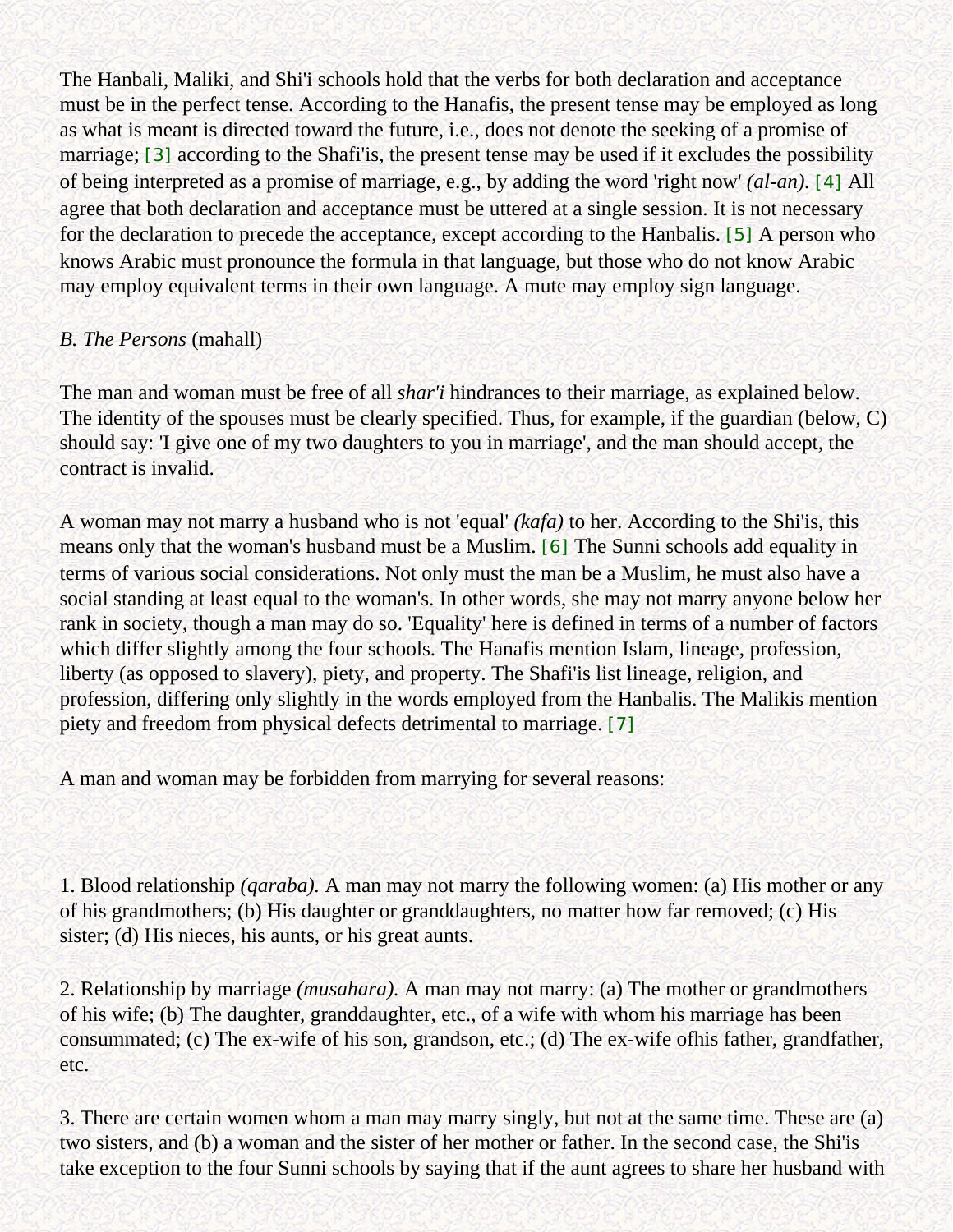<span id="page-6-0"></span>Except for the daughter of his wife, in the three other instances of relationship by marriage, the women become forbidden to the man as soon as the marriage contract is concluded; consummation of the marriage is not necessary. But if a man wants to marry the daughter of a wife with whom he has not consummated his marriage, he can do so if he first divorces the wife. Once the marriage has been consummated, the wife's daughter is forbidden to him forever, whether or not the marriage contract is valid. If a man should marry both a woman and her daughter or two sisters in a single contract, both marriages are invalid. In both cases, should he first marry one and then the other, the first contract is valid and the second void.

<span id="page-6-2"></span><span id="page-6-1"></span>The schools of law differ as to what exactly establishes the unmarriageability of a woman as the result of a relationship by marriage. For the Hanafis, unmarriageability is established by a valid marriage contract, sexual intercourse in whatever context (i.e. whether as the result of a valid contract, an invalid one, or fornication), love play, or looking at the private parts of a person of the opposite sex. [\[9\]](#page-18-4) The Shafi'is hold that unmarriageability is established only by a valid marriage contract or by the consummation of an invalid marriage contract. They do not consider any other factors, such as fornication or love play, as sufficient to establish unmarriageability. [\[10\]](#page-18-5) The Maliki position is the same as the Hanafi, except in the case of fornication; like the Shafi'is, the Malikis hold that no honour or respect can be paid to fornication. [\[11\]](#page-18-6) In the Hanbali view an invalid contract, like a valid one, results in unmarriageability, as does sexual intercourse. [\[12\]](#page-18-7) The Shi'is hold the same position as the Shafi'is except that the opinion of the *'ulama's* split on fornication; one group says that it results in unmarriageability, another group says it does not. [\[13\]](#page-18-8)

<span id="page-6-5"></span><span id="page-6-4"></span><span id="page-6-3"></span>4. Foster relationships because of suckling *(rida').* In establishing unmarriageability, a foster mother who suckles an infant is considered exactly as the infant's real mother, provided that all the *shar'i* conditions for this relationship are fulfilled, as detailed below. In other words, the children of the foster mother are considered as the child's siblings, and all of her other relatives are considered exactly as if they were truly the child's relatives by blood or marriage.

a.

<span id="page-6-8"></span><span id="page-6-7"></span><span id="page-6-6"></span>The Shi'is and Hanbalis hold that the mother's milk must have been the result of pregnancy from marriage. [\[14\]](#page-18-9) The Shafi'is hold that the mere physical possibility of pregnancy is sufficient. Thus, for example, if a married nine year old girl should have begun menstruation and her breasts produce milk, and if she should provide milk for a foster child, the *shar'i* foster relationship is established. [\[15\]](#page-18-10) The Malikis and the Hanafis maintain that it is only necessary for the woman to have given milk for the relationship to be established; it makes no difference if she should also be an unmarried virgin, or if she is too young to marry or too old to bear children. [\[16\]](#page-18-11)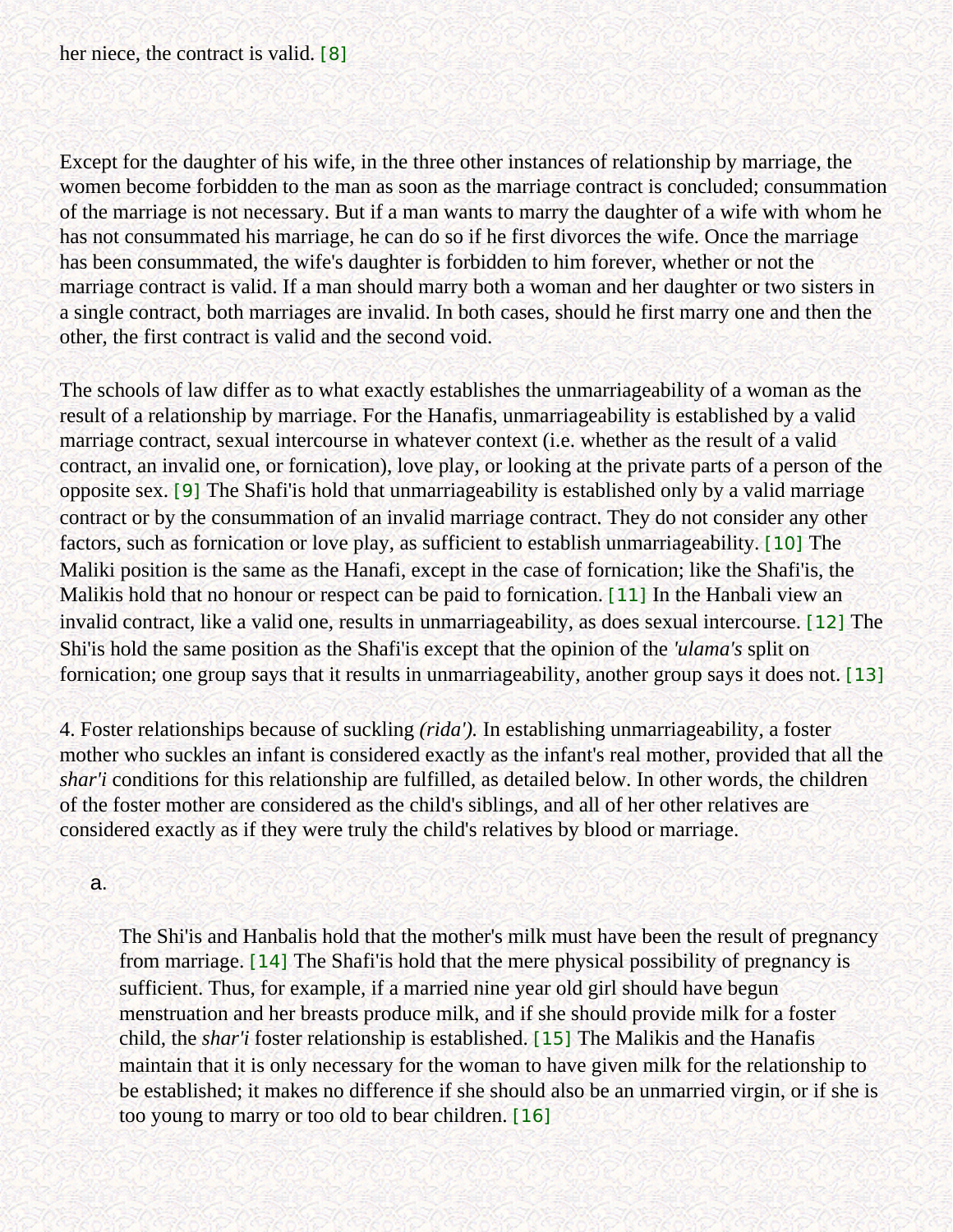According to the Hanbali and Shafi'i schools, if the foster mother should have become pregnant through fornication, the relationship of unmarriageability is established only with the mother's blood relatives, not with the father's, since he has no legitimate relationship with the mother. The Hanafi and Maliki schools say that unmarriageability is established also with the father's relatives. [\[17\]](#page-18-12) The Shi'is hold that in the case of fornication no relationship of unmarriageability is established whatsoever, since fornication deserves no respect. [\[18\]](#page-18-13)

#### <span id="page-7-1"></span><span id="page-7-0"></span>c.

According to four of the schools, the foster child must have been suckled before it reaches two years of age for unmarriageability to be established. The Malikis set the age at two years and two months. [\[19\]](#page-18-14)

#### <span id="page-7-2"></span>d.

According to all the schools, the milk must have entered the infant's stomach.

#### e.

The Shi'is hold that the infant must have suckled at the breast of the foster mother. Hence, if the milk is placed in a container and fed to the child, the foster relationship is not established. [\[20\]](#page-18-15) The Sunni schools hold that the means of drinking the milk is irrelevant.

#### <span id="page-7-3"></span>f.

<span id="page-7-4"></span>The schools differ as to how many times milk must be drunk. The Shafi'i and Hanbali schools hold that the infant must suckle at least five times. [\[21\]](#page-18-16) The Shi'is hold that it must suckle over a period of twenty-four hours or at least fifteen times, and each time it must drink a quantity of milk that would customarily be called a 'feeding'. [\[22\]](#page-18-17) According to the Hanafis and Malikis, a single act of suckling, even if the infant drinks only one drop of milk, is sufficient to establish the relationship. [\[23\]](#page-18-18)

#### <span id="page-7-6"></span><span id="page-7-5"></span>g.

The Shafi'is and the Shi'is add that the foster mother must be alive when the milk is drunk. [\[24\]](#page-18-19) The other schools hold that even if for some reason an infant should suckle at the breast of a corpse, the foster relationship will be established. [\[25\]](#page-19-0)

<span id="page-7-9"></span><span id="page-7-8"></span><span id="page-7-7"></span>5. Religious difference. A woman may not marry a non-Muslim. In Sunnism, a man may marry a woman who is one of the 'People of the Book' *(ahl al-kitab,* i.e., Christians, Jews, and other religions with revealed scriptures). But in Shi'ism a man may not contract a permanent marriage with a non-Muslim, though he may marry one of the People of the Book temporarily. [\[26\]](#page-19-1) If either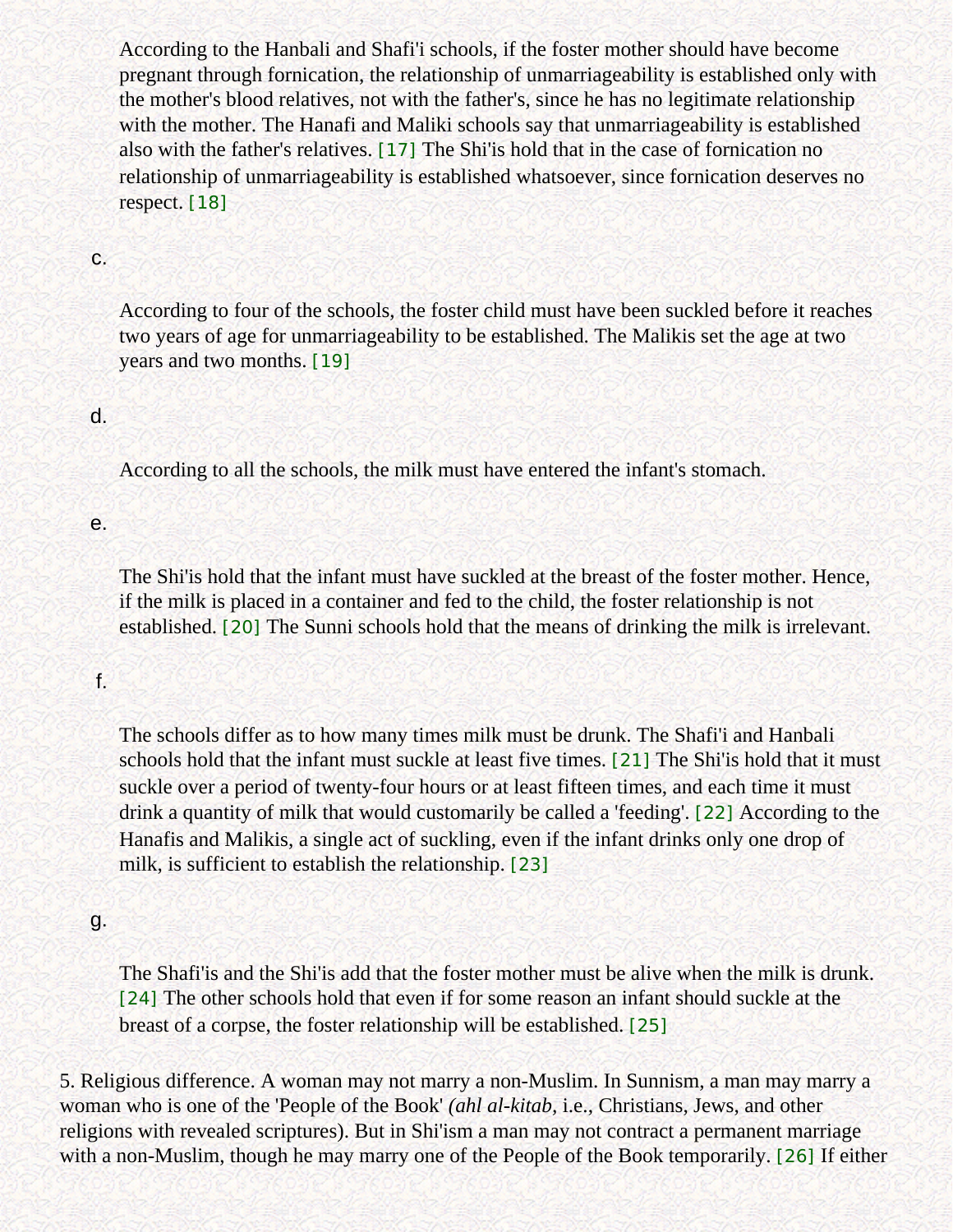of the spouses should become an apostate, the marriage is automatically annulled.

6. Maximum number of wives. A man may not have more than four wives at one time. If a man should divorce one of his wives, he cannot remarry until her waiting period (below, IV) is completed, unless the divorce should be of the irrevocable type *(ba'in,* see below under III).

7. Divorce. If a man should have divorced his wife irrevocably, she is forbidden to him forever, unless she should marry another man and obtain a divorce from him. Once the woman's waiting period has expired, she may remarry her first husband. The woman's husband is known as the *muhallill,* 'he who makes [marriage to her first husband] lawful'. The marriage with the *muJ:tallil*  must be consummated. [\[27\]](#page-19-2)

<span id="page-8-0"></span>8. Sworn allegation. Having annulled his marriage through 'sworn allegation' *(li'an,* below, VII), a man may never remarry the woman.

### C. *Guardianship* (wilaya)

The legal guardian in the marriage contract may be the father, the father's father (Hanafi, Shafi'i, Shi'i), the executor of the father's will concerning the marriage (w*asi),* the governor of the town *(hakim)* in case of the nonexistence of the others (Hanbali), and the owner of a slave (Maliki). The mother has no guardianship except in the Hanafi school, which holds that if there is no close male relative, close female relatives may assume the guardianship and conclude the marriage contract. [\[28\]](#page-19-3)

<span id="page-8-3"></span><span id="page-8-2"></span><span id="page-8-1"></span>In the Maliki and Shafi'I schools, the participation of the legal guardian is one of the pillars of the marriage; in the Hanbali school it is a condition *(shart*) of the contract, which means that if the contract is concluded without the guardian, it will be valid only on condition that the guardian gives permission afterwards. [\[29\]](#page-19-4) Hence in these three schools the woman does not have the right to conclude a marriage contract without the participation of her guardian. [\[30\]](#page-19-5) In the Shi'i and Hanafi schools the presence of the guardian is required only at the marriage contract of a girl not of age, that is, one who has not yet reached puberty *(saghira),* or of an incompetent or insane girl or woman of age. In both these schools a girl who is physically mature may marry whomsoever she wishes, and the validity of the contract is not conditional upon the presence of the guardian. [\[31\]](#page-19-6) However, the Hanafis add that since social equality *(kafa')* is a condition for a valid contract, a guardian may annul a contract concluded by a woman on her own behalf with an unequal man. [\[32\]](#page-19-7)

<span id="page-8-7"></span><span id="page-8-6"></span><span id="page-8-5"></span><span id="page-8-4"></span>In the Maliki, Hanbali, and Shafi'i schools, the guardian may give a virgin in marriage without her consent, whether or not she is of age. But a woman or girl who has been married before may not be given in marriage without her permission. [\[33\]](#page-19-8) The Hanafis and Shi'is hold that only a girl not of age may be given in marriage without her consent. [\[34\]](#page-19-9) The Shafi'is add here that if an underage girl has already been married, she may not be given in marriage again until she comes of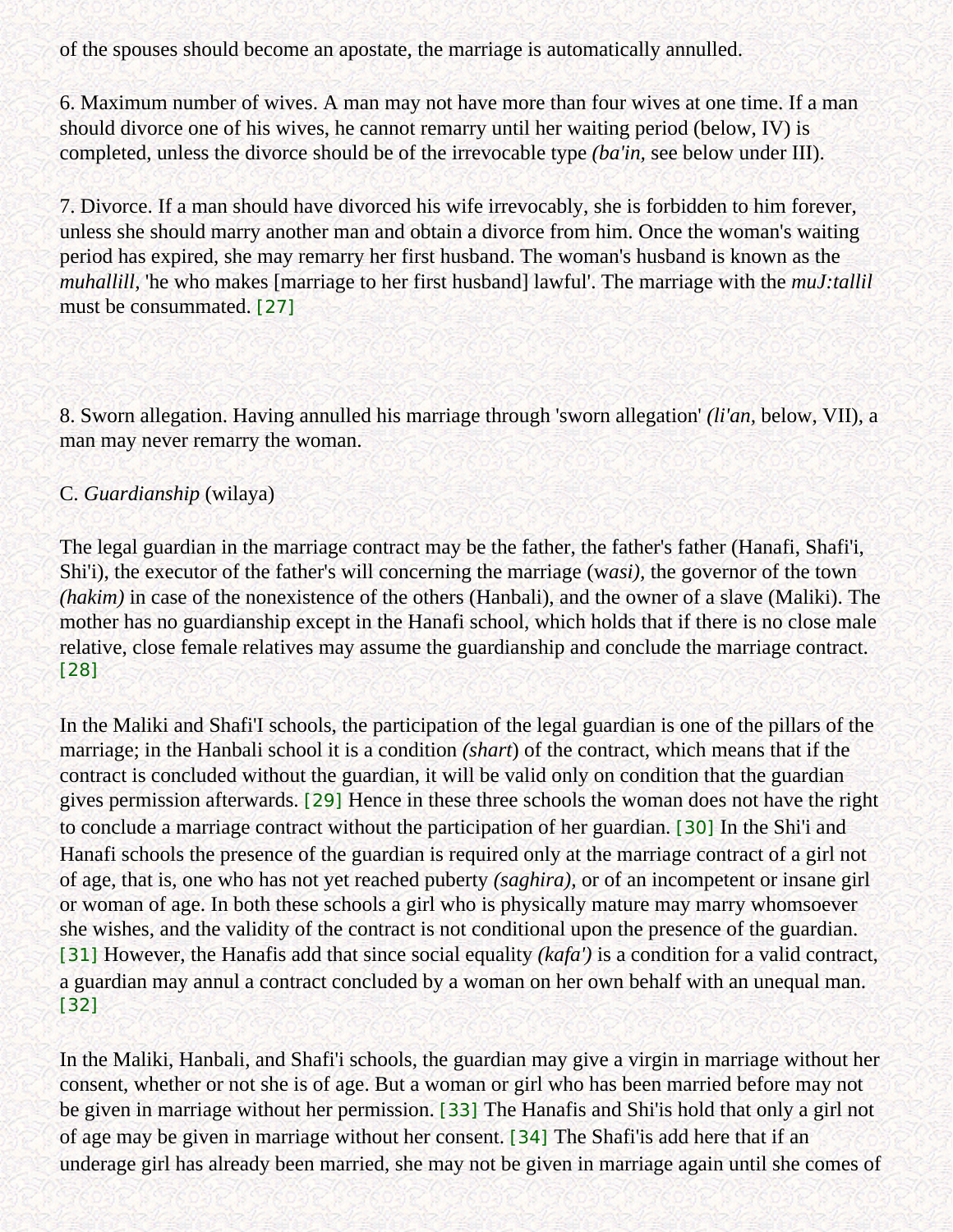<span id="page-9-0"></span>age. [\[35\]](#page-19-10)

The regulations of guardianship also apply to boys not of age *(saghir)* and mentally incompetent men. [\[36\]](#page-19-11)

<span id="page-9-1"></span>*D. Witnesses* (Shahid)

<span id="page-9-2"></span>The Shafi'i, Hanbali, and Hanafi schools hold that the presence of two witnesses is a pillar of marriage and that without their presence, the contract is invalid. [\[37\]](#page-19-12) The Malikis hold that the presence of two witnesses is necessary at the time of the marriage's consummation *(dukhul),* but not during the contract, when their presence is merely recommended. [\[38\]](#page-19-13) The Shi'is maintain that the presence of one or more witnesses is not a pillar of the contract, so a man and woman may conclude a contract secretly if they so wish. [\[39\]](#page-19-14)

## <span id="page-9-4"></span><span id="page-9-3"></span>**II. The Statutes Of Marriage**

### *A. The Dower* (mahr)

Whenever a man marries a woman, he must give her a dower in return for the sexual gratification he is to receive. The dower must consist of a specified amount of property, cash, or profit. It must be ritually pure and owned by the husband. All schools agree that the dower does not have to be mentioned in the contract. If it is mentioned and does not fulfill the conditions required for dowers, the contract is valid but the dower must be corrected.

There are two kinds of dower. The 'specified dower' *(al-mahr al-musamma)* is one upon which the man and the woman agree. The 'normal dower' *(a!-mahr a!-mathal)* is what the woman receives if she cannot come to an agreement with her husband over the specified dower, or if for some reason the specified dower should be invalid. The normal dower is the amount of property, in cash or kind, which other women of the same social status, age, beauty, etc., are receiving in the society of the time.

<span id="page-9-5"></span>According to four of the schools, as soon as the marriage contract is concluded, the woman becomes the owner of the whole dower; the Malikis maintain that only one-half of the dower belongs to her at this point. [\[40\]](#page-19-15) Should the wife demand the dower from her husband immediately, he must pay it to her; but if he should divorce her before consummation and she has not yet taken the dower, he only has to pay her one-half.

<span id="page-9-7"></span><span id="page-9-6"></span>In all schools, consummation of the marriage or the death of one of the spouses necessitates payment of the full dower. The Malikis add that if the wife should live with her husband at least one year, there being no hindrance to consummation of the marriage, he must pay the full dower. [\[41\]](#page-19-16) The Hanafis maintain that it is sufficient for the man to be alone with his wife on one occasion when there is no hindrance to consummation. [\[42\]](#page-19-17) According to the Hanbalis, being alone with the wife, love play, and seeing her private parts are all sufficient cause for the payment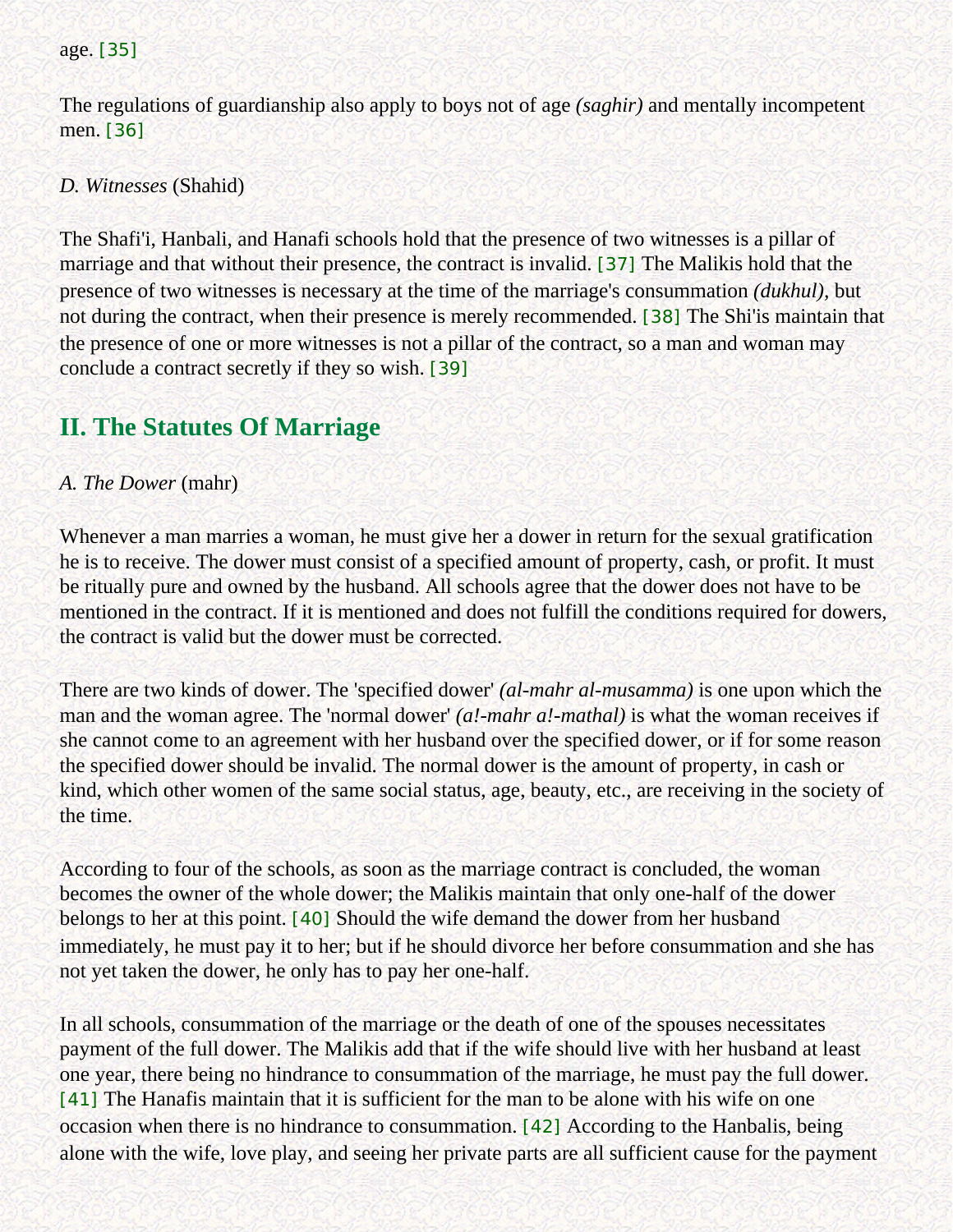<span id="page-10-0"></span>of the whole dower. [\[43\]](#page-20-0)

Before consummation of the marriage, payment of all or part of the dower may be nullified for the following reasons: I. One-half is nullified through divorce. 2. If the woman should become an apostate, she loses the whole dower. 3. If the man should become an apostate, the marriage is void, but he still must pay one-half the dower. 4. If the man or woman should annul the marriage because of physical disability or deception by the partner, she forfeits the whole dower; however, the Shi'is hold that if the woman should annul the marriage by reason of the man's impotence, she will be entitled to one-half the dower. [\[44\]](#page-20-1) 5. If a man and woman should suddenly become forbidden to each other through the establishment of some relationship, e.g. a foster relationship, where the woman is not at fault, she receives one-half the dower; if she is at fault she loses all of it.

<span id="page-10-3"></span><span id="page-10-2"></span><span id="page-10-1"></span>According to the Maliki, Hanbali, and Shi'i schools, if the marriage contract should be invalid but copulation takes place, the woman is entitled to the specified dower. [\[45\]](#page-20-2) The Shafi'is hold that in such a case, she receives the normal dower. [\[46\]](#page-20-3) The Hanafis rule that she will receive whichever of the two dowers is less. [\[47\]](#page-20-4) In a case of 'mistaken intercourse' *(waty a!-shubha),* where copulation takes place because the man and woman mistakenly believe themselves to be husband and wife, the woman is entitled to the normal dower.

<span id="page-10-5"></span><span id="page-10-4"></span>The woman may refrain from sexual intercourse as long as she has not received the dower. In such a case the man may not claim conjugal rights unless it was explicitly stated in the marriage contract that the dower would be paid at some later date. But if the woman should accept intercourse before receiving the dower, from then on she may not refuse her husband, unless it is proven that he has no ability to pay the dower; here the Shi'is take exception, holding that once the marriage is consummated, the wife may not refuse intercourse because of the husband's inability to pay the dower. [\[48\]](#page-20-5) The Hanbalis, Shafi'is, and Malikis say that if the husband's inability to pay is proven before consummation, the woman may annul the marriage; with the exception of the Hanbalis, they hold that she may not do so after consummation, since her willingness to engage in sexual intercourse proves that she accepted the marriage's validity; the Hanbalis say the woman may annul the marriage even after consummation. [\[49\]](#page-20-6) The Hanafis and Shi'is hold that the woman may not annul the marriage, but she may refuse to engage in intercourse. [\[50\]](#page-20-7)

<span id="page-10-7"></span><span id="page-10-6"></span>If the woman should decide to return part or all of her dower to her husband, he is then free from the obligation to pay it to her.

### *B. Support* (nafaqa)

Once the woman has taken up residence with her husband, he must support her in a mode corresponding to the support received by her equals. Support includes such things as food, clothing, shelter, and other necessities. Payment of the dower becomes incumbent on the husband as a result of the marriage contract, but payment of support only becomes incumbent as a result of the contract *and* the wife's obedience to her husband. If the wife does not obey her husband, he is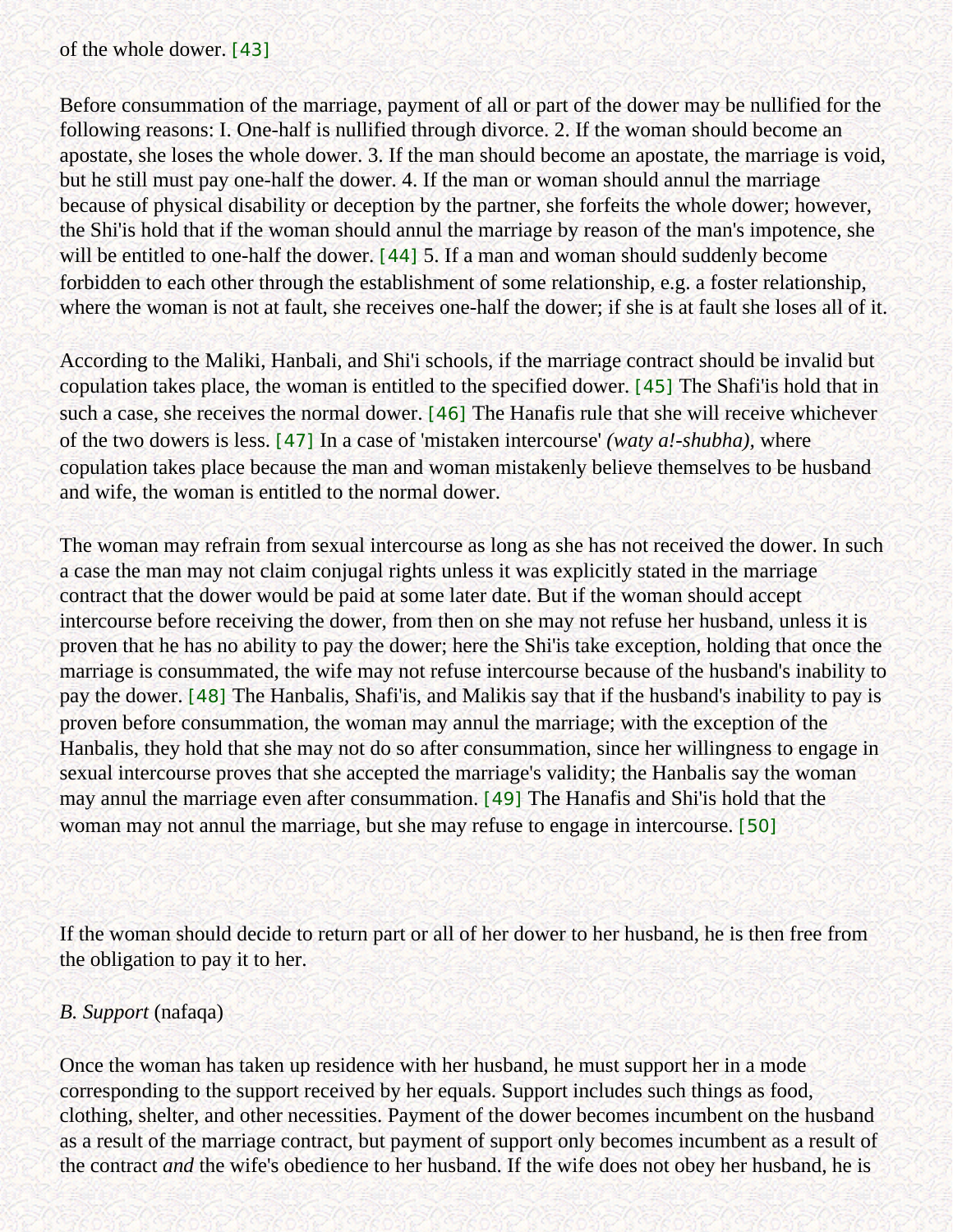not obliged to support her.

Here it should be kept in mind that in Islamic society a wife must 'obey' her husband only within the *shar'i limits,* which is to say that the woman obeys the man on condition that he is obeying God. Should he tell her to do something not sanctioned by the *sharia* her duty is to follow God, not her husband.

A woman who is in the 'waiting period' (below, IV) after having been divorced, but not irrevocably, by her husband, is entitled to support, since she is still his wife. A woman who is in the waiting period of irrevocable divorce must be supported only if she is pregnant.

According to the Hanbalis, Malikis, and Shafi'is, if it is proven that the man does not have the ability to support his wife with the necessities of life, she has the right to seek to annul the marriage through a *qadi (shar'i* judge). The Hanafis and Shi'is maintain that a woman not adequately supported by her husband may complain to a *qadi,* who must then take whatever action he thinks necessary to rectify the situation, e.g., pursuading the husband to take employment. [\[51\]](#page-20-8)

### <span id="page-11-0"></span>C. *Annulment* (faskh)

Any time a spouse has certain specified physical or mental disabilities which make continuation of the marriage difficult, the other spouse may annul the marriage. These disabilities vary according to the different schools. All schools except the Hanafi list insanity, emasculation, and impotence for the men, and insanity, leprosy, and a blocked vagina for the wife; each of them except the Hanafi then adds various other disabilities of the same sort. In the Hanafi school the wife has the right to annul the marriage only for the three grounds listed, while the husband has no grounds for annulment on the basis of disabilities. [\[52\]](#page-20-9)

<span id="page-11-1"></span>The spouse who discovers a disability in the other spouse must exercise the right of annulment immediately or lose the right. Similarly, if there was knowledge of the disability before the marriage, the marriage is in effect an expression of satisfaction with the disability, so there is no grounds for annulment; however, the Shafi'is and Malikis hold that a woman's knowledge of the man's impotence before marriage does not effect her right to annul the marriage. [\[53\]](#page-20-10) If the annulment takes place before consummation, the wife receives no dower; if the marriage has been consummated, she receives the full dower .

<span id="page-11-3"></span><span id="page-11-2"></span>All schools agree that disabilities which existed before the marriage are grounds for annulment, but there is a difference of opinion about disabilities which appear after the marriage. The Malikis hold that in the case of such later disabilities, the wife-but not the husband-has the right to annulment before consummation, so long as the husband was healthy before the marriage; however, in the case of insanity and leprosy, the husband has one year in which to undergo treatment, If he is not cured in one year , the annulment takes place, [\[54\]](#page-20-11) All schools agree that a full year is needed before the man can be judged impotent; after a year, the annulment takes place,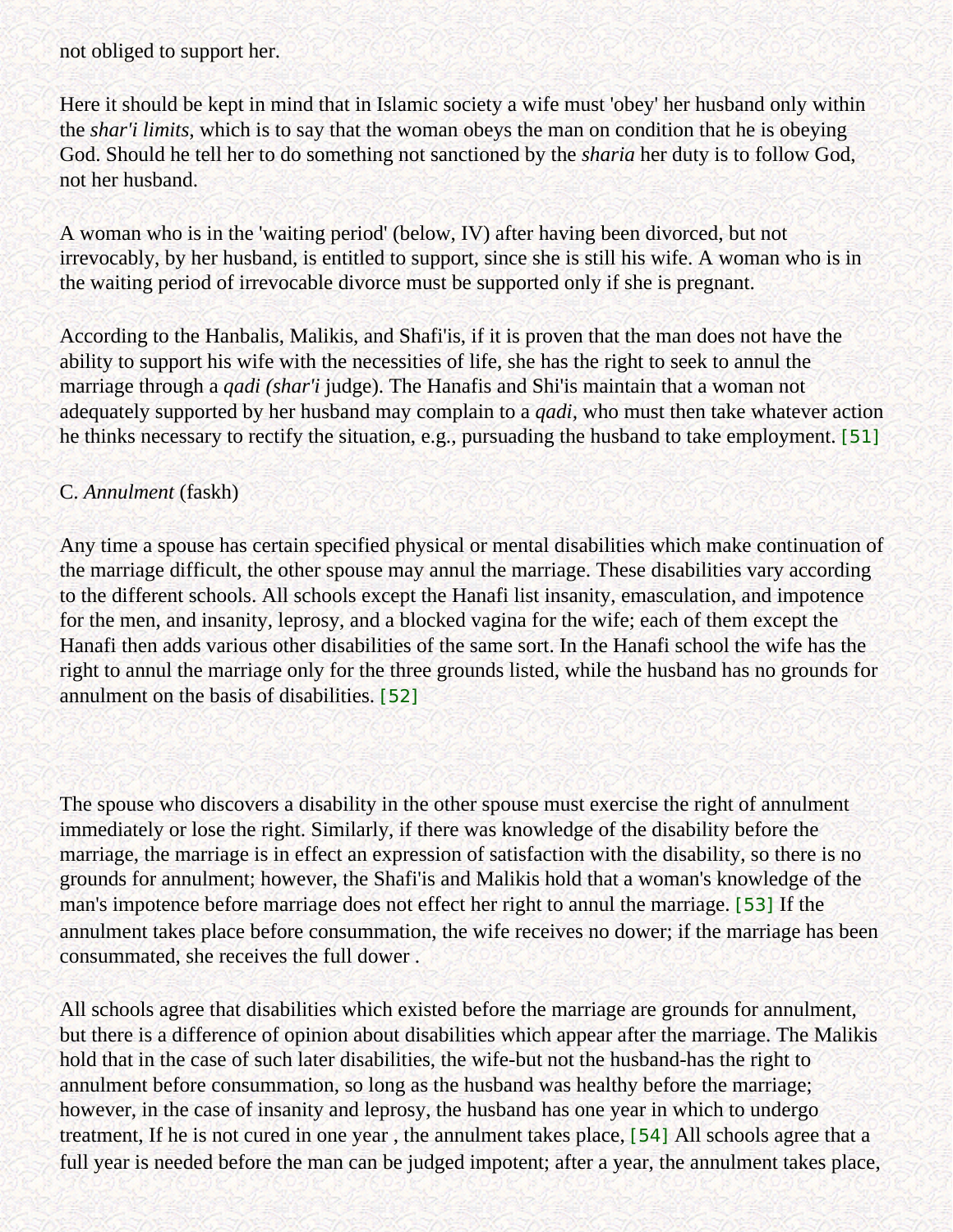The Shafi'is and Hanbalis maintain that both spouses retain the right to annulment, whether before or after consummation, The Sunni schools agree that the annulment should be declared by a *qadi.*  The Shi'is say that disabilities occurring after marriage do not establish grounds for annulment, with the exception of the husband's insanity, which is grounds for annulment even after consummation; as for impotence, the wife should seek the *qadis* pronouncement of the one year period, but then she herself annuls the marriage. [\[55\]](#page-20-12)

## <span id="page-12-0"></span>**III. Divorce (***Talaq)*

The pillars of divorce differ according to the schools. The Hanafis and Hanbalis hold that there is only one pillar, i,e., the formula through which it takes place. In the view of the Shafi'is and Malikis, the pillars are (I) the existence of the husband and the wife, (2) the formula of divorce, and (3) the intention. [\[56\]](#page-20-13) The Shi'is maintain that the pillars are (1) the husband and wife, (2) the formula, and (3) two witnesses, [\[57\]](#page-20-14) The husband may divorce the wife, but not the reverse. In contrast to marriage, the wife's consent is not necessary.

<span id="page-12-3"></span><span id="page-12-2"></span><span id="page-12-1"></span>The man must be in possession of his rational faculties, have reached physical maturity (except in the Hanbali view), and be acting of his own free will (except according to the Hanafis). The Hanbalis maintain that a youth who has not reached puberty but who understands the meaning of divorce and its consequences may divorce his wife of his own accord; the Hanafis say that even if the formula is pronounced under duress, it is still valid. [\[58\]](#page-20-15) To the views shared with the other schools, the Shi'is add that the husband must pronounce the formula with the intent of divorcing his wife, although unlike the Shafi'is and Malikis, they do not make this a pillar of divorce. [\[59\]](#page-20-16)

<span id="page-12-4"></span>The wife must be a free woman, a permanent wife, and faithful, since there is no divorce in the case of a slave woman, a temporary wife (in Shi'ism), or an adulteress.

The man must employ words in the formula that denote divorce directly or indirectly, though the Shi'is hold that the word 'divorce' itself must be employed. A dumb man may divorce his wife through gestures. The Malikis and Hanafis hold that a man may divorce his wife in writing.

The formula must be pronounced three times in the manner described below.

Divorce has two general categories depending on the time the man chooses to pronounce the formula: 'traditional' *(sunni)* divorce, which is permitted, and 'non-traditional' *(bid'i)* divorce, which is prohibited.

Whether divorce is traditional or non-traditional depends upon the woman's state of ritual purity when the man pronounces the formula and his manner of reciting the formula. During menstruation and confinement after childbirth a woman is ritually impure, and she does not become pure again until her situation changes and she performs the major ablution *(ghusl).* For the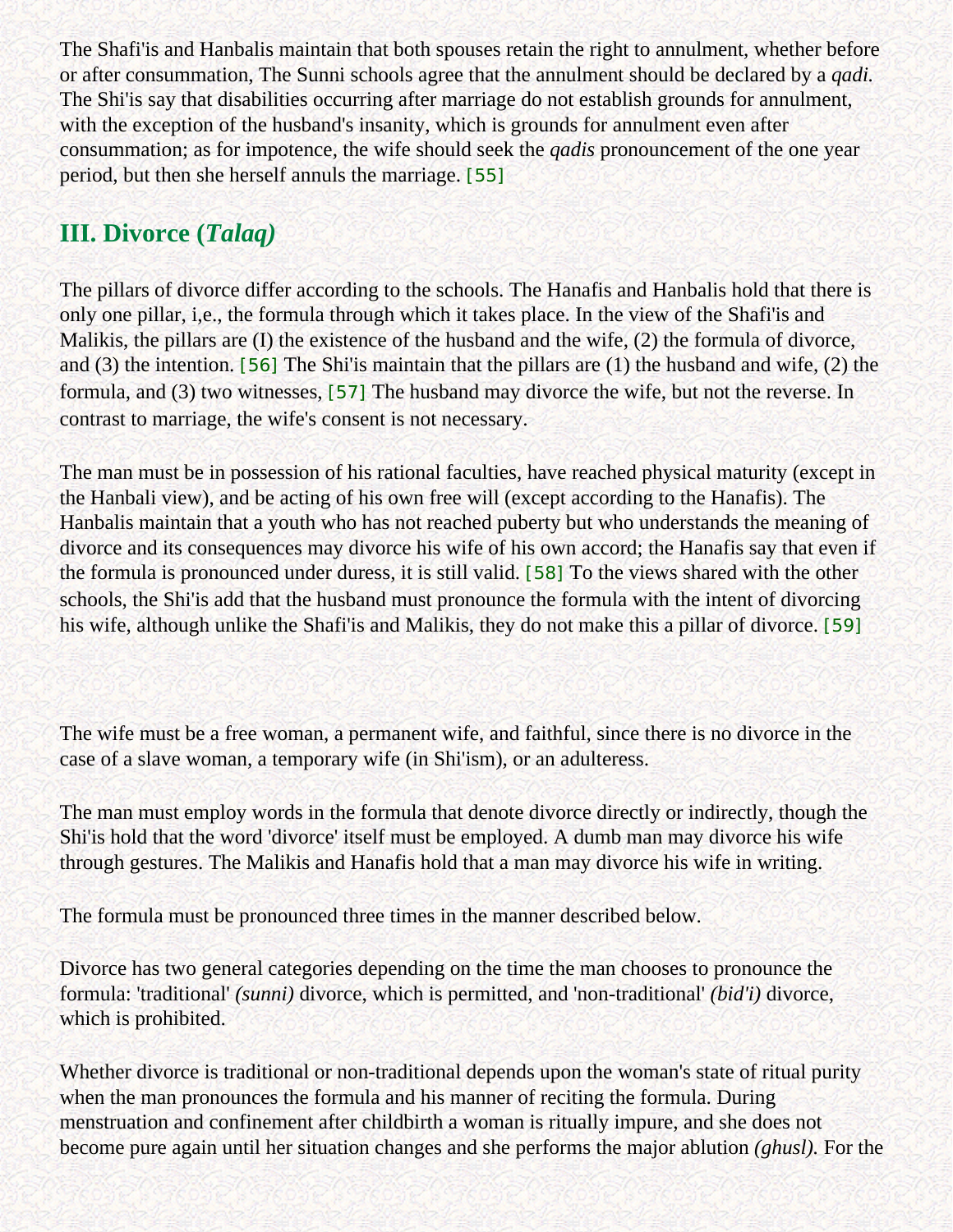traditional divorce to take place, she must be in a state of ritual purity and her husband must not have had sexual intercourse with her during her last menstrual period (this condition is added for reasons of precision, even though sexual intercourse during that time is forbidden) or from the time she performed the major ablution after her period or confinement, According to the Shi'is, if the woman is in the state known as *mustaraba* (i,e., she is approaching menopause, her menstrual period is delayed, and she mayor may not be pregnant), the husband must wait three months in order to determine her condition, and only then can he divorce her. [\[60\]](#page-20-17) The man must pronounce the formula on three separate occasions separated by a specific period of time, as explained below.

<span id="page-13-0"></span>Although non-traditional divorce is forbidden with certain exceptions in the view of some schools, it may still take place. It is divided into several kinds: A divorce given while the woman is in (I) her menstrual period or (2) confinement, (3) A divorce given by pronouncing the formula three times on a single occasion; here the Shafi'is maintain that this form of divorce is permissible. [\[61\]](#page-20-18) (4) Divorce when the woman is ritually pure after menstruation, but sexual intercourse has taken place; the Malikis hold that this form of divorce is not forbidden, only reprehensible *(makruh* ).

<span id="page-13-1"></span>In spite of the fact that non-traditional divorce is forbidden, the Sunnis hold that the formula pronounced under any of the above conditions is still valid. However, the Hanafis and Malikis say that the man must return to his wife and consider himself as her husband; if he still desires to divorce her, he must wait until she has purified herself after her second menstrual period from the time he originally pronounced the formula and then pronounce it once more. If the man does not return to his wife, the divorce is valid, but the man has then definitely sinned against the *shari'a;*  however, no punishment is to be inflicted in this world before the Day of Judgment, [\[62\]](#page-20-19).

<span id="page-13-2"></span>The Shi'is maintain that non-traditional divorce is invalid, with the exception of the form in which a man pronounces the formula three times at once; such a divorce is then irrevocable. [\[63\]](#page-20-20)

<span id="page-13-4"></span><span id="page-13-3"></span>In certain cases, the temporal categories delineated by 'traditional' and 'non-traditional' do not apply. Thus a man may divorce at any time a woman with whom he has not consummated the marriage, a girl who has not reached puberty, a woman who has reached menopause, and a pregnant wife. In three of the schools, these types of divorce are considered traditional, while the Shafi'is and Hanbalis hold that they are outside the classification. [\[64\]](#page-21-0) According to three of the schools, divorce initiated by the wife *(khul'* and *mubarat,* discussed below), divorce as a result of 'forswearing' *(I'la,* below V), and divorce ordered by a *qadi* have no temporal conditions. The Malikis and Shi'is hold that these are types of traditional divorce with the same temporal conditions. [\[65\]](#page-21-1)

<span id="page-13-5"></span>For a divorce to become final, in most cases the man must pronounce the formula on three different occasions, as described below. Technically, his first and second pronouncements are also divorces, but they are 'revocable' *(rij'i)*. Hence, divorce may be divided into the revocable and irrevocable *(ba'in)* forms. In the following cases, divorce is irrevocable: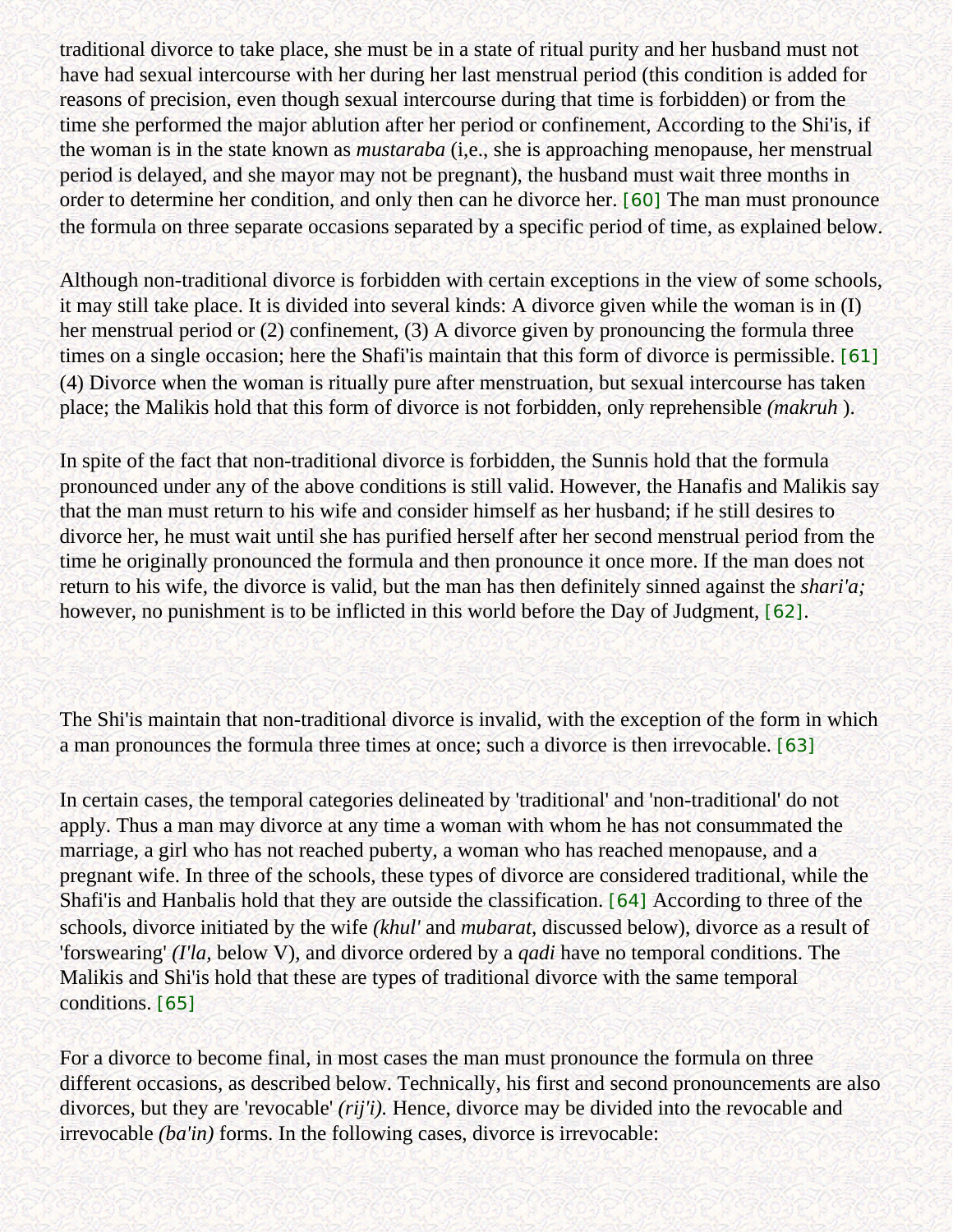I. The divorce of a wife with whom marriage has not been consummated.

2. The divorce of a wife who has not yet reached puberty.

3. The divorce of a wife who has reached menopause.

4. Divorce initiated by the wife *(khul'* and *mubarat* ).

5. The third divorce after two revocable divorces.

Once an irrevocable divorce has taken place, a man may not remarry his wife unless she first marries another man and consummates the marriage; having been divorced irrevocably from her second husband, she may then remarry her first. The second husband is known as the *muhallil,* as mentioned above. In such a situation, it would be normal practice for some sort of agreement to be made between the wife and her second husband. However, it is not permissible for a condition of subsequent divorce to be entered into the marriage contract. Outwardly the contract must be the same as for any permanent marriage. [\[66\]](#page-21-2)

<span id="page-14-0"></span>A woman who has been revocably divorced keeps the status of wife, and the husband may return to her and have sexual intercourse with her if he so wishes. But according to the Malikis, he must make the mental intention of returning to her before doing so; and according to the Shafi'is, he must express the intention verbally to his wife. [\[67\]](#page-21-3)

<span id="page-14-1"></span>It is permissible to include a condition of divorce in the marriage contract in certain cases. Hence, for example, a wife may stipulate that if her husband should marry a second wife, she will have the right to be divorced.

Although only the man has the right to pronounce the formula of divorce, the woman may take the initiative in *khul'* and *mubarat.* These two terms are almost synonymous, but in the case of *khul',*  the wife must have an aversion to her husband; in *muharat,* there should be mutual aversion. In each case the wife agrees to pay her husband a certain amount of property in cash or kind if he divorces her. According to the Shi'is, the amount in *muharat* must not exceed the amount of the dower, while in *khul'* there are no conditions on the amount, These divorces are irrevocable, except according to the Shi'is, who hold that during her waiting period the woman may take back her property from her husband, in which case he has the right to conjugal relations. [\[68\]](#page-21-4) The Hanbalis maintain that *khul'* is a form of annulment, not divorce. [\[69\]](#page-21-5)

<span id="page-14-4"></span><span id="page-14-3"></span><span id="page-14-2"></span>Since these types of divorces are in reality a kind of contract, they require a declaration *(ijab)* and an acceptance *(qabul).* The woman must say something like: 'Divorce me in exchange for such and such', while the man must answer something like: 'I accept' or 'I divorce you'. The Sunnis hold that the husband may employ any number of words in the formula, such as 'divorce' or words derived from the same roots as *khul'* and *muharat.* The Shi'is say that the word 'divorce' itself must be employed. [\[70\]](#page-21-6)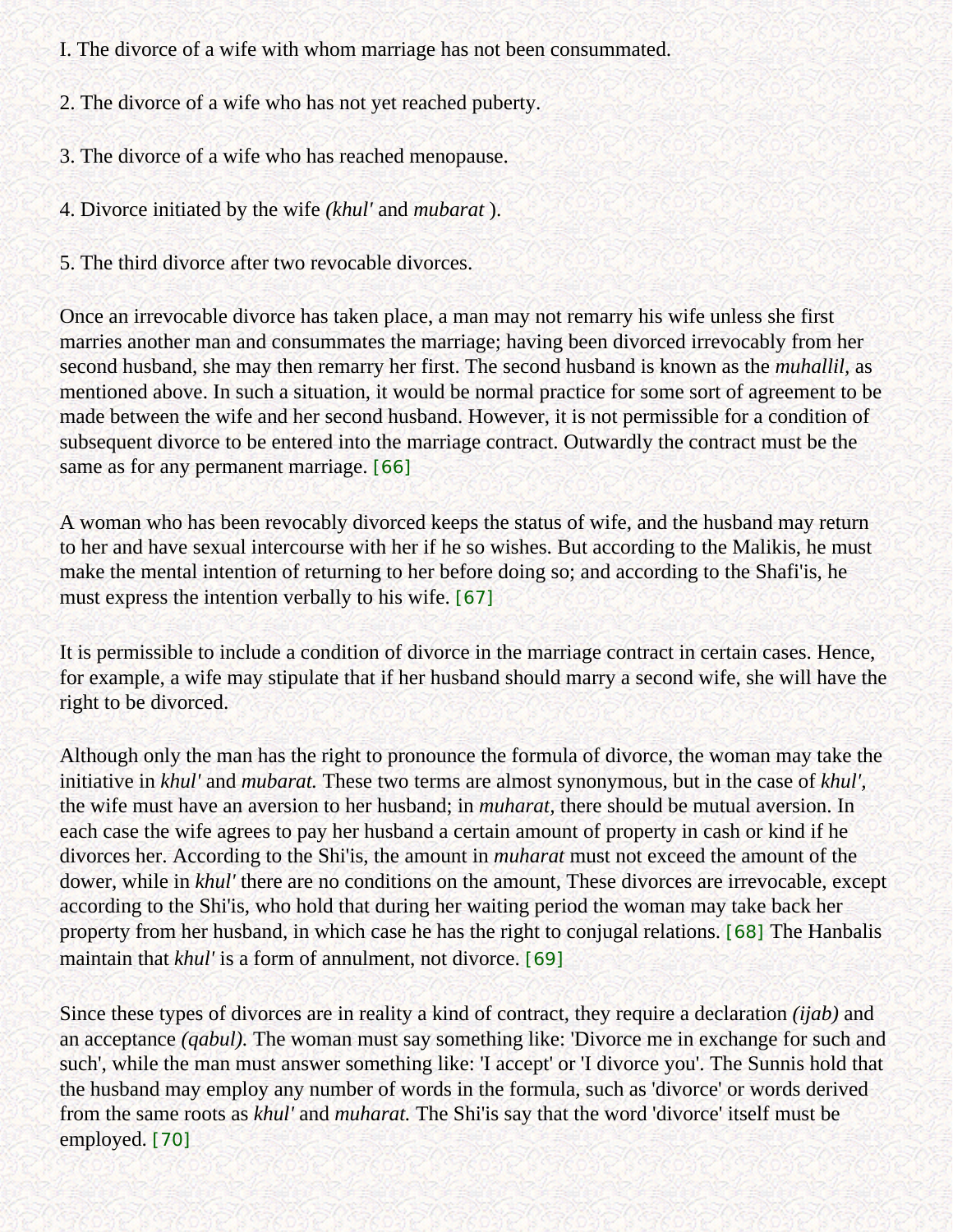According to the Sunni schools, a third party may initiate a *khul'* divorce. In other words, he may offer the husband a sum in exchange for which the husband will divorce his wife. The Shi'is maintain that this is forbidden. [\[71\]](#page-21-7)

<span id="page-15-0"></span>The schools discuss in detail the nature of the property which may be exchanged in *khul'* and *mubarat*, differing on many minor points. In general it must be lawful and intrinsically valuable, like the property which constitutes the dower. If not, the divorce will be valid, but there is then a difference of opinion as to whether it is revocable or irrevocable.

# **IV. The Waiting Period** *('Idda)*

When a woman is divorced or her husband dies, she must wait for a prescribed period of time before she can remarry.

If the woman's husband has died, the waiting period differs according to whether or not she is pregnant; if she is not, she must wait four months and ten days. Such things as her physical maturity, whether or not she has reached menopause, and whether or not the marriage has been consummated are irrelevant. If the woman is pregnant, according to the Sunnis her waiting period terminates when she gives birth to the child; according to the Shi'is, she must wait either four months and ten days or the term of her pregnancy, whichever is longer. [\[72\]](#page-21-8) If a woman's husband should be away on a journey when she hears of his death, according to the Sunni schools her waiting period begins on the date of his death; the Shi'is hold that it begins on the day she receives the news. [\[73\]](#page-21-9)

<span id="page-15-2"></span><span id="page-15-1"></span>The waiting period for divorce differs according to circumstances and the views of the different schools. A woman with whom the marriage has not been consummated has no waiting period. A girl less than nine years old has no waiting period according to the Hanbalis and the Shi'is; but the Malikis and Shafi'is hold that if she was mature enough to participate in sexual relations, she must wait three months; the Hanafis hold that in any case her waiting period is three months. A woman who has gone through menopause must wait three months in the view of the Sunni schools, but the Shi'is say that she has no waiting period. A woman who menstruates and who is not pregnant must wait either three *tuhrs* (periods of purification after menstruation) according to the Shi'is, Malikis, and Shafi'is, or three menstrual periods according to the Hanafis and Hanbalis. A woman who is old enough to menstruate but who does not or who is in the state of *mustaraha* must wait three months. A woman who is pregnant must wait until she has delivered her child. [\[74\]](#page-21-10)

## <span id="page-15-3"></span>**V. Forswearing** *(Ila')*

'Forswearing' means to swear an oath in God's name not to have sexual relations with one's wife, either absolutely, or for a period of more than four months. Since the *sharia* forbids a husband from refraining from sexual intercourse with his wife for more than four months, once the four months have passed, the wife has a valid reason to have recourse to a *qadhi.* If the husband should break the oath, he must pay the expiation *(kaffara)* set by the law for the breaking of an oath. If he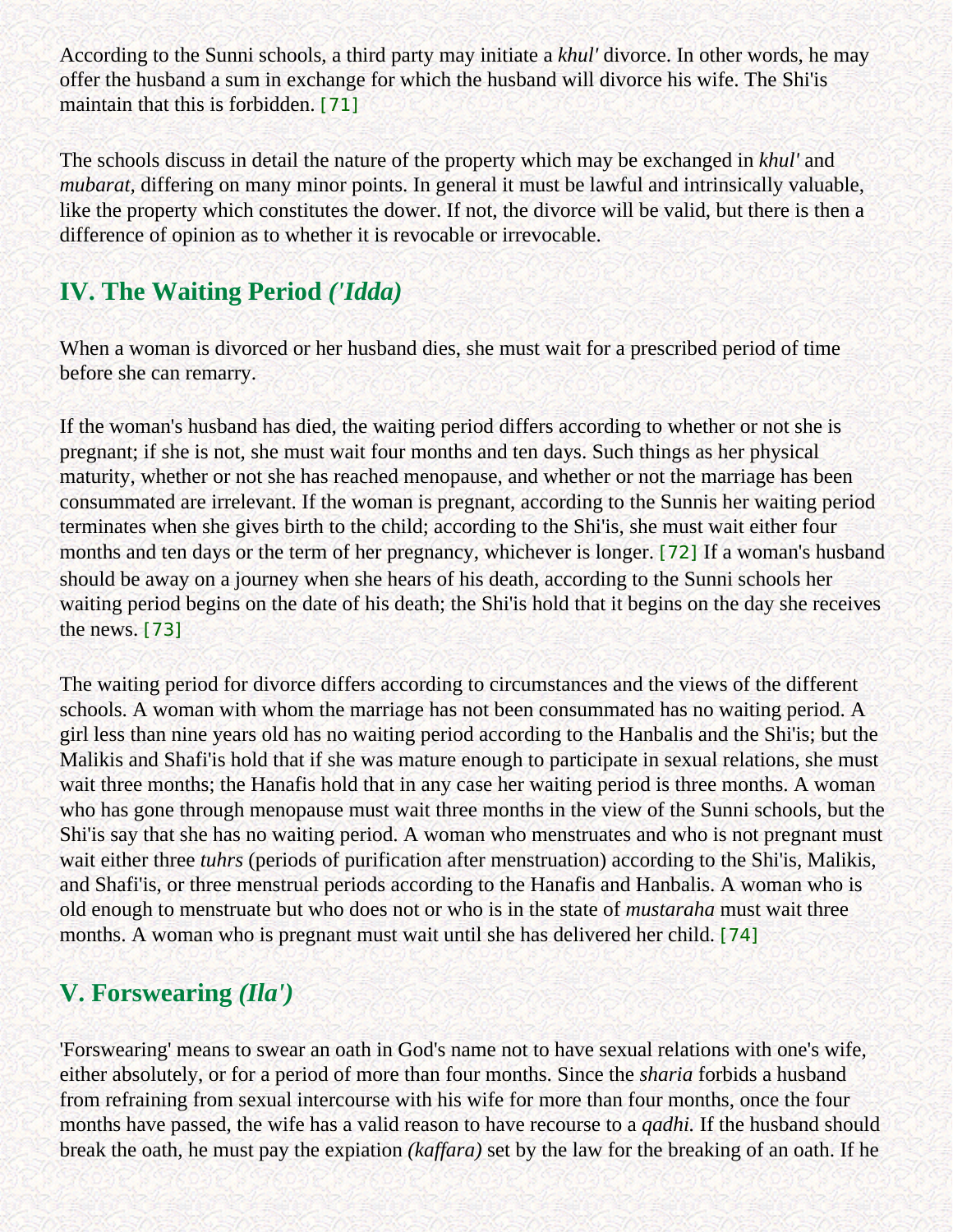holds to his oath and the four months pass, the wife may go before a *qadi* and request that he clarify her marital situation. According to the wife's wishes, the *qadi* will either order the husband to return to his wife or to divorce her. If the husband is ordered to return to her but refuses, the *qadi* will then order him to divorce her. If he also refuses that, the *qadil* will grant her a revocable divorce. The Shi'is differ here by holding that the *qadi* does not have the right to grant divorce in the husband's stead; however, he can force the husband-by imprisonment or other means at his disposal-to take one of the two courses open to him, i.e., to return to her or divorce her. [\[75\]](#page-21-11) The Hanafis say that once the period of the husband's oath comes to an end, the woman is divorced irrevocably, without any need for the husband's pronouncement of the formula. [\[76\]](#page-21-12) The Shi'is hold that forswearing may not take place in the case of a virgin. [\[77\]](#page-21-13) The Sunni schools disagree and add that if her husband divorces her, the divorce is irrevocable.

# <span id="page-16-2"></span><span id="page-16-1"></span><span id="page-16-0"></span>**VI.** *Zihar*

In pre-Islamic times the Arabs practiced a form of divorce which amounted to the husband's reciting the formula, 'You are to me as my mother's back *(zahr)',* a practice referred to as *zihar.*  Although Islam forbids *zihar* (cf. Qur'an 33:4, 58:2), if a man should recite this formula to his wife--or an equivalent formula, by substituting a reference to any other female forbidden to himsexual intercourse with his wife is forbidden to him. Z*ihar's* conditions are the same as those of divorce; hence in Shi'ism two witnesses must hear the formula recited.

## **VII. Sworn Allegation** *(Li'an)*

'Sworn allegation' is a procedure whereby a man may take his wife before a *qadi* and either accuse her of infidelity or deny his fathering her child. The man then pronounces this formula four times: 'I testify before God that I speak the truth concerning what I say about this woman.' The *qadi* will then counsel the man concerning the gravity of his accusation. If he should repent of his words, he will receive the punishment for false accusation (eighty lashes). If he maintains the truth of his accusation, he must repeat a second formula four times: 'God's curse be upon me if I am a liar'.

The judge then turns to the wife. She may either face the penalty for adultery (stoning to death) or repeat this formula four times: 'I testify before God that he is a liar'. The judge will counsel her concerning the gravity of falsely swearing before God. If she continues to maintain her innocence, she must pronounce a second formula four times: 'God's wrath be upon me if he is telling the truth '. If she refuses to pronounce the formula, she will suffer the penalty for adultery.

<span id="page-16-3"></span>After sworn allegation, the man and woman are forbidden to each other forever, without divorce. If the husband denies the parentage of a child, the child is illegitimate. If the man should ever repent of his allegation, he must suffer the penalty for false accusation. In case a child is involved, its legitimacy will then be restored; according to the Sunnis, in such a case the father and the child inherit from each other, but according to the Shi'is, the father may not inherit from the child. [\[78\]](#page-21-14) The woman continues to be forbidden to the man.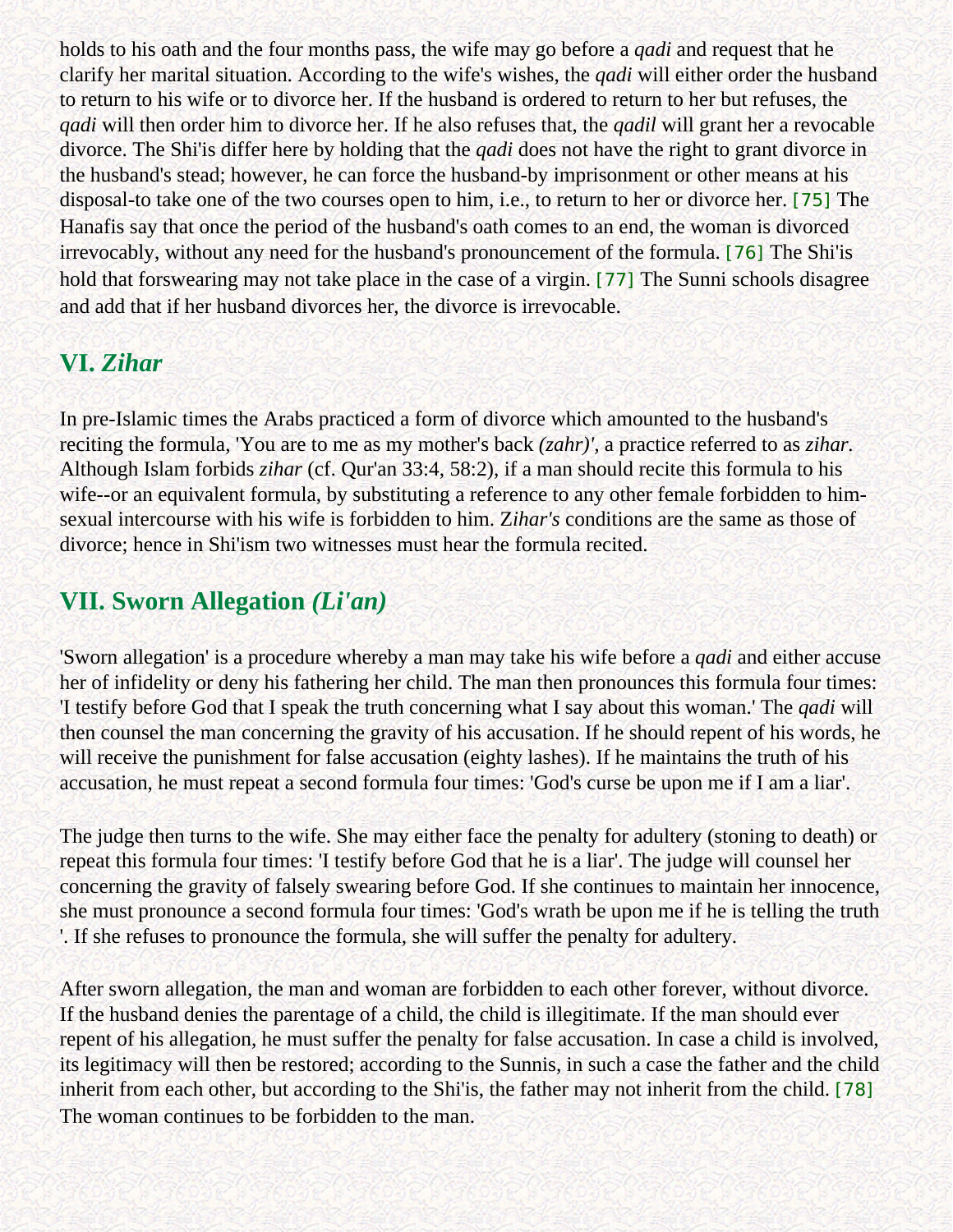# **VIII. Inheritance** *(Mirath)*

Husband and wife inherit from each other according to set rules. The only condition for inheritance is a valid marriage contract, not consummation of the marriage.

If the wife should die childless, the husband inherits one-half of her property; if she had a child or children, he inherits one-fourth. If the husband should die childless, the wife inherits one-fourth of her property; if he had children, she inherits one-eighth.

If the deceased wife should have no other relatives, all property goes to the husband. If the deceased husband should have no other relatives, the wife will inherit one-half the property and the rest will go to the *bayt al-mal* (the community treasury), except according to one of two Shi'i opinions, which holds that she inherits all the property. [\[79\]](#page-21-15) If the deceased husband had more than one wife, the wife's share is divided among them equally.

<span id="page-17-4"></span>The husband inherits from everything left by the wife. According to the Sunni schools, the wife also inherits from everything left by the husband; in general the Shi'is hold that if she does not have any children from the husband, she inherits from all property except land, though she does inherit from the value of property situated upon the land, such as buildings, trees, implements, etc. [\[80\]](#page-21-16)

<span id="page-17-5"></span>If a woman should be in a period of revocable divorce when she or her husband dies, her situation is the same as that of an ordinary wife. But when irrevocable divorce has taken place, there is no inheritance, with the exception of divorce during illness. If the husband should be ill and divorce his wife irrevocably, and if she should then die, he does not inherit from her; but if the husband should die as a result of the illness, the schools differ as to the situation. The Hanbalis hold that the wife inherits as long as she has not remarried. The Hanafis say that she inherits as long as she is still in her waiting period. The Malikis hold that she inherits in any case. The Shafi'is have two opinions, one that there is no inheritance, the other that the situation is as the Hanafis say. The Shi'is maintain that she may inherit within one year of the divorce provided she has not remarried. [\[81\]](#page-21-17)

## <span id="page-17-6"></span><span id="page-17-0"></span>**Footnotes:**

[\[1\]](#page-4-2). 'Abd al-Rahman al-Jaziri, *al-Fiqh 'ala al-madhahib al-arba'a* (hereafter cited as *Fiqh), Cairo, 1969, IV, 24.*

<span id="page-17-1"></span>[\[2\]](#page-4-3). Al-Shahid al Thani (Zayn al-Din Muhammad ibn 'Ali al-Jab'i al-'Amili [d. 965/1558]), *al-Rawdat al-bahiyya fi sharh al-lum'at al-Dimashqiyya* (hereafter cited as *Sharh al-luma), Beirut,*  1967, v, 108.

<span id="page-17-3"></span><span id="page-17-2"></span>[\[3\]](#page-5-0). *Fiqh,* IV, 13.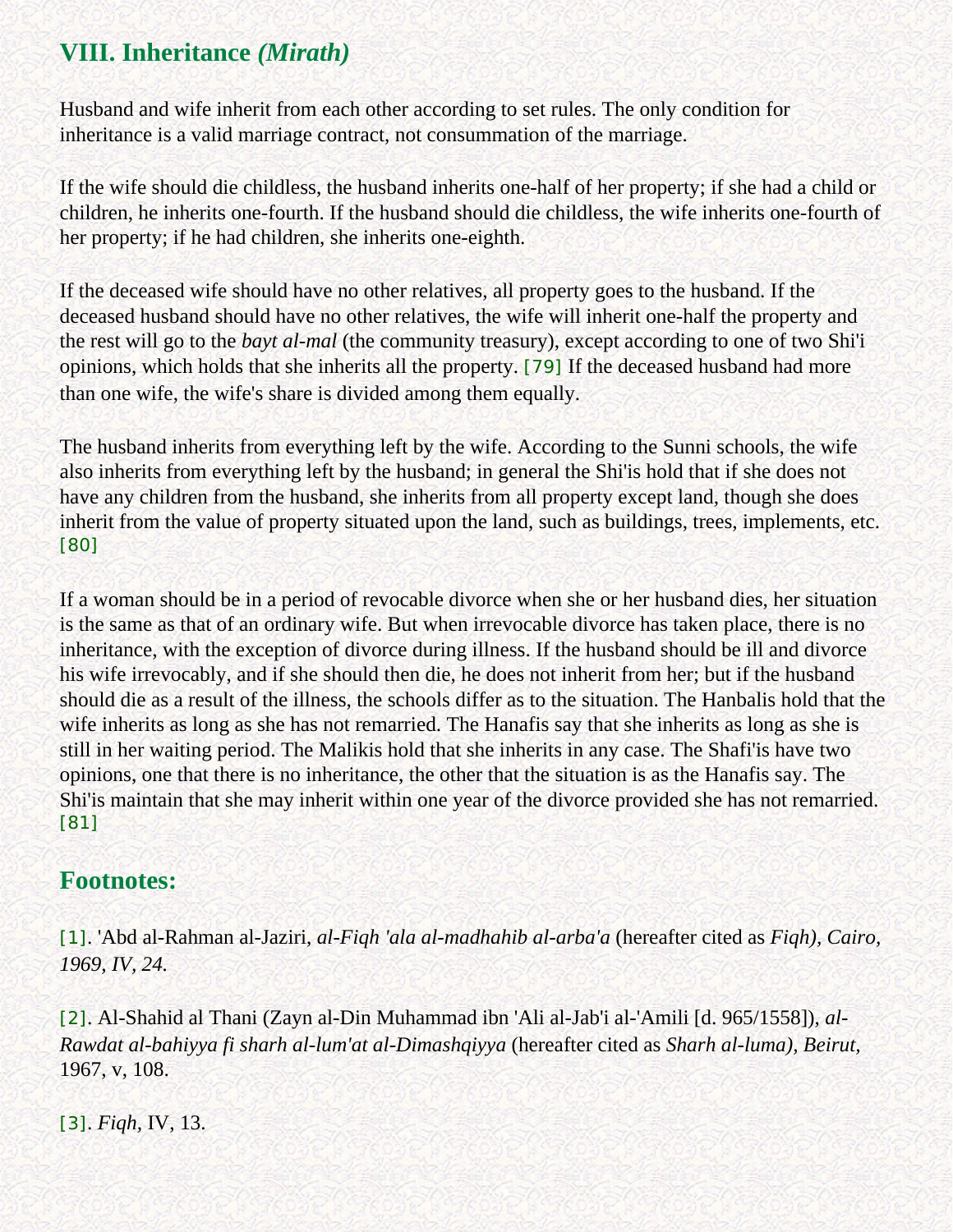[\[4\]](#page-5-1). Ibid., 18.

<span id="page-18-0"></span>[\[5\]](#page-5-2). Ibid., 25.

<span id="page-18-1"></span>[\[6\]](#page-5-3). *Sharh al-lum'a.* v. 234.

<span id="page-18-2"></span>[\[7\]](#page-5-4). *Fiqh,* IV, 54-60.

<span id="page-18-3"></span>[\[8\]](#page-6-0). *Sharh al-lum'a,* V, 181; Muhammad 'Ali al-Tabataba'i (d. 1231/1816), *Riyad al-masail* (also known as *al-Sharh al-Kabir),* Tabriz, 1308/1890-9 1,II, 94.

<span id="page-18-4"></span>[\[9\]](#page-6-1). *Fiqh,* IV, 63.

<span id="page-18-5"></span>[\[10\]](#page-6-2). Ibid.,65.

<span id="page-18-6"></span>[\[11\]](#page-6-3). Ibid.,66.

<span id="page-18-7"></span>[\[12\]](#page-6-4). Ibid., 67-68.

<span id="page-18-8"></span>[\[13\]](#page-6-5). *Sharh al-lum'a,* v, 176-82; *Riyad,* II,96-97.

<span id="page-18-9"></span>[\[14\]](#page-6-6). *Fiqh,* IV, 268; *Riyad,* II, 86.

<span id="page-18-10"></span>[\[15\]](#page-6-7). *Fiqh,* IV, 256.

<span id="page-18-11"></span>[\[16\]](#page-6-8). Ibid., 253-55.

<span id="page-18-12"></span>[\[17\]](#page-7-0). Ibid., 268-69.

<span id="page-18-13"></span>[\[18\]](#page-7-1). *Riyad,* II, 86.

<span id="page-18-14"></span>[\[19\]](#page-7-2). *Fiqh,* IV, 253.

<span id="page-18-15"></span>[\[20\]](#page-7-3). *Riyad,* II, 86.

<span id="page-18-16"></span>[\[21\]](#page-7-4). *Fiqh,lv,257.* 

<span id="page-18-17"></span>[\[22\]](#page-7-5). *Riyad,* II, 87.

<span id="page-18-19"></span><span id="page-18-18"></span>[\[23\]](#page-7-6). *Fiqh,IV,* 257.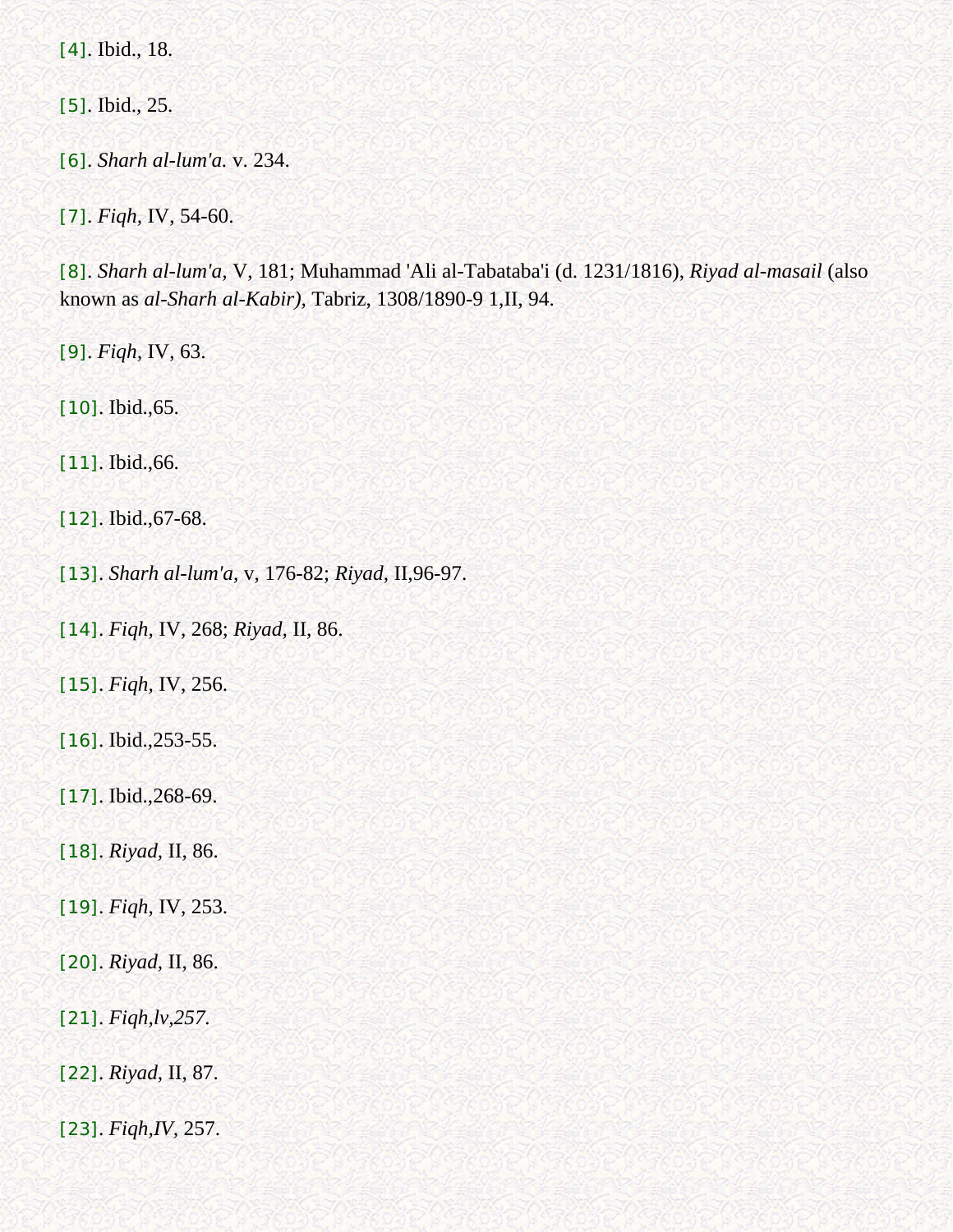[\[24\]](#page-7-7). Ibid., 256; *Sharh al-lum'a,* II, 63.

<span id="page-19-0"></span>[\[25\]](#page-7-8). *Fiqh,* IV, 254,255, and 261.

<span id="page-19-1"></span>[\[26\]](#page-7-9). *Sharh al-lum'a,* v, 156; *Riyad,* II, 105-06.

<span id="page-19-2"></span>[\[27\]](#page-8-0). *Fiqh,* IV, 77-84; *Riyad,* II, 181; *Sharh al-lum'a,* VI, 46.

<span id="page-19-3"></span>[\[28\]](#page-8-1). *Fiqh,IV,* 27.

<span id="page-19-4"></span>[\[29\]](#page-8-2). Ibid., 46--47.

<span id="page-19-5"></span>[\[30\]](#page-8-3). The major sources for this ruling are two *hadith:* 'If any of your women marry without the permission ofher guardian, the marriage is invalid *(batil)'* (Abu Dawud, *Nikah* 19; al-Darimi, *Nikah* 11). 'A woman may not be given in marriage by a woman, nor may a woman give herself in marriage' (Ibn Maja, *Nikah* 15 Malik, *Nikah* 5).

<span id="page-19-6"></span>[\[31\]](#page-8-4). *Fiqh,* IV, 46--47; *Sharh al-lum'a,* V, 112; Muhammad b. al-Hasan al-Hurr al-'Amili (d. 1104- 1693), *Wasa'il al-shi'a,* Tehran, 1385/1965-66, XIV, 220-221, *hadith* 1-3.

<span id="page-19-7"></span>[\[32\]](#page-8-5). *Fiqh,* IV, 46.

<span id="page-19-8"></span>[\[33\]](#page-8-6). Ibid., 51-52.

<span id="page-19-9"></span>[\[34\]](#page-8-7). Ibid., *Sharh al-lum'a,* v, 116.

<span id="page-19-10"></span>[\[35\]](#page-9-0). *Fiqh,* IV, 51-52.

<span id="page-19-11"></span>[\[36\]](#page-9-1). Ibid.,51.

<span id="page-19-12"></span>[\[37\]](#page-9-2). Ibid.,25.

<span id="page-19-13"></span>[\[38\]](#page-9-3). Ibid.

<span id="page-19-14"></span>[\[39\]](#page-9-4). *Sharh al-lum'a,* V, 112; *Riyad,* II, 70.

<span id="page-19-15"></span>[\[40\]](#page-9-5). *Fiqh,* IV, 108.

<span id="page-19-16"></span>[\[41\]](#page-9-6). Ibid., 109.

<span id="page-19-17"></span>[\[42\]](#page-9-7). Ibid., III.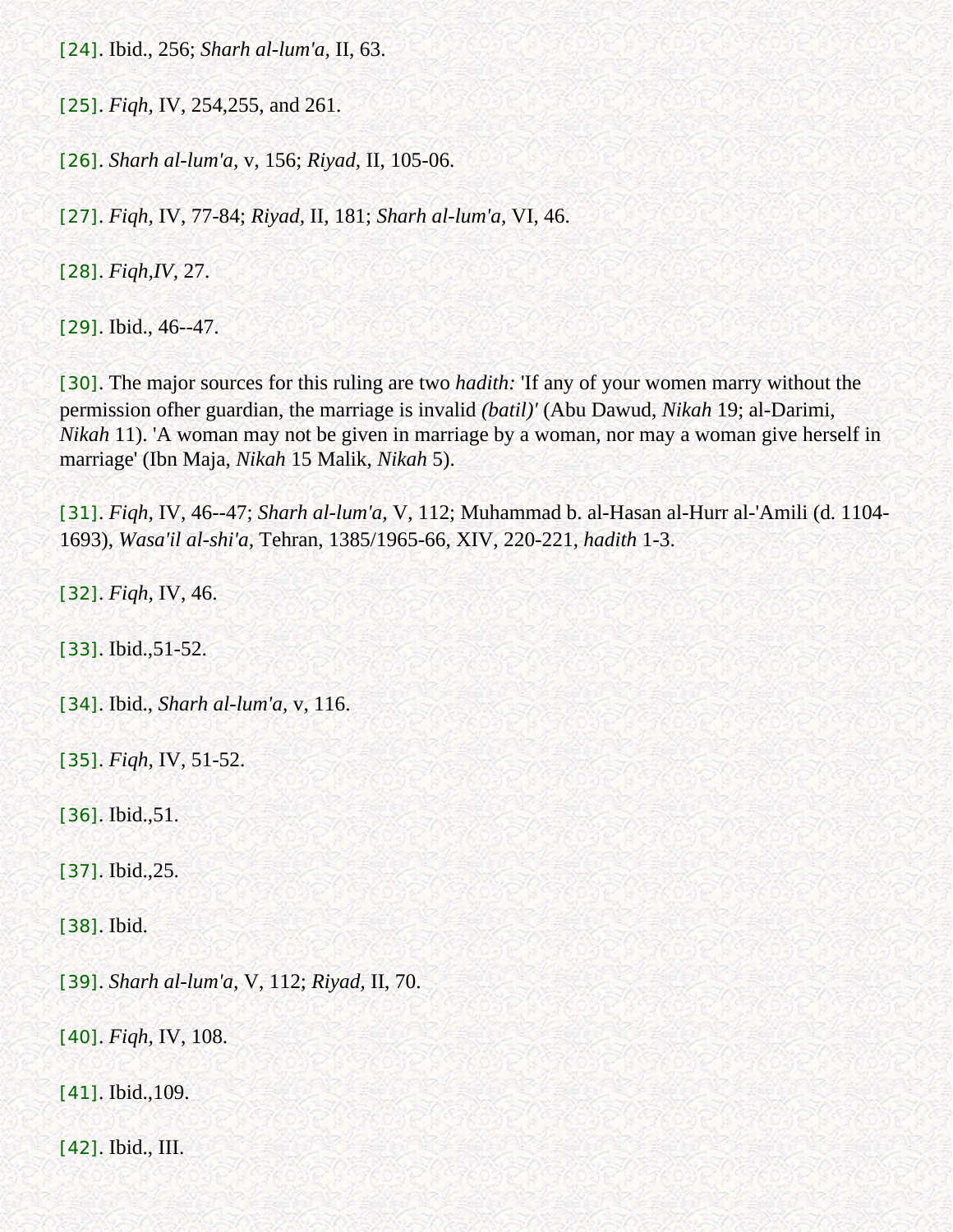<span id="page-20-0"></span>[\[43\]](#page-10-0). Ibid., 115.

- <span id="page-20-1"></span>[\[44\]](#page-10-1). *Sharh al-lum'a,* II, 101; *Riyad,* II, 135.
- <span id="page-20-2"></span>[\[45\]](#page-10-2). *Fiqh,* IV, 120-21; *Sharh al-lum'a,* II,101; *Riyad,* II, 135.
- <span id="page-20-3"></span>[\[46\]](#page-10-3). *Fiqh,lv,118.*
- <span id="page-20-4"></span>[\[47\]](#page-10-4). Ibid.,116.
- <span id="page-20-5"></span>[\[48\]](#page-10-5). *Sharh al-lum'a, v,* 371-72; *Riyad,* II, 149
- <span id="page-20-6"></span>[\[49\]](#page-10-6). *Fiqh,* IV, 165.
- <span id="page-20-7"></span>[\[50\]](#page-10-7). Ibid., 163; *Riyad,* II, 109-10.
- <span id="page-20-8"></span>[\[51\]](#page-11-0). *Fiqh,* IV, 581; *Sharh al-lum'a,* v, 237-38; *Riyad,* II, 109-10.
- <span id="page-20-9"></span>[\[52\]](#page-11-1). *Fiqh,* IV, 189-92.
- <span id="page-20-10"></span>[\[53\]](#page-11-2). Ibid.,197.
- <span id="page-20-11"></span>[\[54\]](#page-11-3). Ibid.,181-98.
- <span id="page-20-12"></span>[\[55\]](#page-12-0). *Sharh al-lum'a,* v, 387; *Riyad,* II, 132-35.
- <span id="page-20-13"></span>[\[56\]](#page-12-1). *Fiqh,IV,* 280.
- <span id="page-20-14"></span>[\[57\]](#page-12-2). *Sharh al-lum'a,vi,* 11*; Riyad,II,* 168-75.
- <span id="page-20-15"></span>[\[58\]](#page-12-3). *Fiqh,* IV, 284.
- <span id="page-20-16"></span>[\[59\]](#page-12-4). *Sharh al-lum'a,* VI, 14-21; *Riyad,* II, 172.
- <span id="page-20-17"></span>[\[60\]](#page-13-0). *Riyad,* II,171.
- <span id="page-20-18"></span>[\[61\]](#page-13-1). *Fiqh,lv,297.*
- <span id="page-20-20"></span><span id="page-20-19"></span>[\[62\]](#page-13-2). Ibid.,310.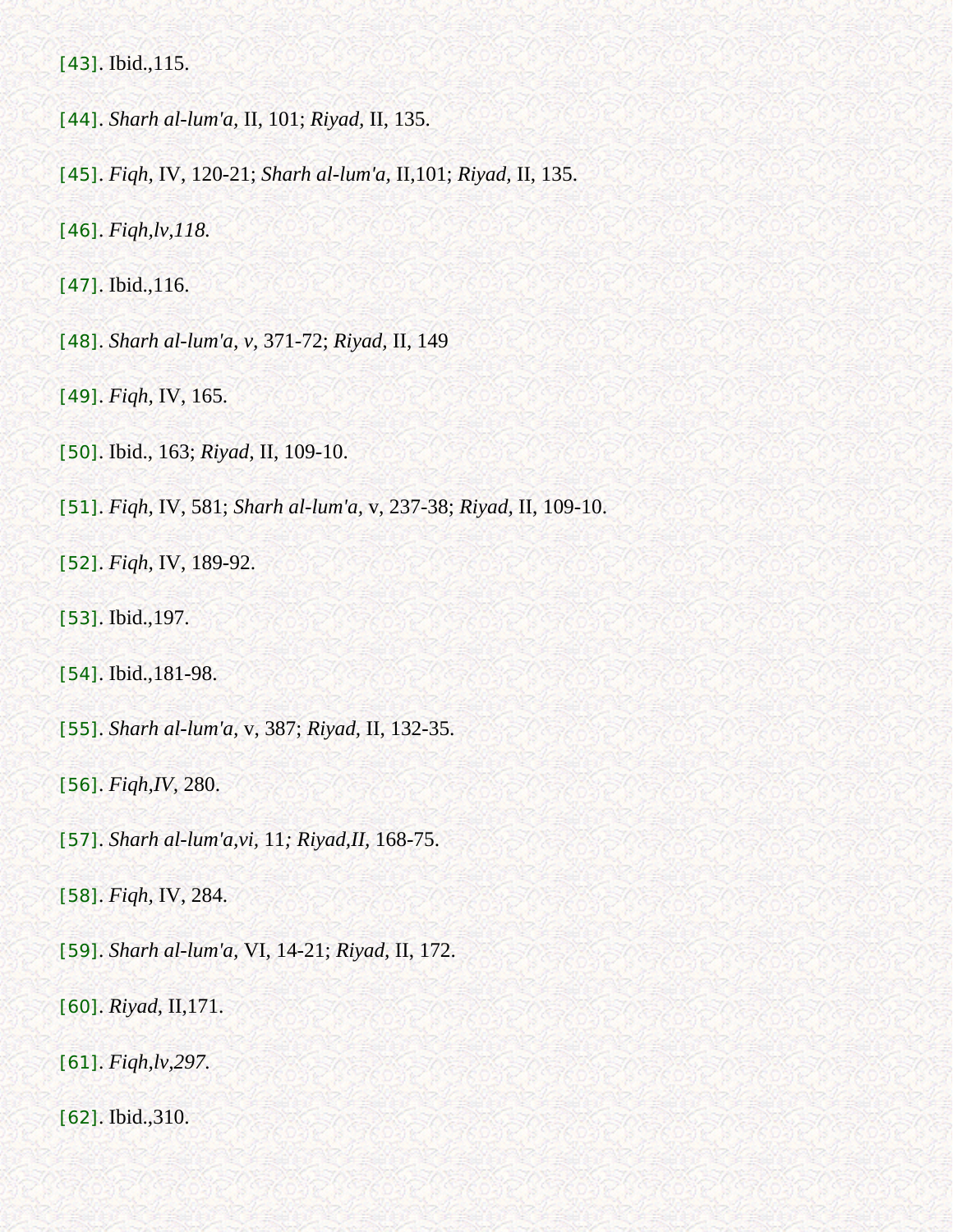[\[63\]](#page-13-3). *Sharh al-lum'a,* VI, 31-32; *Riyad,* II, 176.

<span id="page-21-0"></span>[\[64\]](#page-13-4). *Fiqh,* IV, 305, and 307.

<span id="page-21-1"></span>[\[65\]](#page-13-5). Ibid., 302; *Sharh al-lum'a,* VI, 36-37; *Riyad,* II. 176.

<span id="page-21-2"></span>[\[66\]](#page-14-0). The necessity for the *muhallil* is established by Qur'an 2:230. , And if he divorces her finally, she shall not be lawful to him after that, until she marries another husband. If he divorces her, then it is no fault in them to return to each other.'

<span id="page-21-3"></span>[\[67\]](#page-14-1). *Fiqh,* IV, 435-41.

<span id="page-21-4"></span>[\[68\]](#page-14-2). *Sharh al-lum'a,* VI, 104-07; *Riyad,* II, 196.

<span id="page-21-5"></span>[\[69\]](#page-14-3). *Fiqh,* IV, 424.

<span id="page-21-6"></span>[\[70\]](#page-14-4). *Sharh al-lum'a,* VI, 87-89, and 111-13; *Riyad,* II, 107.

- <span id="page-21-7"></span>[\[71\]](#page-15-0). *Sharh al-lum'a,* VI, 90-95.
- <span id="page-21-8"></span>[\[72\]](#page-15-1). Ibid., 62-63; *Riyad,* II, 187.

<span id="page-21-9"></span>[\[73\]](#page-15-2). *Sharh al-lum'a,* VI, 65-66; *Riyad,* II, 188.

<span id="page-21-10"></span>[\[74\]](#page-15-3). *Fiqh,* IV, 540-52; *Sharh al-lum'a,* VI, 57-65; *Riyad,* II,183-86.

<span id="page-21-11"></span>[\[75\]](#page-16-0). *Sharh al-lum'a,* VI, 160; *Riyad,* II, 123.

<span id="page-21-12"></span>[\[76\]](#page-16-1). *Fiqh,* IV, 485.

<span id="page-21-13"></span>[\[77\]](#page-16-2). *Riyad,* II,122.

<span id="page-21-14"></span>[\[78\]](#page-16-3). *Sharh al-lum'a,* VI, 210-12; *Riyad,* II, 217-18.

- <span id="page-21-15"></span>[\[79\]](#page-17-4). *Sharh al-lum'a,* VIII, 65-66; *Riyad,* II, 366.
- <span id="page-21-16"></span>[\[80\]](#page-17-5). *Sharh al-lum'a,* VIII, 172 74; *Riyad,* II, 367.
- <span id="page-21-17"></span>[\[81\]](#page-17-6). *Sharh al-lum'a,* VIII, 172; *Riyad,* II, 367, 369.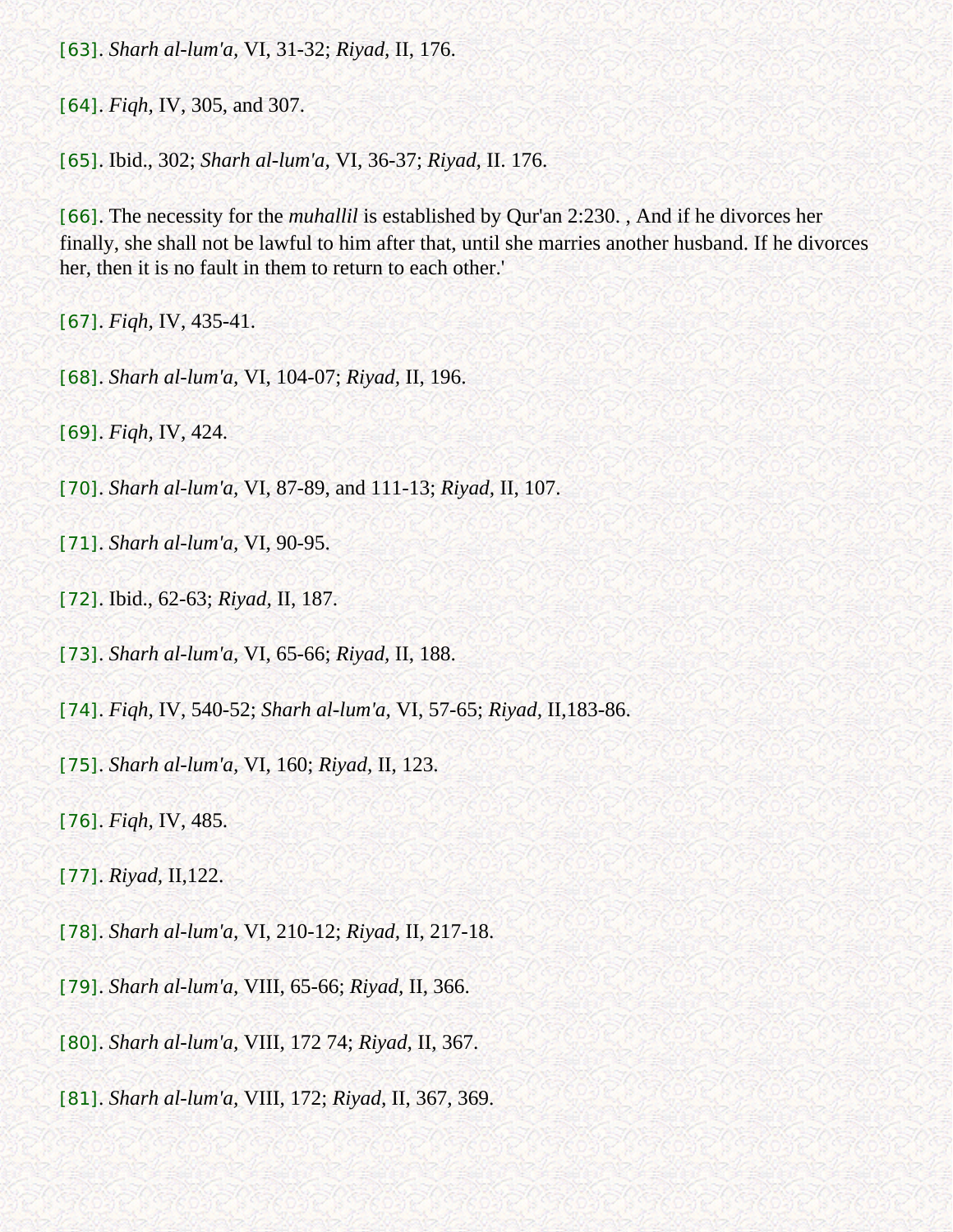# **The Four Pillars Of Mut'a**

<span id="page-22-1"></span><span id="page-22-0"></span>The Arabic dictionaries define *mut'a* as 'enjoyment, pleasure, delight'. The root form, *m-t:*  signifies, 'to carry away, to take away'. A 'marriage of *mut'a'* is a marriage which the contract stipulates will last for a fixed period of time. This 'marriage of *mut'a'* is referred to both in the *hadith* literature and, in much more detail, in the books on jurisprudence *(fiqh*). In the *hadith*  and in other sayings related from early Muslims the word *'mut'a'* itself is usually employed. The Shi'is hold that this particular term is the preferred name for temporary marriage because the Qur'an itself refers to this kind of marriage employing a term derived from the same root. In the following verse, the word *istimta',* the tenth verbal form of the root *m-t-',* is translated as 'enjoy': 'So those of them [women] whom you enjoy, give to them their appointed wages' (4:24).

In general the word *mut'a* was more commonly used than other terms for temporary marriage both during the lifetime of the Prophet and afterwards during the time of the Shi'i Imams and other Muslim leaders. Both its proponents and opponents preferred this word and its derivatives. In *Wasa'il al-shi'a,* the comprehensive and definitive reference work for Shi'i *hadith* concerning all branches of jurisprudence, the word *mut'a* is employed in the headings of all sections on temporary marriage.

<span id="page-22-2"></span>In books on jurisprudence the terms *mut'a, al-nikah al-munqati'* ('discontinued marriage'), and *al-nikah al-muwaqqat* ('temporary marriage') are all employed. Al-Muhaqqiq al-Hilli [\[1\]](#page-31-0) still employs the term 'discontinued marriage' in his writings, [\[2\]](#page-32-0) and hence his commentators use the same expression, although in sections of the statutes relating to this kind of marriage they also employ the terms *istimta'* and the related word *tamattu'.* Al-Shahid al Thani [\[3\]](#page-32-1) employs the same term as al-Hilli [\[4\]](#page-32-2) , but others, such as al-Shahid al-Awwal, [\[5\]](#page-32-3) al-'Allama al-Hilli [\[6\]](#page-32-4) and al-Shaykh al-Ansari [\[7\]](#page-32-5) prefer the term *mut'a.* [\[8\]](#page-32-6)

<span id="page-22-6"></span><span id="page-22-5"></span><span id="page-22-4"></span><span id="page-22-3"></span>Among Sunni jurisprudents there is a discussion concerning whether or not the marriage of *mut'a* is the same as 'temporary marriage'. Most of them have agreed that they are synonymous. [\[9\]](#page-32-7)

<span id="page-22-7"></span>In some works a special term is applied to women who participate in *mut'a: musta'jara,* or 'rented woman'. *Mut'a* is considered a kind of 'rental' because in general a man's basic aim in this kind of marriage is the sexual enjoyment of a woman, and in return for his enjoyment the woman receives a certain amount of money or property. In defining 'rental' the jurisprudents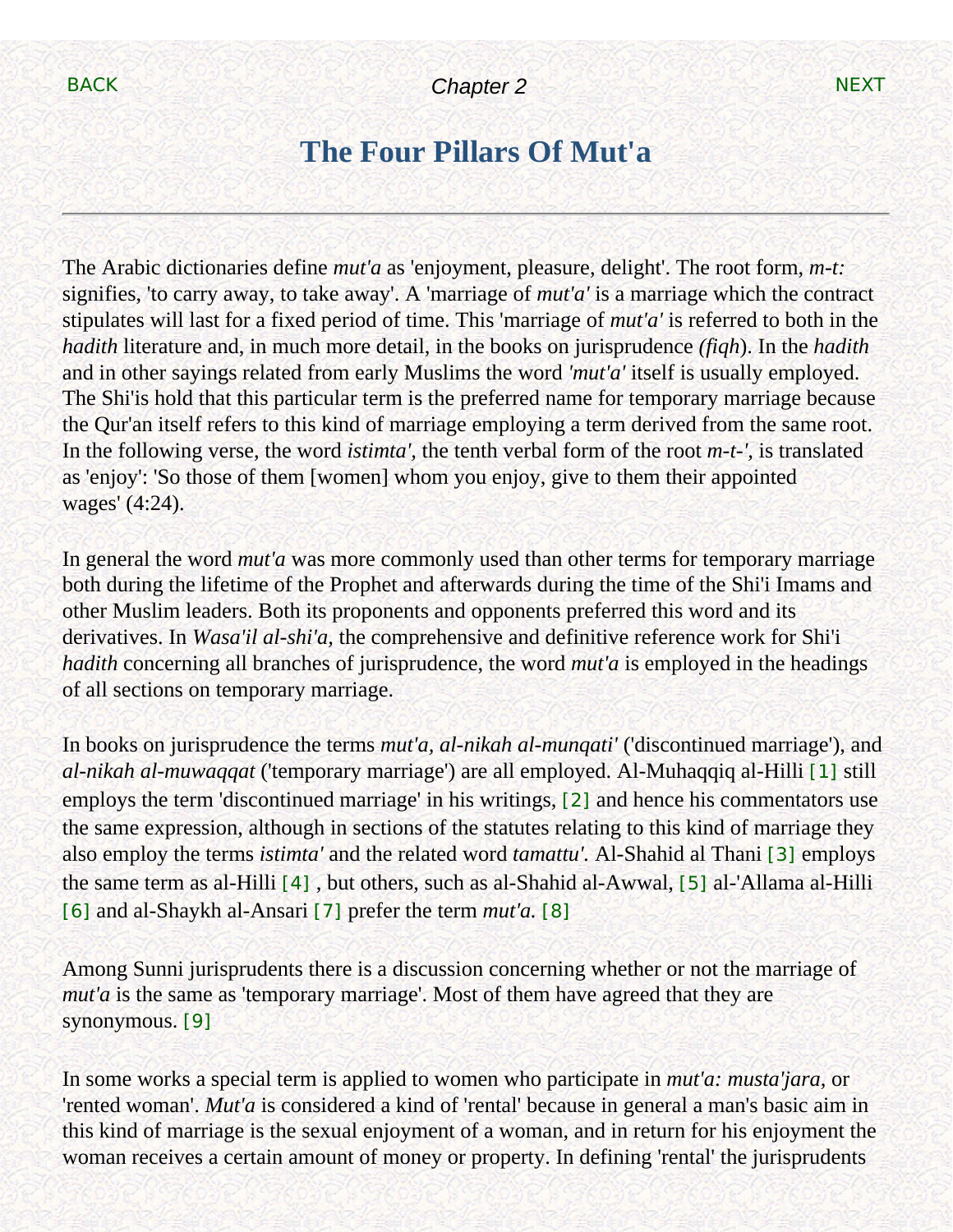<span id="page-23-0"></span>say: 'It is to gain possession of a benefit in exchange for a specified sum.' [\[10\]](#page-32-8) This definition applies equally to temporary marriage. In this connection a number of *hadith* have been recorded in which the word *musta'jara* is employed. [\[11\]](#page-32-9)

<span id="page-23-1"></span>Shi'i jurisprudence discusses temporary marriage with all the care it bestows upon permanent marriage. Like permanent marriage, *mut'a* has 'pillars' and 'statutes'. To the two pillars of permanent marriage-the formula and the persons-are added the time period and the dower .

# **I. The Formula**

<span id="page-23-3"></span><span id="page-23-2"></span>Since it is a contract, *mut'a* requires a declaration and an acceptance. As in permanent marriage, the declaration is the prerequisite of the woman. It must consist of one of three Arabic formulas, the same three which are employed by the Shi'is in permanent marriage. Al-Sayyid al-Murtada [\[12\]](#page-32-10) is said to have added that a slave girl may employ the formula 'I have allowed you' *(abahtu-ka)* or 'I have considered you lawful' *(hallaltu-ka),* [\[13\]](#page-32-11) but his words have not been confirmed by others. Al-Shahid al Thani writes: 'To me it seems more correct to limit ourselves to the first three phrases.' [\[14\]](#page-32-12) Apparently there is no disagreement on the point that the woman may not employ expressions like: 'I have given you possession', 'I have given to you as a gift', 'I have rented to you', 'I have lent to you', etc.

<span id="page-23-4"></span>The 'acceptance' is made by the man after the woman has made her declaration. His words must demonstrate that he is satisfied with the declaration. For example, he may say: 'I will accept the marriage', or 'I accept the *mut'a.'* If he should say only: 'I accept' or 'I am satisfied', the contract is valid.

<span id="page-23-5"></span>That the declaration should precede the acceptance is not a condition of the contract, since a contract consists of a declaration and an acceptance, in whatever order the two may occur. It is claimed that there is a consensus on this point. [\[15\]](#page-32-13) Al-Muhaqqiq al-Hilli states explicitly that if the man says: 'I have married you', and then the woman says the same thing to him, the contract is sound. [\[16\]](#page-32-14)

<span id="page-23-9"></span><span id="page-23-8"></span><span id="page-23-7"></span><span id="page-23-6"></span>According to al-'Allama al-Hilli, the formula of the contract must be recited in the perfect tense. [\[17\]](#page-33-0) But the majority of the *'ulama'* hold that it is permissible for it to be recited in the imperfect tense, as long as there is the intention of contracting the marriage. [\[18\]](#page-33-1) Many *hadith* have been related showing that the imperfect tense is acceptable. For example, the Imam Ja'far al-Sadiq was once asked what formula should be recited when a *mut'a* is contracted. He replied: 'I marry thee in *mut'a* according to the Book of God and His prophet's *sunna* without inheritance from me to thee or vice versa, for so many days, for so many dirhams. .....' [\[19\]](#page-33-2)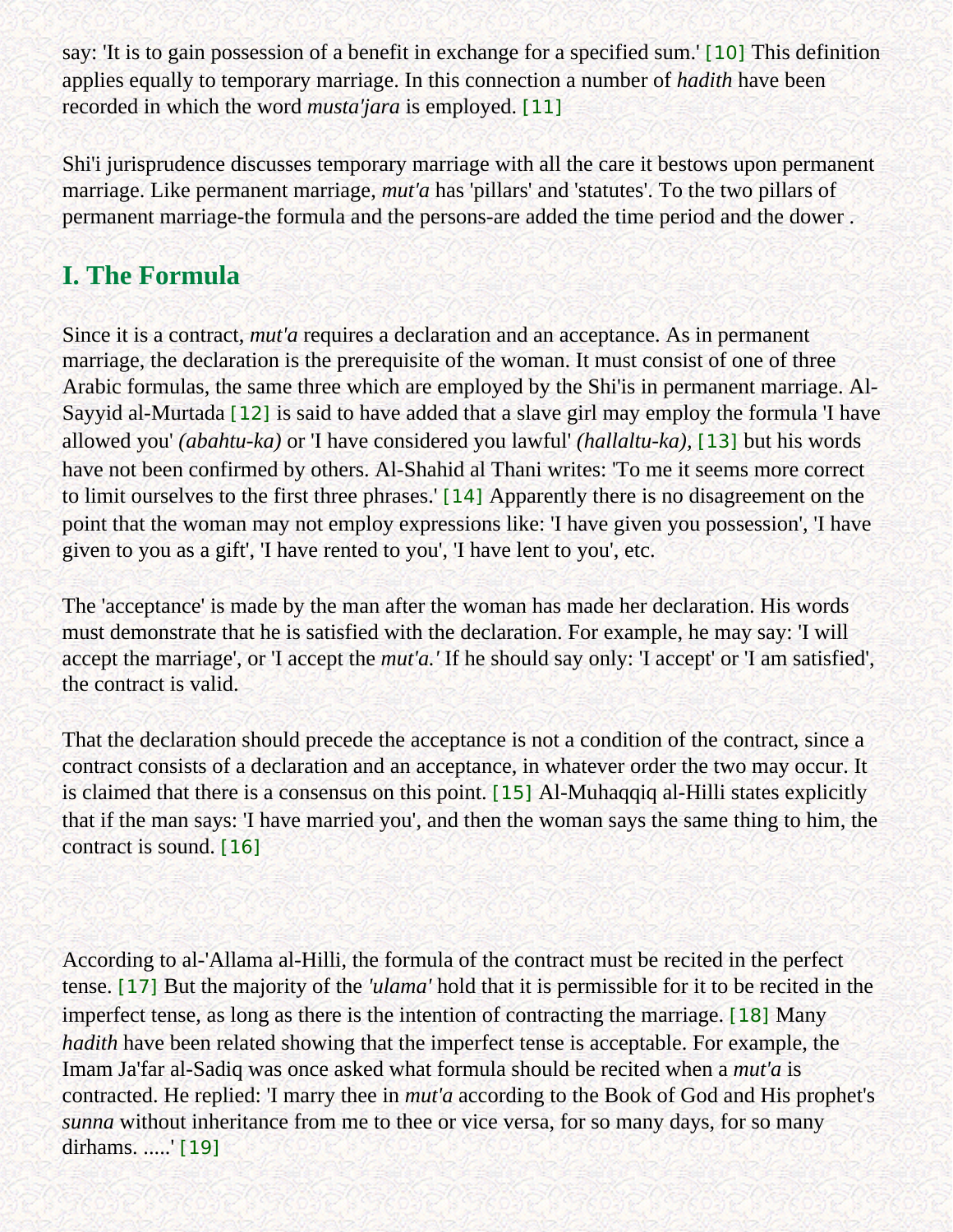The legal discussions of contracts assert that the persons who make the declaration and acceptance must be 'worthy of the contract' *(ahl al 'aqd).* In the question of *mut'a* this means that those who conclude the contract must be the man and woman themselves, or their representatives *(wakil),* or their fathers. Hence, for example, it is permissible for the father to say: 'I give my daughter in *mut'a* with her agreement.' If anyone other than the above persons should conclude the contract, it is 'uncommissioned' *(fuduli)* and therefore invalid.

# **II. The Persons**

A man can conclude a contract *of mut'a* only with a Muslim or one of the 'People of the Book'. It is not permissible to engage in temporary marriage with an unbeliever or an enemy of the Household of the Prophet *(ah! a!-hayt,* i.e., the Imams), such as a follower of the Khawarij. A Muslim woman cannot marry a non-Muslim.

If the man has a free, permanent wife, he cannot contract a *mut'a* with a slave without his wife's permission. Should he do so, the contract is invalid or in abeyance pending her permission. If the slave should belong to someone else, a *mut'a* cannot be contracted without her master's permission. Several *hadith* have been recorded on this point, For example, the Imam Ja'far says: 'There is nothing wrong with marrying a slave [temporarily] with the permission of her master.' [\[20\]](#page-33-3)

<span id="page-24-0"></span>A man is not permitted to marry the daughter of his sister-in-Iaw or brother-in-law without his wife's permission. Should a contract be concluded without her permission it is invalid or in abeyance until she gives her permission. [\[21\]](#page-33-4) With these two exceptions, the relatives to whom marriage is not permitted are the same as in permanent marriage.

<span id="page-24-1"></span>It is recommended that a Muslim man conclude a temporary marriage only with a chaste Muslim woman. Here by 'chaste' (*afifa)* the classical authors have in mind someone who has never committed fornication and who follows the *shari'a* in her activities. More specifically, the adjective denotes a woman who has observed the *shar'i laws* concerning marriage and in general is honest and upright. The two attributes 'Muslim' and 'chaste' are derived from sayings by two of the Imams: the Imam al-Rida was asked: 'Is it possible for a man to conclude a temporary marriage with a Jew or a Christian?' He answered: 'I would prefer that he engage in *mut'a* with a free Muslim woman.' [\[22\]](#page-33-5) To a question about performing *mut'a,*  the Imam Ja'far replied: 'It is permissible. So marry none but a chaste woman, for God says, " And those who guard their private parts" (23:5). Hence you should not put your private parts where you do not feel safe with your dirhams.' [\[23\]](#page-33-6)

<span id="page-24-3"></span><span id="page-24-2"></span>If someone makes an accusation against a woman, it is recommended that before concluding the contract of *mut'a* with her the man inquire from her about her situation, i.e., as to whether or not she has a husband and whether or not she is chaste. But asking is not a condition of the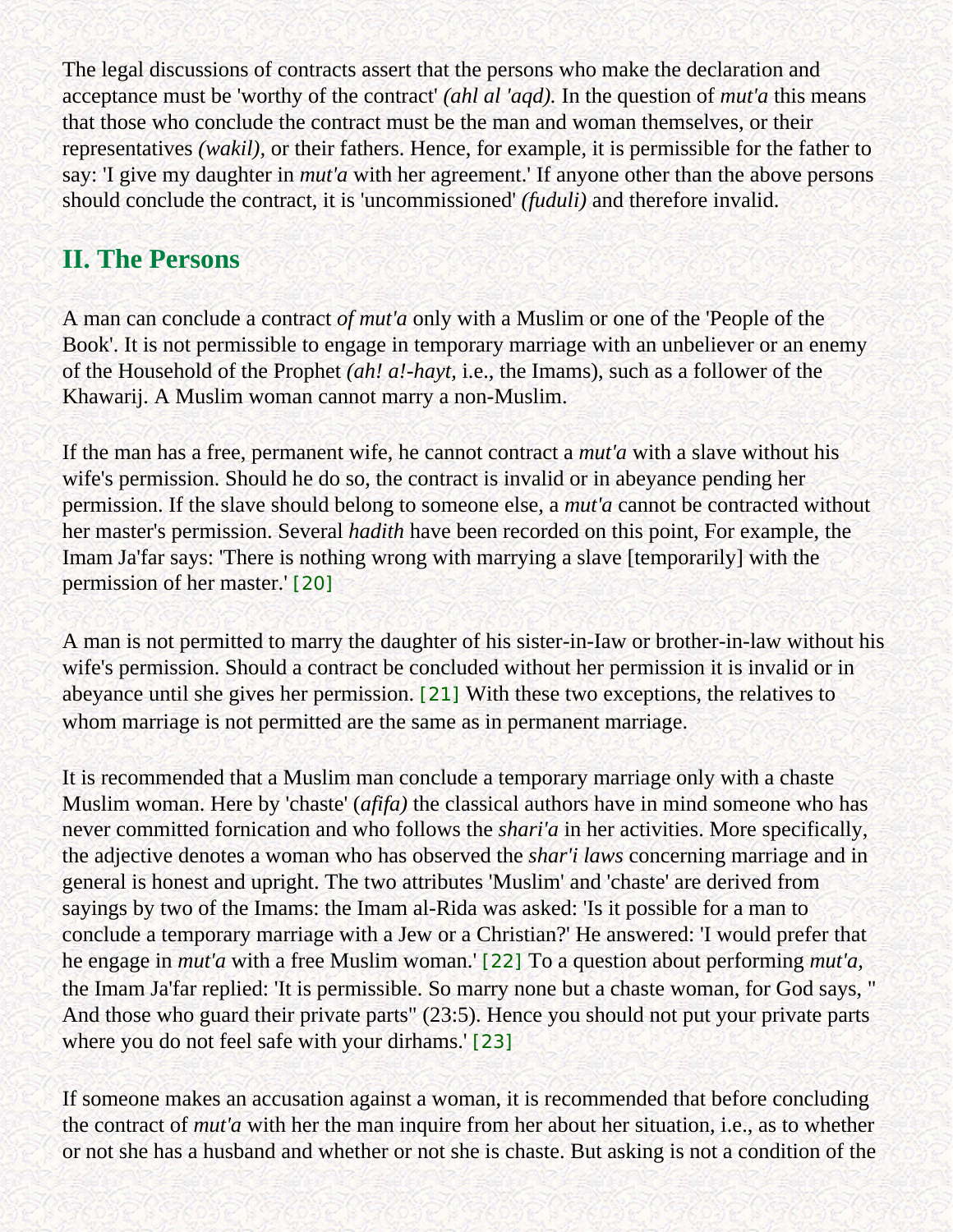<span id="page-25-1"></span><span id="page-25-0"></span>contract. [\[24\]](#page-33-7) According to the 'Principles of Jurisprudence', [\[25\]](#page-33-8) the principle of 'correctness' as applied to the acts of a Muslim [\[26\]](#page-33-9) demands that one consider the act of a woman who has declared herself ready to enter into *mut'a* as correct. According to this principle, whenever we are in doubt concerning the correctness of the act of a Muslim, we preserve the social and legal order by judging that his act was correct. For example, if we are in doubt concerning the legality of a couple's marriage, we judge that it was legal. Otherwise we would also have to doubt the legitimacy of their children, the application of the laws of inheritance, etc. In a different area of the law, the canonical prayer provides a good example: If, after finishing his prayer, a person doubts as to whether or not he said the correct number of cycles, he assumes the number was correct, Otherwise he would spend a good deal of his time repeating acts of worship he has already performed. The slightest doubt would be sufficient to cause him to repeat the same act.

On the basis of this principle, one must dismiss the possibility that a potential wife might be unchaste, so it is unnecessary to ask her. Several *hadith* are related which demonstrate the reprehensibility of asking about the woman's situation *after* the contract has been concluded. For example, a man once said to the Imam Ja'far: 'I married a woman temporarily, and then it came to my mind that she might already have a husband. I investigated the matter and found out that it was so.' The Imam said: 'And why did you investigate?' [\[27\]](#page-33-10)

<span id="page-25-2"></span>It is reprehensible for a man to conclude a marriage of *mut'a* with a fornicatress, by reason of the Qur'anic verse: 'The fornicator shall marry not but a fornicatress or an idolatress, and the fornicatress-none shall marry her but a fornicator or an idolator; that is forbidden to the believers' (24:3). If a man should contract a temporary marriage with a fornicatress, it is his duty to command her not to perform adultery. But this is not a necessary condition of the marriage, by reason of the 'principle of correctness' as applied to the Muslim's act. [\[28\]](#page-33-11)

<span id="page-25-4"></span><span id="page-25-3"></span>It is also reprehensible, without any exceptions, to contract a temporary marriage with a virgin, by reason of the words of the Imam Ja'far: 'It is reprehensible, because it is a stain upon her family.' [\[29\]](#page-33-12) If a contract should nevertheless be concluded, it is not permissible for the man to consummate the marriage, unless the marriage took place with the permission of her father-a condition almost impossible to imagine in Muslim society. 'A virgin may not be married temporarily without her father's permission' (the Imam al-Rida). [\[30\]](#page-33-13)

## <span id="page-25-5"></span>**III. The Time Period** *(Mudda)*

<span id="page-25-7"></span><span id="page-25-6"></span>The time period of a temporary marriage must be delineated in a manner which allows no possibility of increase or decrease. According to the Imam al-Rida, '. *..(mut'a* must) be a stipulated thing for a stipulated period.' [\[31\]](#page-33-14) In addition, the Imam was once asked if it is possible to conclude a contact of *mut'a* for 'one or two hours'. He replied, 'No time limit is understood from "one or two" hours.' [\[32\]](#page-33-15)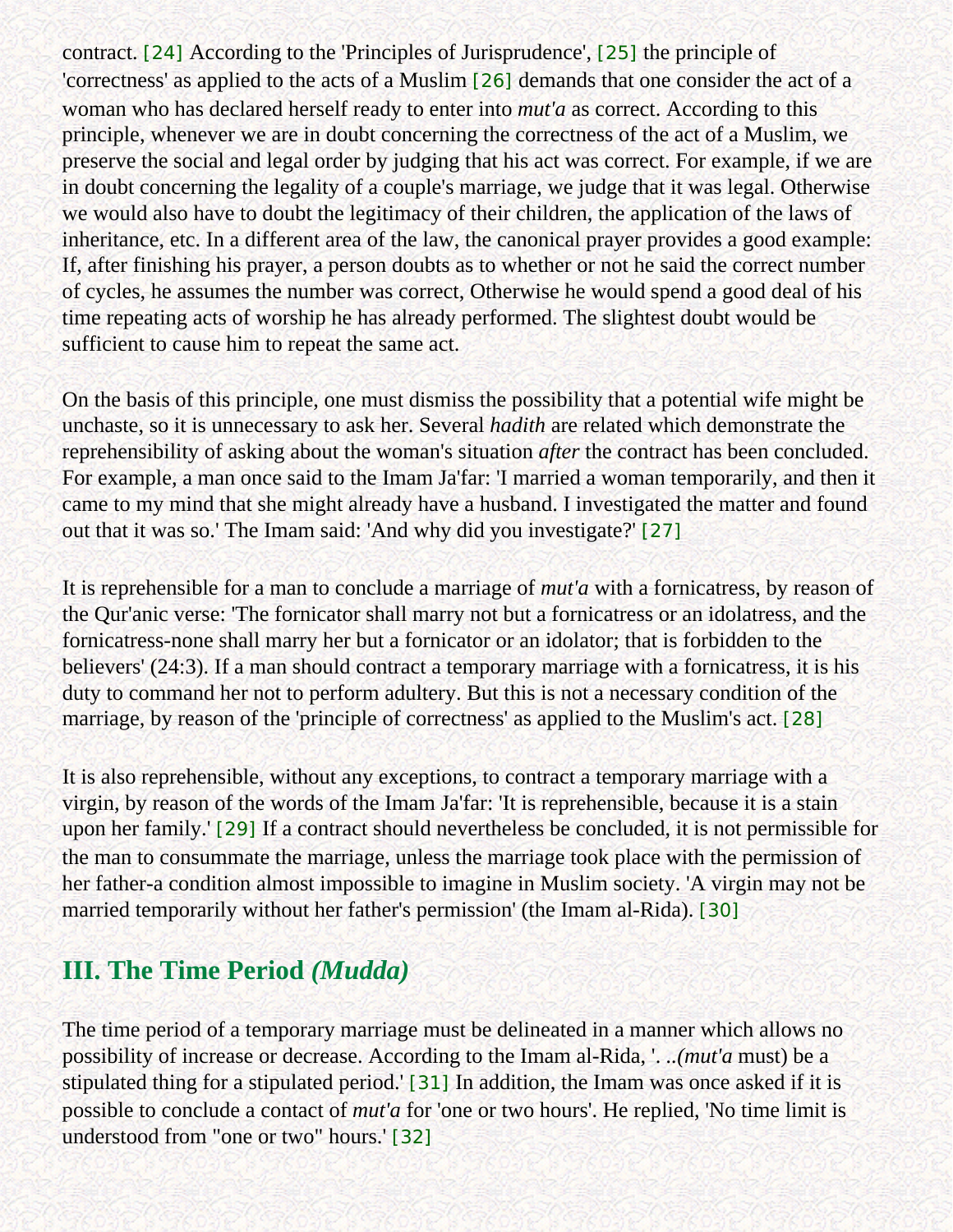<span id="page-26-0"></span>According to al-Shaykh al-Ansari, all of the *hadith* indicate that it is permissible for the agreed upon time period either to be joined to the moment of concluding the contract or to be postponed. [\[33\]](#page-33-16) The situation here is the same as with a contract concluded for purposes of rental, since-as was pointed out above-the woman takes on certain legal characteristics of rented property.

In the case of a temporary marriage which begins after a period of postponement, there arises the question of whether or not the woman may marry a second man in the period between the conclusion of the contract and the beginning of the marriage period. Here there are two possibilities: that it is not permitted, because the woman already has a husband; or that it is permitted, because of the existence of all the 'requisites of a contract' and the absence of an impediment. Apparently the ruling here is that a second temporary marriage would be permissible provided that the woman has enough time before the beginning of the first marriage to conclude a second marriage and then to observe her waiting period.

<span id="page-26-2"></span><span id="page-26-1"></span>As for the possibility of postponing the beginning of *mut'a,* this is conditional upon the stipulation of the day and the month in which it is to begin. For example, if the man should state that the contract will be for one month but fail to stipulate exactly when that month is to begin, the contract is invalid because the time is not stated. In contracts of rental, such instances are always invalid. [\[34\]](#page-33-17) But if the contract should be nonconditional, without any mention of a postponement, then the marriage begins as soon as the contract is concluded, since, according to the accepted standard, when a contract has been concluded, the transaction has taken place. [\[35\]](#page-33-18) The most authoritative view holds that if the stipulated period is not mentioned in the text of the contract, the marriage cannot take place and the contract is invalid. [\[36\]](#page-34-0) The consensus of the community has established that one of the two pillars that differentiate *mut'a* from permanent marriage is mention of the time period; whenever this pillar is not present, everything that depends on it is invalidated. In addition, a contract follows the intentions of those who conclude it, Thus, if the time period is not mentioned, the marriage cannot be transformed into a permanent one, since that was not the intention. In this connection a *hadith* has been related from the Imam Ja'far: 'There will be no *mut'a* without two things: a stipulated period and a stated dowry.' [\[37\]](#page-34-1)

<span id="page-26-5"></span><span id="page-26-4"></span><span id="page-26-3"></span>In spite of this opinion, the majority of the *'ulama'* hold that if the time period is not mentioned, the contract is not invalidated; rather, the marriage becomes a permanent one. These scholars argue that a marriage contract is concluded either for temporary or permanent marriage. If a time period is mentioned, the contract is for *mut'a;* but if it is not mentioned, the contract is for permanent marriage. Hence, whenever the contract of *mut'a* is invalidated because the time period has not yet been stipulated, the contract will be one of permanent marriage. Here they cite the principle of 'correctness' in relation to the contract, In order to corroborate their argument, they mention a *hadith* of the Imam Ja'far: 'If a time period is stated, the marriage is *mut'a;* if it is not stated, it is permanent,' [\[38\]](#page-34-2)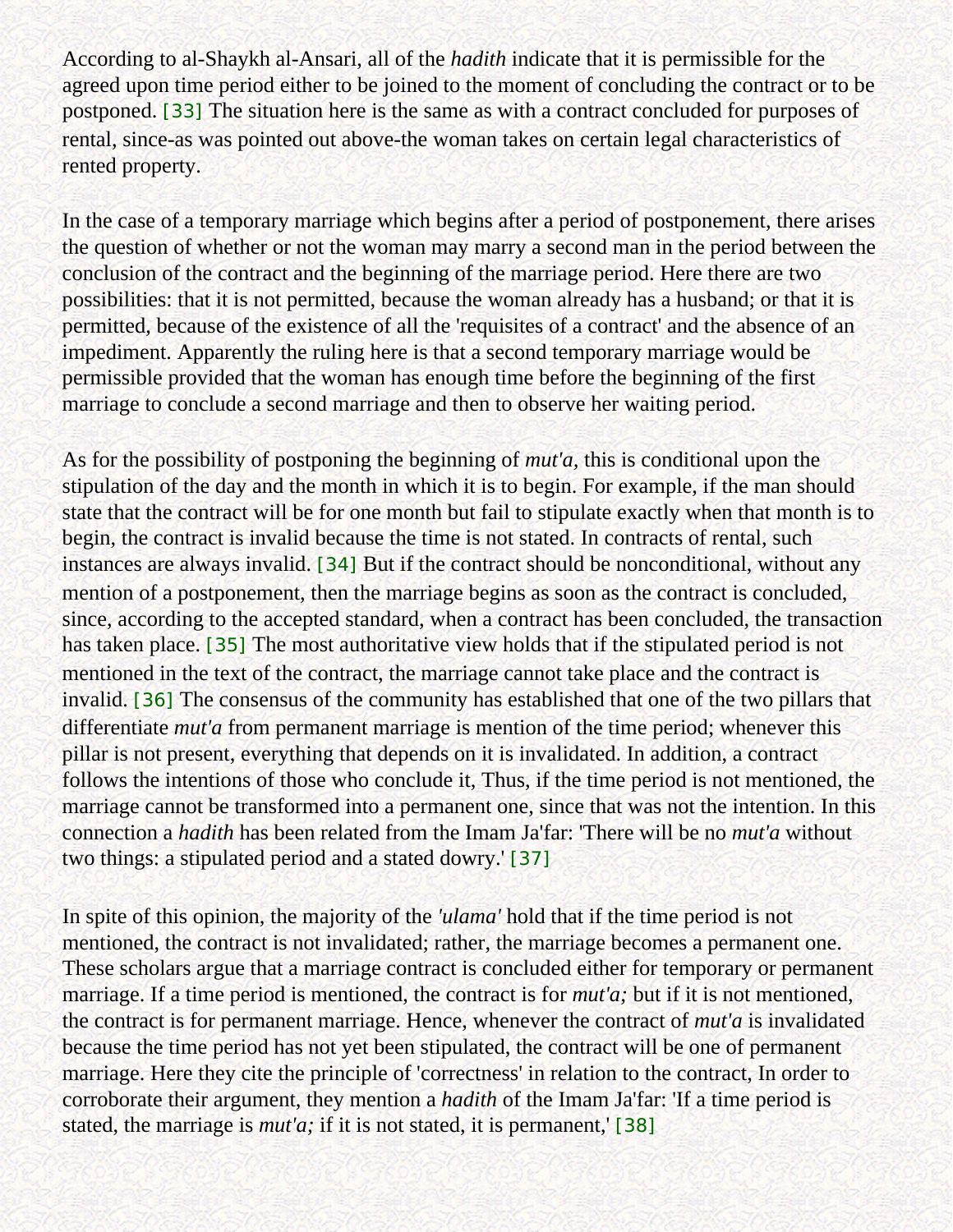In opposition to those who hold that a temporary marriage is transformed into a permanent marriage if the time period is not mentioned, al-Shaykh al-Ansari writes that temporary marriage and permanent marriage are two different realities. Although the word 'marriage' is employed for both, this does not make them share in the same nature. The difference between the two does not lie in saying that one is an unconditional marriage and the other conditional. No, the relationship between them is like that between purchasing something and receiving a gift. In both cases, 'ownership' is the result. But the fact that purchasing an object and receiving a gift have a common measure does not mean that they have the same nature. We cannot say that the only difference between the two is that receiving a gift entails 'unconditional ownership' and purchasing entails 'ownership conditional on payment'. No one would ever claim that when someone says: 'I have transferred ownership' and forgets to mention a price, the purchase is immediately transformed into a gift. The relationship between temporary and permanent marriage is similar. [\[39\]](#page-34-3)

<span id="page-27-0"></span>In *Sharh al-Ium'a* al-Shahid al Thani adds that the *hadith* which is quoted from the Imam Ja'far in support of the position of the majority of the *'ulama' does* not state explicitly that the desire of the two parties to the contract is to conclude a marriage of *mut'a, but then they fail to mention the time period. On the contrary, the purport of the hadith is that marriage with a stated period* is *muta*, while marriage without a stated period is permanent marriage. [\[40\]](#page-34-4)

<span id="page-27-1"></span>There is no upper or lower limit to the duration of the time period. It makes no difference if the period is extremely long, so that one doubts whether the parties will survive its duration; or if it is extremely short, so that there is no possibility of consummation. In other words, any time period is permissible, so long as both sides are aware of the situation and are satisfied. [\[41\]](#page-34-5)

<span id="page-27-2"></span>Once the contract is concluded the wife receives the whole dowry, whether or not the husband consummates the marriage before the time period expires. The wife is entitled to the dowry as long as she places herself at her husband's disposal and does not present him with any obstacles to consummating the marriage. The situation is exactly the same as renting a house, but then choosing not to take up residence before the rental period has expired. When the time period is over, the wife is freed from the obligations of the contract. [\[42\]](#page-34-6)

<span id="page-27-3"></span>It is not permissible for the parties to stipulate in the contract 'one act of intercourse' or the like without mentioning a time period, since such an expression cannot take the place of a stipulated period of time. In the view of most of the *'u!ama',* if such a contract were to be concluded, it would not be transformed into that of a permanent marriage, since the time period has been mentioned incorrectly. The fact that the contract has been concluded in an improper manner and is thus invalid as a contract carries more weight than the failure to mention the stipulated period.

However, if the time period is mentioned along with the condition that the marriage will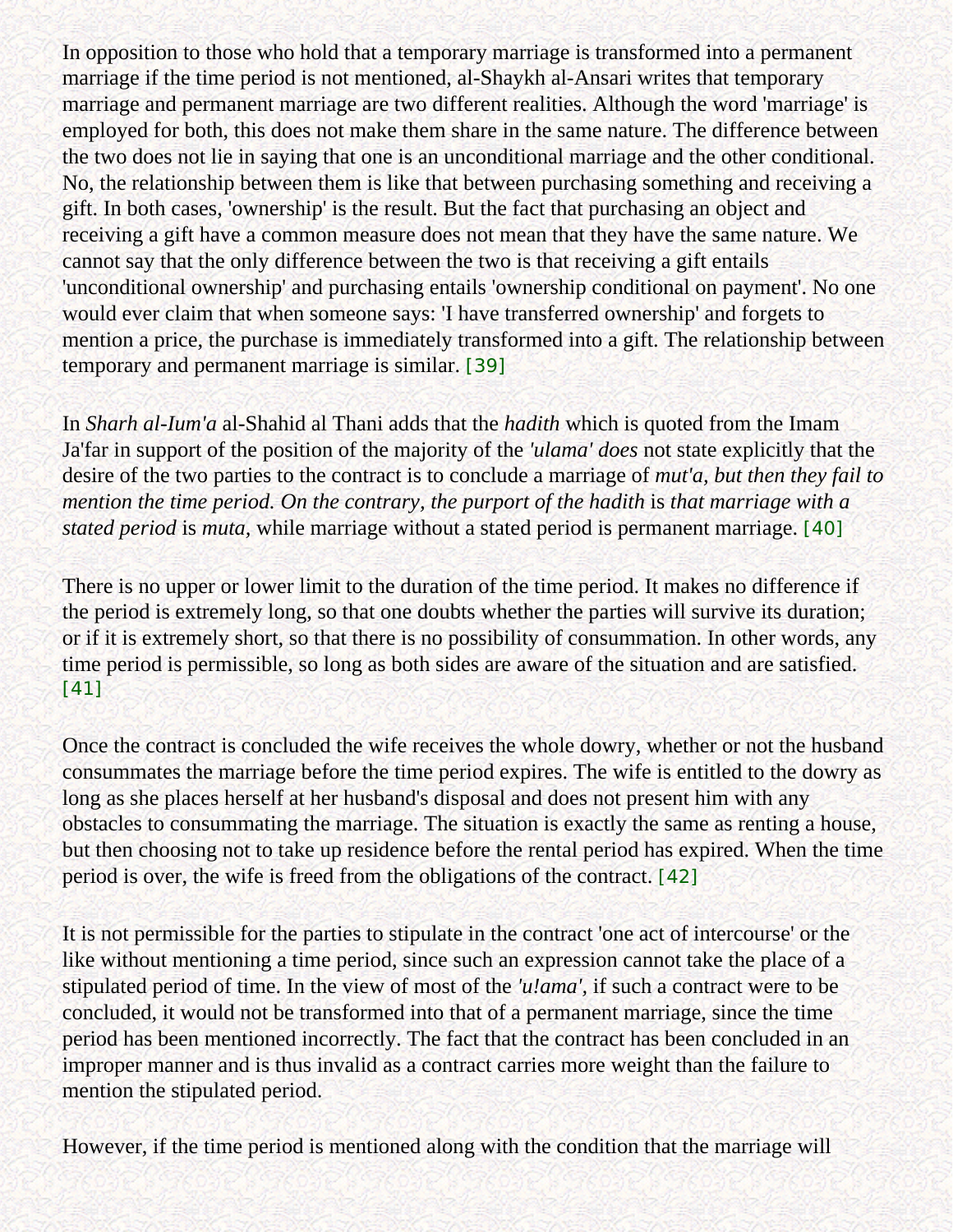<span id="page-28-0"></span>entail only a certain number of sexual acts, the contract is correct, Here the juridical principle that comes into play is enunciated in the Prophet's saying: 'The believers hold fast to their conditions [when they stipulate them in agreements]. ' [\[43\]](#page-34-7) In such a situation, as soon as the man has performed the agreed number of sexual acts, further sexual intercourse with the woman is forbidden, even if the time period has not elapsed. There is no contradiction between the continuation of the marriage and the interdiction of sexual relations.

A complication would arise in the above situation if, after the woman has been forbidden to the man, she gives him permission to engage in further acts of sexual intercourse. Is the man allowed to have intercourse or not? Here there are two opinions. According to the first, there is a definite obstacle to sexual relations. For the contract does not allow any further sexual acts, so the permission of the woman is immaterial, since it is not sufficient to override the stipulations of the contract and legitimize relations. According to the second opinion, intercourse is permitted. Since in *mut'a-in* contrast to permanent marriage-a woman does not have the right to initiate a sexual act, the obstacle to sexual relations in the present situation is the woman's unwillingness to permit anything more than what was agreed upon in the contract, But the contract itself establishes the permissibility of intercourse. So if the obstacle is removed, the result will be that the contract as such will come into play. [\[44\]](#page-34-8)

<span id="page-28-1"></span>If the role of the time period is to contain a stipulated number of sexual acts, whenever the number is finished, the woman is free of any further obligation to the man. It goes without saying that if the stipulated number of sexual acts is not performed by the end of the time period, the marriage still comes to an end. [\[45\]](#page-34-9)

## <span id="page-28-2"></span>**IV. The Dower**

The contract must mention a dower of known property, whether in cash or kind, whose amount is safe from increase or decrease. In order to gain knowledge of the property, it is sufficient for the woman to see it, but it is not necessary that it actually be weighed, measured, or counted-whatever the case may require. The contract of *mut'a* is not simply an exchange of goods, but a marriage. Even if it is defined as a 'rental', that also is different from an exchange. Hence it is sufficient that any possibility of misunderstanding which might arise from not seeing the dower be removed. As for goods which are not present, it is sufficient that the dower be described in such a manner that the woman's ignorance will be removed, i.e., that it be described exactly as it is. [\[46\]](#page-34-10)

<span id="page-28-6"></span><span id="page-28-5"></span><span id="page-28-4"></span><span id="page-28-3"></span>There is no condition or requirement concerning the amount of the dower except that the two sides come to an agreement over articles which may properly be exchanged, even if they are no more than a few grains of wheat. [\[47\]](#page-34-11) On this point there are specified *hadith* as well as the *general hadith* which state that a woman who enters into *mut'a* is 'rented'. [\[48\]](#page-34-12) If the dower is not mentioned, the contract is unanimously held to be invalid, On this point also there are a number of *hadith.* [\[49\]](#page-34-13)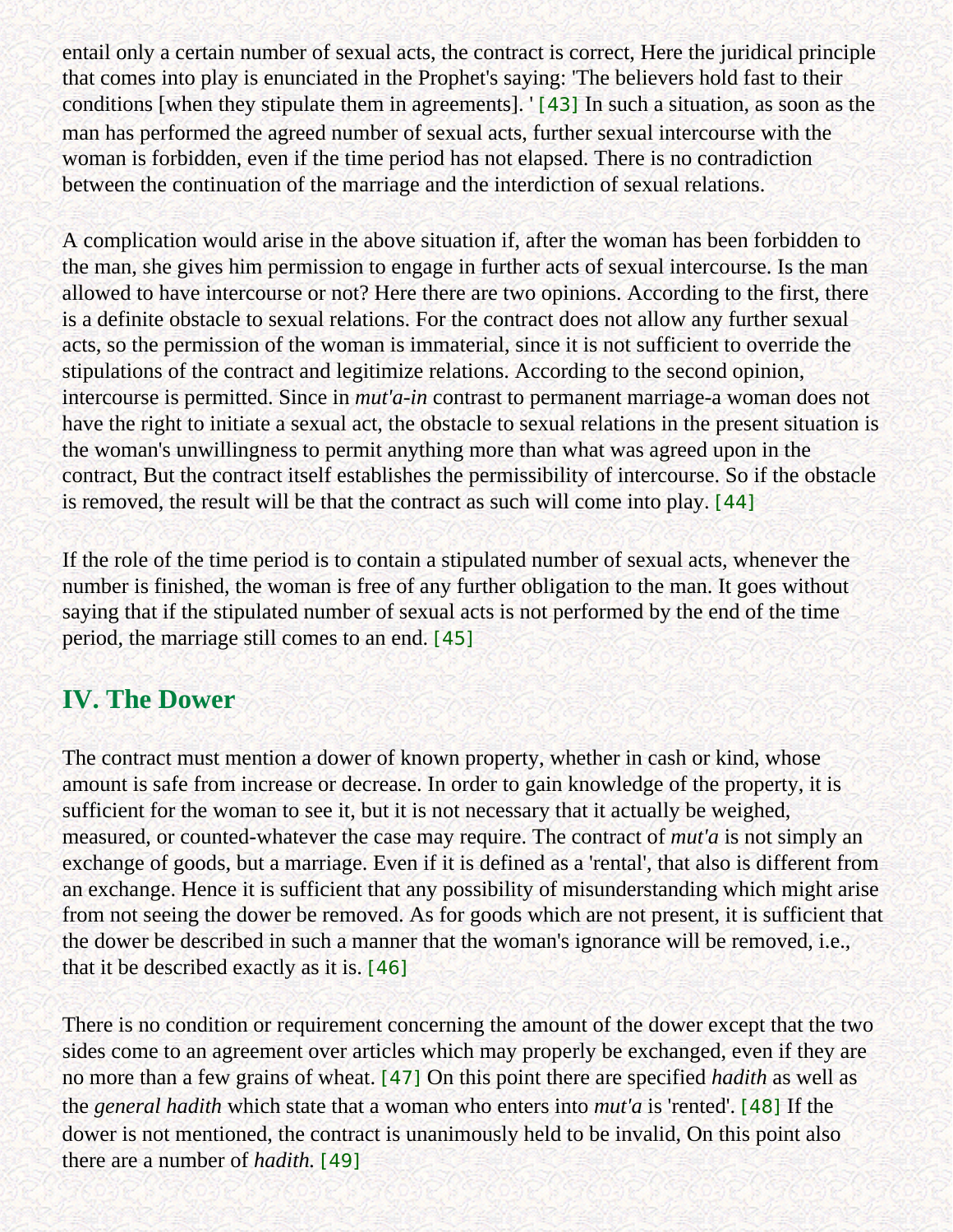The woman may ask for the whole amount of the dower at the beginning of the marriage. In this case, the man may not take back any of the dower under any circumstances, unless for some reason the contract should have been invalid from the beginning (see below). Several *hadith* are recorded which establish this point without question. [\[50\]](#page-34-14)

<span id="page-29-0"></span>In a situation where a contract is concluded, but before the beginning of the time period the man decides not to go through with the marriage but to 'give back' to the woman the contracted time, she is entitled to one-half the dower. The situation is similar to divorce before consummation in permanent marriage. [\[51\]](#page-34-15)

<span id="page-29-1"></span>But if the man should give only part of the time period back to the woman before consummation, there is a difference of opinion as to the dower. According to al-Shaykh al-Ansari and al-Shahid al Thani, the situation cannot be the same as in the first case--where the whole time period was given back-since in this second case the essential point is that *mut'a*  demands a full dower. [\[52\]](#page-34-16)

<span id="page-29-2"></span>The difference between the first and second cases is explained in more detail by al-Shahid al Thani. He poses the question: 'What is it that requires one-half of the dower to be held back from the woman? Is it two things together, i.e., not consummating the marriage and giving back the whole of the time period? Or does the problem revolve around whether or not the marriage was consummated?' He states that there are two possibilities: On the one hand, the *hadith* are explicit concerning the matter of consummation. The situation is exactly the same as in divorce after permanent marriage: one-half of the dower must be paid if the marriage has not been consummated, but the whole dower must be paid if it has been consummated. So in this respect, the reason that one-half the dower is held back is that the marriage was not consummated. On the other hand, there is the question of what exactly necessitates that the dower be paid. In permanent marriage the key element is consummation. But temporary marriage is different from permanent marriage because of the time period. Therefore the time period also must be taken into account. [\[53\]](#page-34-17)

<span id="page-29-4"></span><span id="page-29-3"></span>Al-Shahid al Thani remarks that the difference between these two possible interpretations becomes obvious in a situation where the husband should return more than one-half of the time period to the wife, not having consummated the marriage. According to the first interpretation, the wife must receive the whole dower; but according to the second, she is only entitled to one-half of it, He concludes that the second interpretation would seem to be the correct one, so long as we accept the authenticity of the *hadith* attributed to the Imam al-Hasan: When asked about a man who gave the remaining time period back to his temporary wife before the consummation of the marriage, he replied in a general sense, 'The woman must return one-half the dower to the man.' [\[54\]](#page-34-18)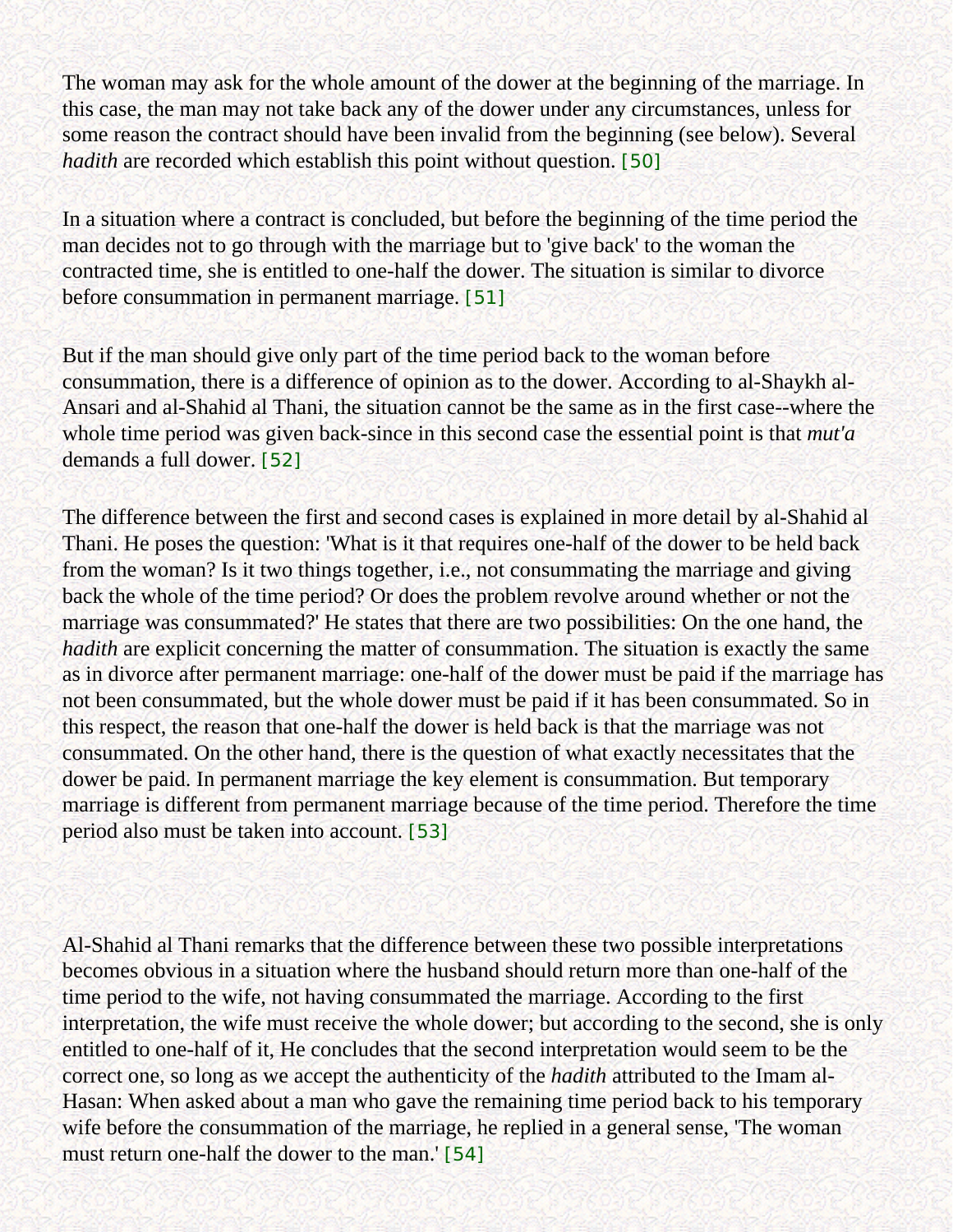Al-Shaykh Muhammad al-Hasan holds that whether the full dower or only one-half is to be paid depends totally upon the question of consummation. 'Giving back the time period' is equivalent to using it up completely. In other words, when the man returns the remaining time period to the woman, he has already taken possession of conjugal rights with her for the elapsed time. But this does not require that the woman relinquish one-half of the dower. In this respect the situation resembles the woman's 'giving back the dower' in permanent marriage. If the woman thus relinquishes her claim to it, this does not mean that her husband is no longer her husband in the full sense. Therefore, giving back the time period has no relationship with the dower being reduced to one-half. The only question to consider is whether or not the marriage has been consummated. If it has been consummated and then the husband returns some or all of the remaining time, the wife is entitled to the whole dower, since without question the dower becomes necessary as soon as consummation takes place. [\[55\]](#page-35-0)

<span id="page-30-0"></span>Whether the time period is given back with or without consummation, the wife's consent is unnecessary, since giving back the period is equivalent to the erasing of a debt owed by the woman. [\[56\]](#page-35-1)

<span id="page-30-2"></span><span id="page-30-1"></span>If of her own free will a woman who has concluded a contract of *mut'a* should separate from her husband before the end of the time period, whether before or after consummation, the man reduces the dower in proportion to the amount of time by which the time period of the *mut'a*  has been reduced-provided, that is, that he has not already paid her the full dower. [\[57\]](#page-35-2) Thus, for example, if the woman's dower is 3000 rials and the time period 30 days; and if the woman should separate from her husband after 20 days, her husband would reduce the dower by one-third. Hence, if the woman should fail to fulfill any of the conditions of the marriage for the whole time period, she forfeits the whole dower. The reason she forfeits part or all of it is that first, the contract of *mut'a* by definition entails an exchange, such that the woman is in the position of a 'rented' object, Second, numerous *hadith* have been recorded concerning this particular point, For example, the Imam Ja'far was asked if it is permissible to hold back part of the dower if the woman fails to put herself at her husband's disposal. He replied: 'It is permissible for you to hold back what you can [i.e., what you have not already given her]. So if she goes back on her word, take from her [in proportion to] the amount she has broken the contract.' [\[58\]](#page-35-3)

<span id="page-30-4"></span><span id="page-30-3"></span>However, if the woman should fail to provide the man with conjugal rights because of an excuse sanctioned by the *sharia,* such as menstruation or 'fear of an oppressor', then the dower may not be reduced. A man came to the Imam Ja'far and said: [\[59\]](#page-35-4) 'I concluded a contract of *mut'a* with a woman for one month for a given amount, But the woman only came to me for part of the month, and part she stayed away.' The Imam replied: 'An amount should be held back from her dower equivalent to the amount she stayed from you, except for the days of her menstruation, for those belong to her.'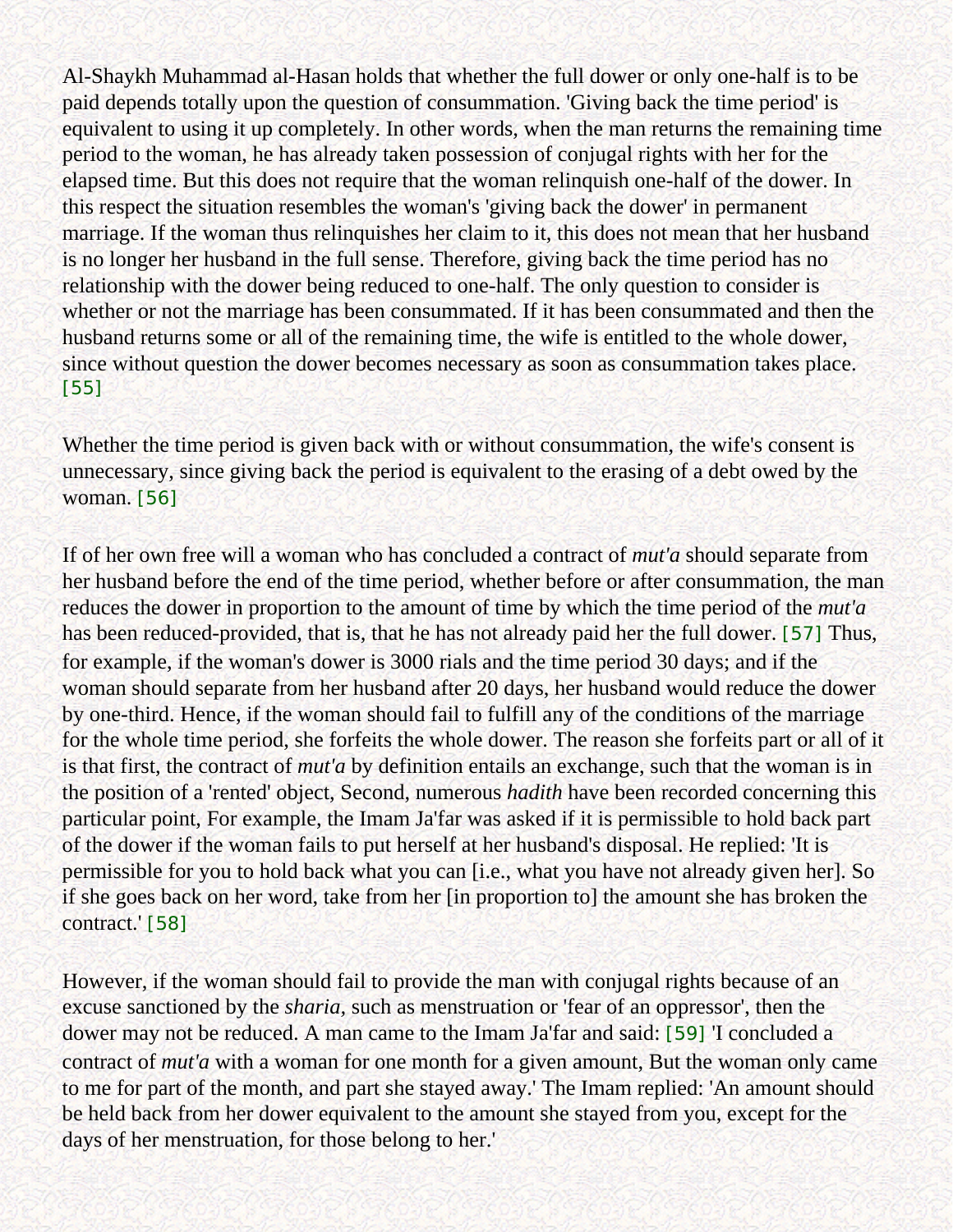If it should become apparent that the contract is invalid because the woman already has a husband, or because she should be maintaining a waiting period as the result of a previous marriage, or because she is forbidden to the man by family relationship, or because of some other reason, then one of the following courses of action should be taken:

If the marriage has already been consummated and if the woman was ignorant of the fact that the contract was invalid at the time of sexual intercourse, then she should be given the 'normal dower'. Here the reasoning is that the fact of intercourse has to be honored and compensation given. Since the contract is invalid, the 'specified dower' is nullified; hence the normal dower must be paid. [\[60\]](#page-35-5)

<span id="page-31-1"></span>As for whether the normal dower is the same as that for permanent marriage or is to be adjusted according to the time period of the *mut'a,* the most authoritative opinion is voiced by al-Shaykh al-Ansari and al-Shaykh Muhammad al-Hasan. They hold that the normal dower is the same as for permanent marriage. AI Tabataba'i argues that here the normal dower is compensation for 'mistaken intercourse'. Since the contract was invalid without the knowledge of the husband and wife, their intercourse is 'mistaken'. Therefore the man must pay the normal dowry of permanent marriage, which is demanded in any instance of 'mistaken intercourse'. [\[61\]](#page-35-6) The time period for which the woman was at the man's disposal is irrelevant, just as there is no difference between one act of sexual intercourse and several acts as long as the mistake remains in force. [\[62\]](#page-35-7)

<span id="page-31-3"></span><span id="page-31-2"></span>If it should become apparent that the contract is invalid before the marriage is consummated, the woman receives no dower. Only a valid contract or the fact of intercourse warrants the dower's payment. Al-Shahid al Thani claims that on this point there is consensus among the *ulama.* [\[63\]](#page-35-8)

<span id="page-31-4"></span>If the marriage has been consummated and the woman was aware of the contract's invalidity, she can have no claim to a dower, since she is a fornicatress, and there is no dower for fornication.

In all three of the above cases, if the man has already given the woman the whole dower, she must return part or all of it as soon as the invalidity of the contract becomes apparent. If she no longer possesses the amount which must be returned, she is liable for it, no matter how it may have left her hands-whether, for example, she has spent it or it was stolen. [\[64\]](#page-35-9)

<span id="page-31-5"></span>If the woman should die during the period of the *mut'a,* even if it be before consummation, her dower may in no way be lessened, exactly as in permanent marriage. [\[65\]](#page-35-10)

## <span id="page-31-6"></span><span id="page-31-0"></span>**Footnotes:**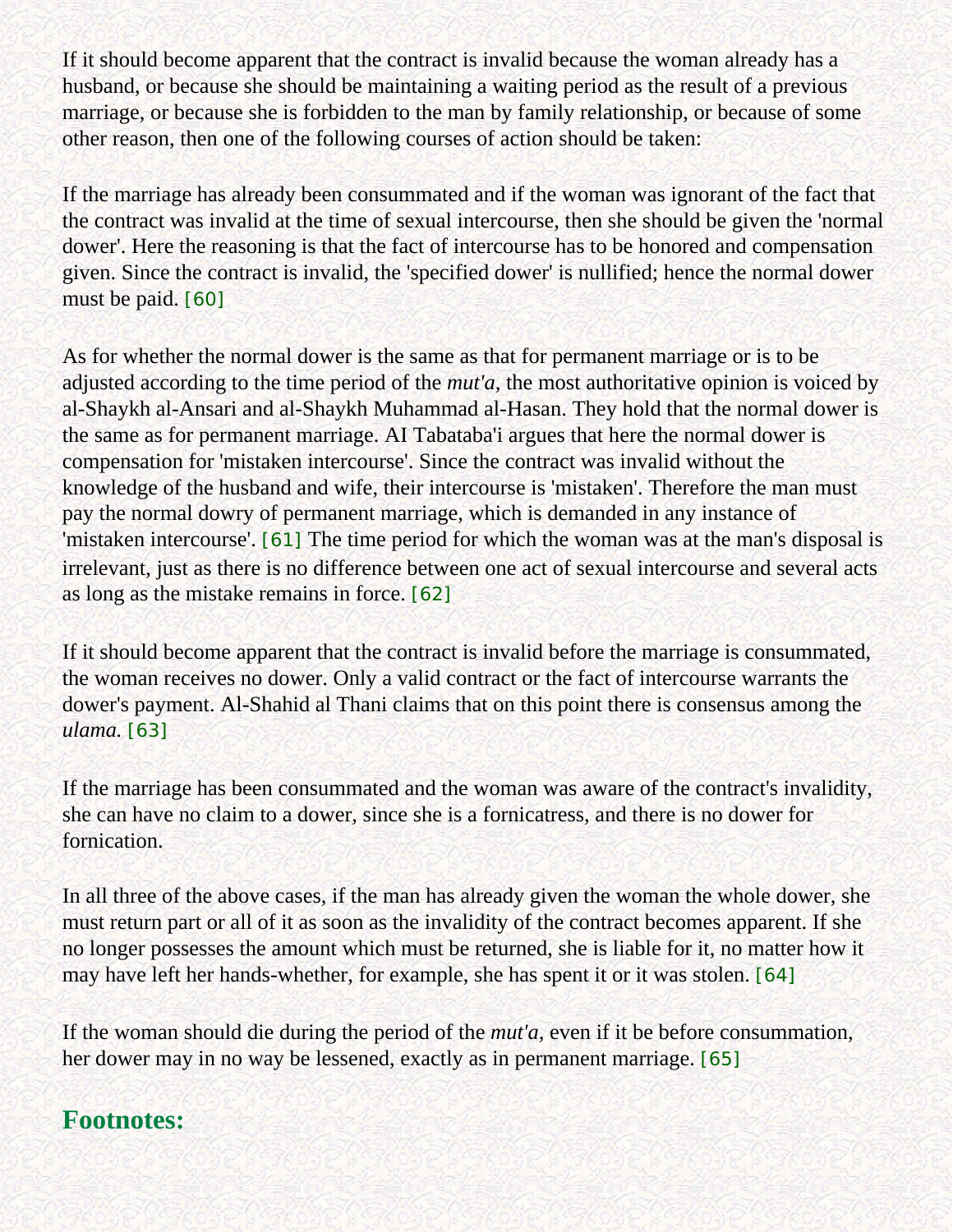<span id="page-32-0"></span>[\[1\]](#page-22-2). Ja'far ibn Muhammad ibn Sa'id (602-76/1205-77), author of Shara'i' al-islam, a standard textbook of Shi'i fiqh and the subject of many commentaries.

<span id="page-32-1"></span>[\[2\]](#page-22-3). Shara'i', Beirut, 1930, II, 23.

[\[3\]](#page-22-4). Zayn al-Din Muhammad ibn 'Ali al-'A.mili (911-65/1505-58), author of Sharh al-lum'a (al-Rawdat al-bahiyya fi sharh al-lum'a al-dimashqiyya), a commentary on al-Iuma al-dimashqiyya by al-Shahid al-Awwal.

<span id="page-32-3"></span><span id="page-32-2"></span>[\[4\]](#page-22-5). Sharh al-lum'a, v, 245.

<span id="page-32-4"></span>[\[5\]](#page-22-5). Abu 'Abdullah Muhammad ibn Makki al-'Amili (d. 782/1380).

[\[6\]](#page-22-5). Jamal al-Din Hasan ibn Yusuf ibn Zayn al-Din 'Ali ibn al-Mutahhar (648-726/1250-1326), author of lrshad al-adhhan ila ahkam al-iman.

<span id="page-32-6"></span><span id="page-32-5"></span>[\[7\]](#page-22-6). Murtada b. Muhammad Amin al-Dizfuli (1214-81/1800-64). His works al-Matajir on figh and al-Rasa'il on us'ul al-figh are considered the most complete textbooks on these sciences.

<span id="page-32-7"></span>[\[8\]](#page-22-6). Sharh al-lum'a, v, 245; al-Matajir, Tehran 1352/1973, the book on muta (which is a commentary on al-'Allama's lrshad).

[\[9\]](#page-22-7). Fiqh,IV, 90.

<span id="page-32-8"></span>[\[10\]](#page-23-0). Shara'i, I,233.

<span id="page-32-9"></span>[\[11\]](#page-23-1). Muhammad ibn al-Hasan al-Hurr al-'Amili (1033-1104/1624-93), Wasa'il al-shia, Tehran, 1385/1965-66, XIV, 446.

<span id="page-32-10"></span>[\[12\]](#page-23-2). 'Ali ibn al-Husayn al-Musawi (355-436/965-1044), leading Shi'i scholar and author of many works. His brother, al-Sharif al-Radi (d. 406/1015), was also a famous scholar and compiled 'Ali's Nahj al-balagha.

<span id="page-32-11"></span>[\[13\]](#page-23-3). Riyad, II, 113; Mukhtasar-i nafi' (an 18th/14th century Persian summary of al-Muhaqqiq al-Hilli's Shara'i' by an unknown author), ed. M.T. Daneshpazhuh, Tehran, 1343/1964,231.

<span id="page-32-12"></span>[\[14\]](#page-23-4). Al-Shahid al Thani, Masalik al-ajham (a commentary on Shara'i'), Tehran, 1273/1856-57, I,536.

<span id="page-32-13"></span>[\[15\]](#page-23-5). Sharh al-lum'a, v, 110.

<span id="page-32-14"></span>[\[16\]](#page-23-6). *Shara'i',*II, 24.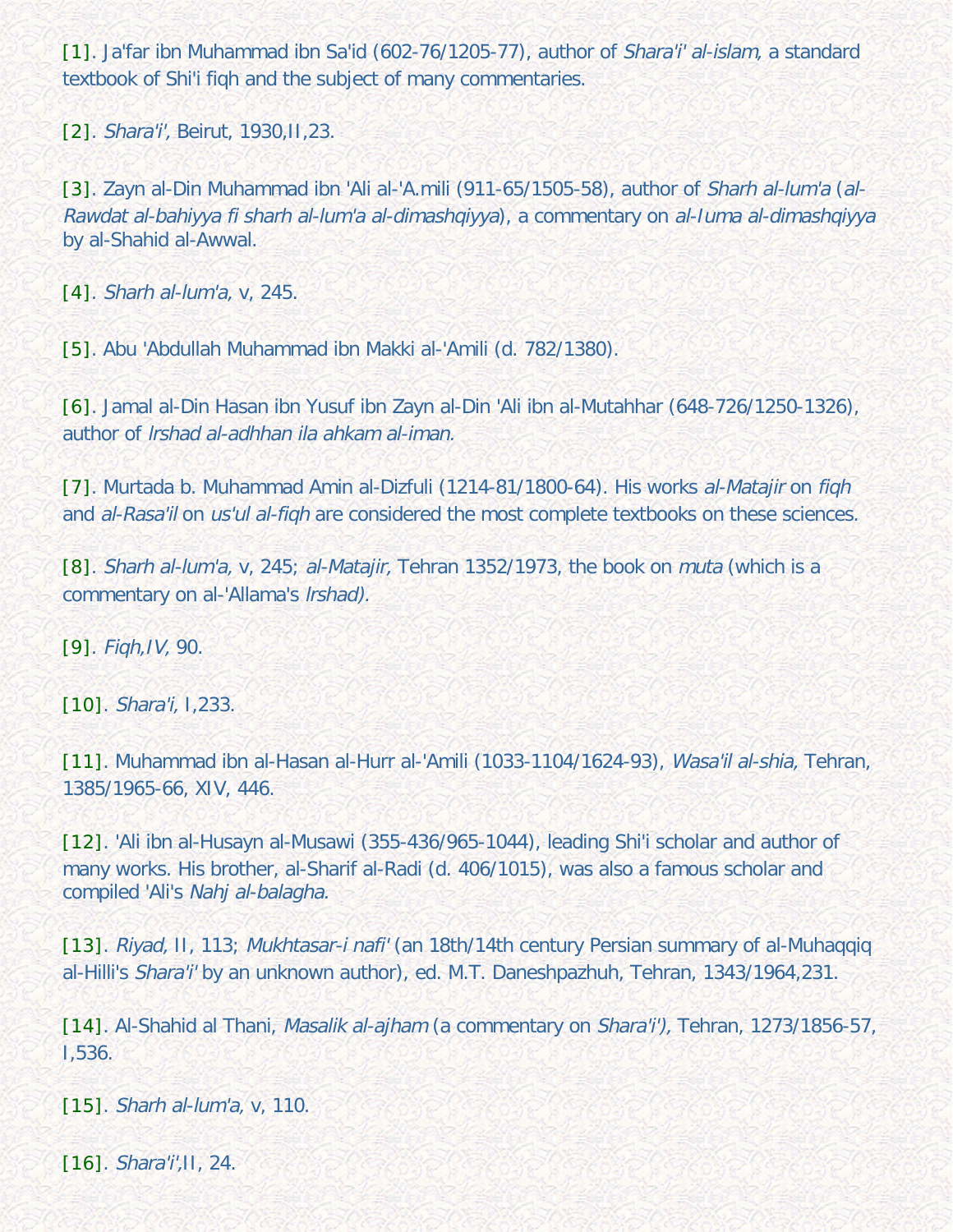<span id="page-33-0"></span>[\[17\]](#page-23-7). *al-Matajir*, 11, 298.

<span id="page-33-1"></span>[\[18\]](#page-23-8). Riyad, II,113.

<span id="page-33-2"></span>[\[19\]](#page-23-9). Wasa'il, XIV, 466.

<span id="page-33-3"></span>[\[20\]](#page-24-0). Ibid.,463.

<span id="page-33-4"></span>[\[21\]](#page-24-1). Shaykh Muhammad Hasan (d. 1266/1850), Jawahir al-kalam (a commentary

on Shara'i'), Tehran, 1325/1907, V, 165.

<span id="page-33-5"></span>[\[22\]](#page-24-2). Wasa'il, XIV, 452.

<span id="page-33-6"></span>[\[23\]](#page-24-3). Ibid.

<span id="page-33-7"></span>[\[24\]](#page-25-0). Jawahir, v, 165.

<span id="page-33-8"></span>[\[25\]](#page-25-0). Usul al-figh, the science that discusses the arts and techniques for making juridical judgments.

<span id="page-33-9"></span>[\[26\]](#page-25-1). Asl al-sihha.

<span id="page-33-10"></span>[\[27\]](#page-25-2). Wasail, XIV, 458, hadith 3.

<span id="page-33-11"></span>[\[28\]](#page-25-3). Jawahir, V, 166,

<span id="page-33-12"></span>[\[29\]](#page-25-4).Wasail, XIV, 459, hadith 10.

<span id="page-33-13"></span>[\[30\]](#page-25-5). Ibid., 458, hadith 5.

<span id="page-33-14"></span>[\[31\]](#page-25-6). Ibid., 479, hadith I.

<span id="page-33-15"></span>[\[32\]](#page-25-7). Ibid., *hadith* 2.

<span id="page-33-16"></span>[\[33\]](#page-26-0). Ibid., 446, hadith 2 and 4.

<span id="page-33-18"></span><span id="page-33-17"></span>[\[34\]](#page-26-1). Matajir, II, 300.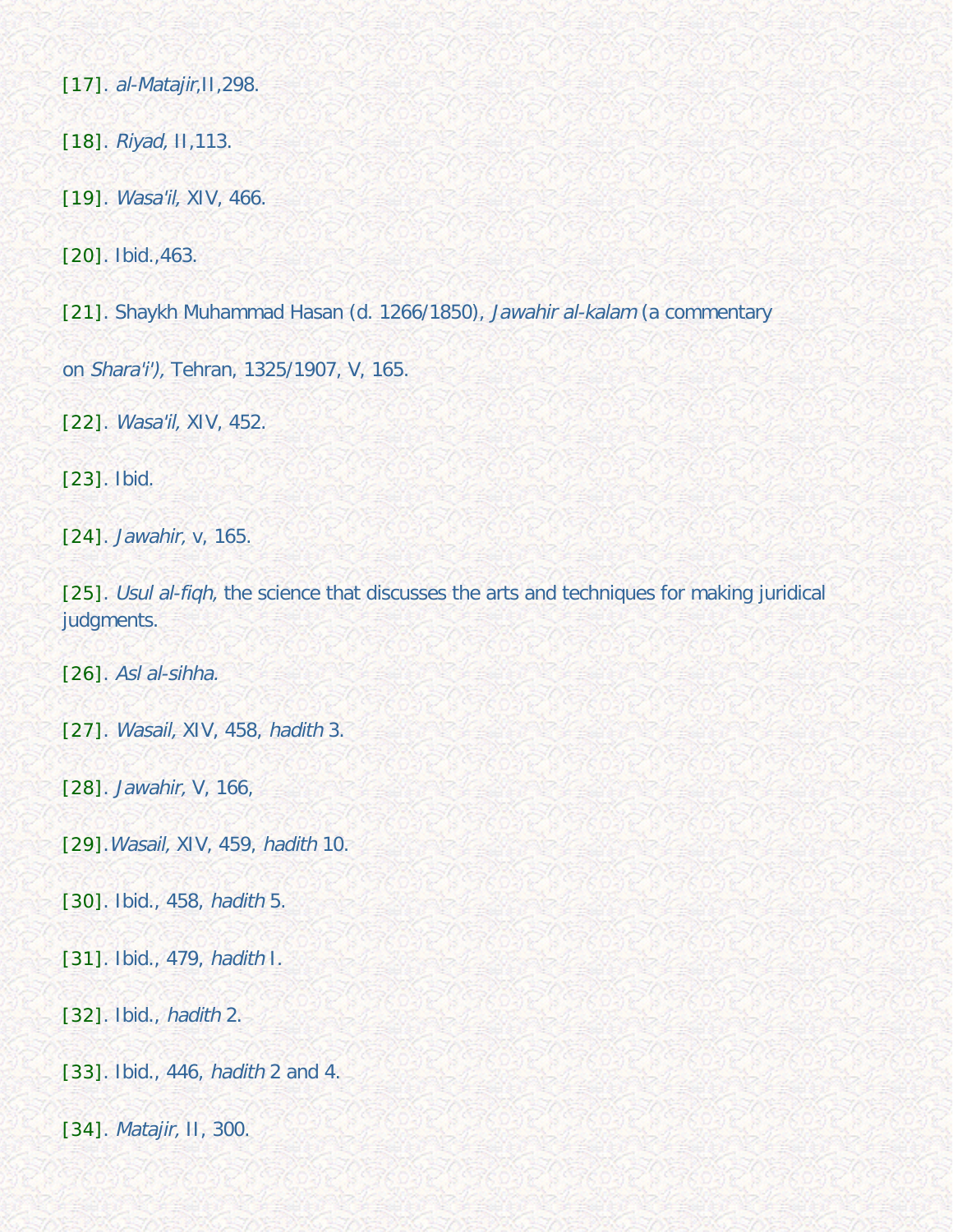[\[35\]](#page-26-2). Ibid.,Jawahir,v,171.

<span id="page-34-0"></span>[\[36\]](#page-26-3). Matajir, II, 299; Sharh al-lum'a, V, 287; Jawahir, V, 169.

- <span id="page-34-1"></span>[\[37\]](#page-26-4). Wasa'ill, XIV, hadith 1.
- <span id="page-34-2"></span>[\[38\]](#page-26-5). Ibid., 469, hadith 1.
- <span id="page-34-3"></span>[\[39\]](#page-27-0). Matajir, II, 299.
- <span id="page-34-4"></span>[\[40\]](#page-27-1). Sharh al-lum'a, V, 287.
- <span id="page-34-5"></span>[\[41\]](#page-27-2). Ibid., 285.
- <span id="page-34-6"></span>[\[42\]](#page-27-3). Matajir, II, 300; Jawahir, V, 170.
- <span id="page-34-7"></span>[\[43\]](#page-28-0). Sahih al-Bukhari, n.p., 1378/1958, III, 120.
- <span id="page-34-8"></span>[\[44\]](#page-28-1). Matajir, II, 300.
- <span id="page-34-9"></span>[\[45\]](#page-28-2). Ibid.
- <span id="page-34-10"></span>[\[46\]](#page-28-3). Matajir, II, 300; Sharh al-lum'a, V, 284.
- <span id="page-34-11"></span>[\[47\]](#page-28-4). *Wasa'il, XIV, 467, hadith 5.*
- <span id="page-34-12"></span>[\[48\]](#page-28-5). Matajir, II. 300; Masalik, l, 538.
- <span id="page-34-13"></span>[\[49\]](#page-28-6). Wasa'il, XIV, 465-66, hadith 1-3.
- <span id="page-34-14"></span>[\[50\]](#page-29-0). Ibid., 482, hadith 1-2; 483, hadith I.
- <span id="page-34-15"></span>[\[51\]](#page-29-1). Sharh al-lum'a, v, 285; Shara'i, II, 24; Matajir, II, 300; Masalik, 1,538.
- <span id="page-34-16"></span>[\[52\]](#page-29-2). Matajir, II, 301; Sharh al-lum'a, V, 285; Masalik, 1,538.
- <span id="page-34-17"></span>[\[53\]](#page-29-3). Masalik, I, 538.
- <span id="page-34-18"></span>[\[54\]](#page-29-4). *Wasa'il, XIV*, 483, hadith I.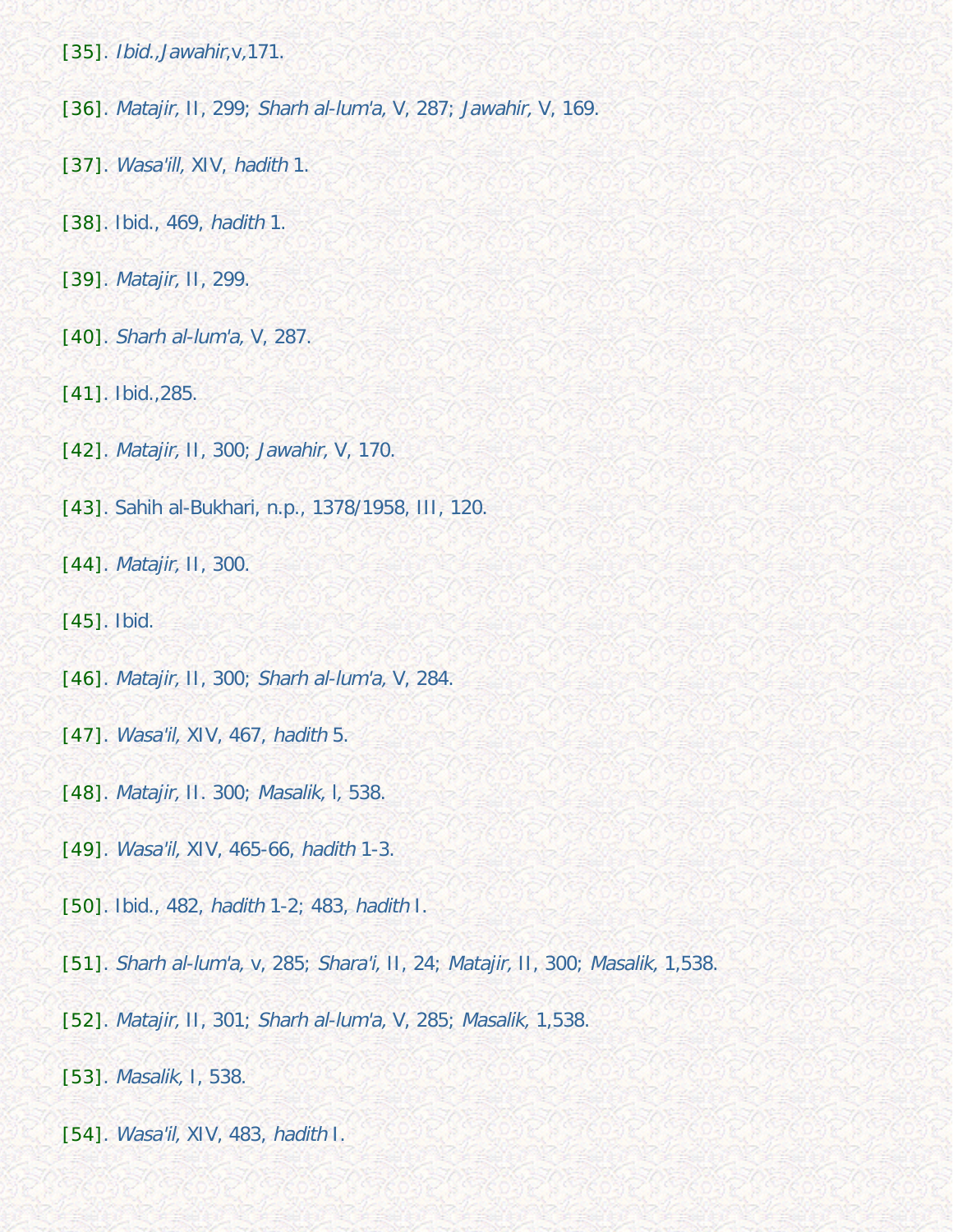- <span id="page-35-0"></span>[\[55\]](#page-30-0). Jawahir, V, 168.
- <span id="page-35-1"></span>[\[56\]](#page-30-1). Sharh al-lum'a, v, 285; Masalik, I,538.
- <span id="page-35-2"></span>[\[57\]](#page-30-2). Sharh al-lum'a, v, 285.
- <span id="page-35-3"></span>[\[58\]](#page-30-3). Wasail, XIV, 481, hadith I.
- <span id="page-35-4"></span>[\[59\]](#page-30-4). Ibid., hadith 4.
- <span id="page-35-5"></span>[\[60\]](#page-31-1). Masalik, l,539; Matajir, lI,301; Riyad,II,114.
- <span id="page-35-6"></span>[\[61\]](#page-31-2). Riyad, II ,115.
- <span id="page-35-7"></span>[\[62\]](#page-31-3). Matajir, II, 301.
- <span id="page-35-8"></span>[\[63\]](#page-31-4). Masalik, I, 538.
- <span id="page-35-9"></span>[\[64\]](#page-31-5). Matajir, II, 301; Sharh al-lum'a, v, 287-88.
- <span id="page-35-10"></span>[\[65\]](#page-31-6). Sharh al-lum'a, v, 286.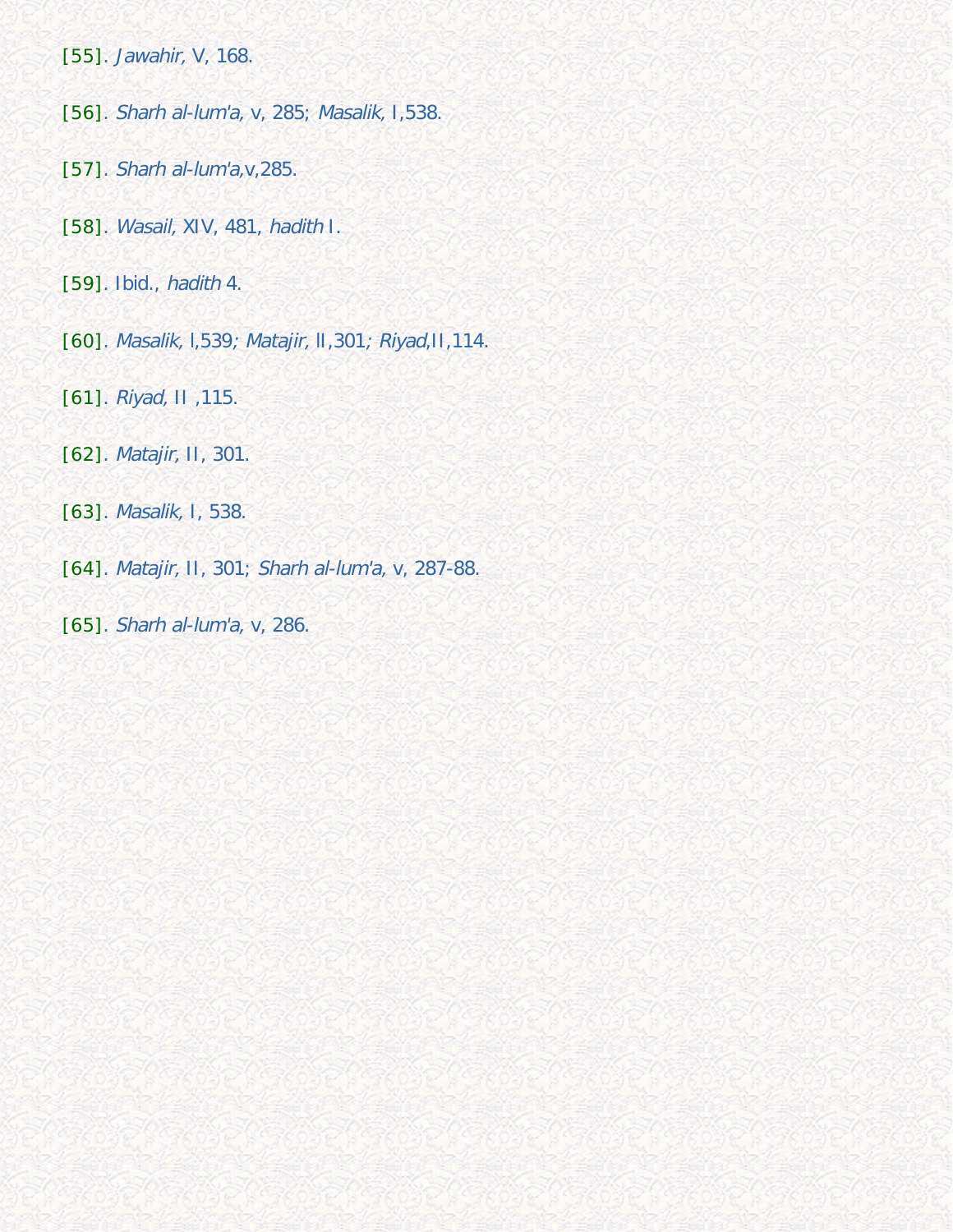# **The Statutes Of Mut'a**

## <span id="page-36-0"></span>**Conditions In The Contract**

IT IS permissible for one or more conditions to be mentioned in the contract of *mut'a,* so long as they are legitimate. A condition must be accompanied by a declaration and an acceptance. Fulfilling the condition then becomes necessary, since it is part of the contract,

<span id="page-36-1"></span>As for conditions not mentioned in the text of the contract itself, but stated before or after the contract, their fulfillment is not obligatory. Concerning this point both al-Shaykh al-Ansari and al Tabataba'i claim a consensus of the *ulama.* [\[1\]](#page-42-0) A number of *hadith* are mentioned in this connection, among them these words of the Imam Ja'far: ' Any condition before the marriage is destroyed by the marriage, but what is after the marriage is permissible.' [\[2\]](#page-42-1) Here by 'after the marriage' is meant immediately after the words of the woman: 'I have married myself to thee.' Hence, the condition enters into the declaration and becomes a necessary condition of the marriage. ' After the marriage' does not signify after the acceptance by the man. The Imam's words 'permissible' here are usually interpreted to mean 'incumbent'. [\[3\]](#page-42-2)

<span id="page-36-3"></span><span id="page-36-2"></span>It is permissible for the contract to stipulate as a condition a particular time for meetings between the husband and wife, such as daytime or night-time. As already mentioned, it is also permissible for a given number of sexual acts for a given period to be stipulated, as for example, during one day or over the whole period of the marriage. These are legitimate conditions and in no way contradict the requirements of the contract. As the Prophet said: 'The believers hold fast to their conditions [which they stipulate].' However, if only a given number of sexual acts is stipulated without mention of a time period, the contract is invalid, since the time period must be stated. [\[4\]](#page-42-3)

<span id="page-36-7"></span><span id="page-36-6"></span><span id="page-36-5"></span><span id="page-36-4"></span>It is permissible for a condition to be stipulated that the marriage not be consummated, since again the condition is legitimate and does not contradict the requirements of the contract. [\[5\]](#page-42-4) In addition, the Imam Ja'far was asked explicitly if such a condition was permissible. He replied: 'The man has to fulfill the stated conditions.' [\[6\]](#page-42-5) However, according to the most widely held opinion, in such a case if the woman should give permission for intercourse during the time period, intercourse is then permissible. For the contract warrants intercourse, but if the condition of non-intercourse is laid down, that is the woman's right over the man. In other words, she has been 'rented' for the purpose of sexual intercourse, and the condition has become the barrier to this end. So if she chooses to waive the condition, she is then at the man's disposal. [\[7\]](#page-42-6)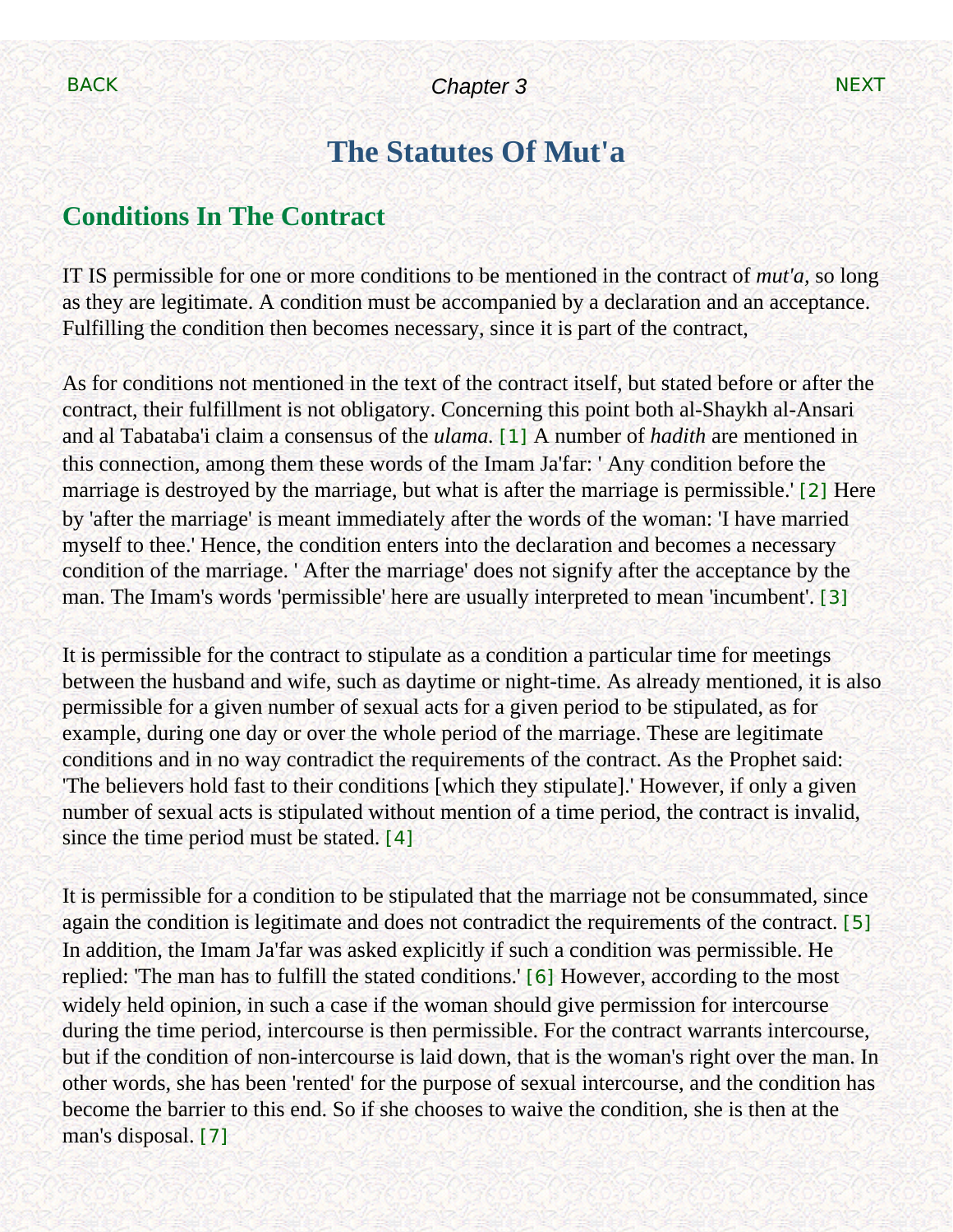# **Coitus Interruptus**

<span id="page-37-0"></span>It is permissible to perform coitus interruptus, even if it is not mentioned as a condition in the contract. Al-Shahid al-Awwal and al Tabataba'i claim a consensus of the *ulama'* on this point. [\[8\]](#page-42-7) They say the consensus derives from a *hadith* reported from the Imam Ja'far: 'That [semen] belongs to the man: he may expend it as he wishes.' [\[9\]](#page-42-8) In addition, in contrast to permanent marriage, the basic aim of *mut'a* is enjoyment, not the production of offspring. [\[10\]](#page-42-9)

<span id="page-37-2"></span><span id="page-37-1"></span>If the woman becomes pregnant such that the pregnancy derives from the period of *mut'a,* the child belongs to the husband, even if he performed coitus interruptus. This statute applies to every legitimate act of sexual intercourse, not specifically to *mut'a,* since the principle enunciated in the saying: 'The child belongs to the bed' is of general application. [\[11\]](#page-42-10) Al-Shaykh Muhammad al-Hasan claims consensus on this point. [\[12\]](#page-42-11)

<span id="page-37-4"></span><span id="page-37-3"></span>However, if the man should deny the child, then it does not belong to him; the 'sworn allegation' required in permanent marriage is not necessary. Al-Shahid al Thani, al-Shaykh al-Ansari and al-Shaykh Muhammad al-Hasan claim consensus on this question. They point out that the 'bed of *mut'a',* like the 'bed of a slave-girl', does not hold the same high position as the bed of a permanent wife, since a wife by *mut'a* is a 'rented woman'. [\[13\]](#page-42-12) On this point two *hadith* have been recorded. [\[14\]](#page-42-13)

<span id="page-37-6"></span><span id="page-37-5"></span>Al-Shahid al Thani adds that although sworn allegation is unnecessary in *mut'a,* this is the outward and exoteric statute, and there is another 'statute' established between man and God. In this second respect it is not permissible for the man to deny the child just because he performed coitus interruptus or suspects his wife of adultery. He must have definite knowledge that the child does not belong to him. Hence it is encumbent upon him to observe what exists between him and God, even though his word alone will be accepted and there is no need for him to make a sworn allegation. [\[15\]](#page-42-14)

## <span id="page-37-7"></span>**Divorce**

<span id="page-37-8"></span>By a consensus of the ulama there is no divorce in *mut'a*. [\[16\]](#page-42-15) The man and woman become separated from each other through the expiration of the time period, or else by the man's 'returning' the remaining time to the woman. In this connection a saying of the Imam Ja'far is as explicit as possible. He was asked if the husband and wife married by *mut'a* become separated without divorce. He replied: 'Yes. ' [\[17\]](#page-42-16)

## <span id="page-37-9"></span>**Forswearing**

In *mut'a* there is no forswearing, since forswearing's very definition has to do with divorce,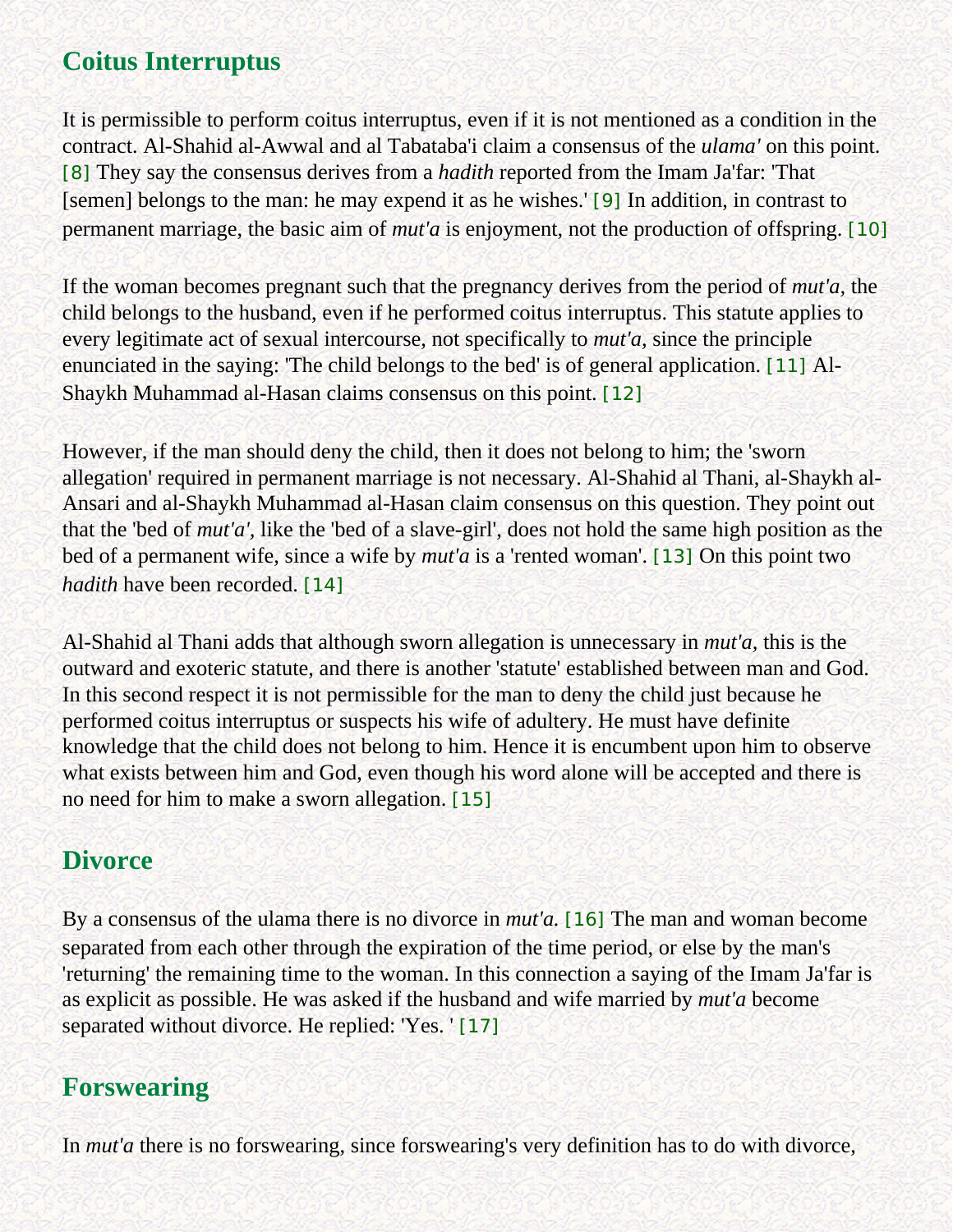which does not exist in *mut'a*. Moreover, the woman cannot demand a right to sexual intercourse in temporary marriage, a demand which is essential in the establishment of forswearing in permanent marriage. The only thing the woman may demand is the dower, to which she is entitled as a 'rented' woman. [\[18\]](#page-42-17)

## <span id="page-38-0"></span>**Sworn Allegation**

Sworn allegation does not take place in *muta.* According to the Imam Ja'far: 'A free man does not make a sworn allegation against a slave girl, a non-Muslim *(dhimmi),* or a wife by *mut'a.'* [\[19\]](#page-42-18) Moreover, in the case of denying parentage, by a consensus of the *ulama'* it is unnecessary for the man to make the sworn allegation, as we have already seen.

# <span id="page-38-1"></span>*Zihar*

There is a difference of opinion as to whether or not *zihar* may take place in temporary marriage. The majority of the *ulama'* hold that it can take place, since the Qur'anic pronouncements concerning it are general and not delimited. For example, the verse: 'Those of you who say, regarding their women: 'Be as my mother's back', they are not truly their mothers' (58:2) indicates that *zihar* pertains to any woman with whom intercourse may legitimately take place, a category within which a wife by *muta* is included. Al-Shahid al Thani, al Tabataba'i, and al-Muhaqqiq al-HiIIi all hold this opinion. [\[20\]](#page-43-0)

<span id="page-38-2"></span>But al-Shaykh al-Ansari and al-Shaykh Muhammad al-Hasan seem to prefer the opposite opinion, that *zihar* does not take place in *muta.* For the result of *zihar* is either returning to the wife, or finally divorcing her. As for the second possibility, there is no divorce in *mut'a.* And 'returning to the wife' is unnecessary in *mut'a,* whereas it *is* necessary in permanent marriage. When a man pronounces the formula of *zihar* in permanent marriage, the woman remains his wife. According to permanent marriage's statutes, she has a right to sexual intercourse. Once the man pronounces the formula of *zihar,* she may demand her right at any time. At that time the man must either pay the expiation or divorce her. But since the woman has no right to sexual intercourse in *mut'a*, the problem of 'return' to her does not present itself. At any rate, when the time period expires, separation takes place. Thus if *zihar* exists in *mut'a* it comes down to this: the man returns the remainder of the time period to the woman. There is no reason to claim that this returning is equivalent to divorce. [\[21\]](#page-43-1)

# <span id="page-38-3"></span>**Inheritance**

According to the most widely held view, there is no inheritance between husband and wife in *mut'a* unless it should be specifically mentioned as a condition of the contract. One of the spouses may be named heir to the other, in which case the inheritance is one-sided; or it may be stipulated that if either spouse should die, the other will inherit.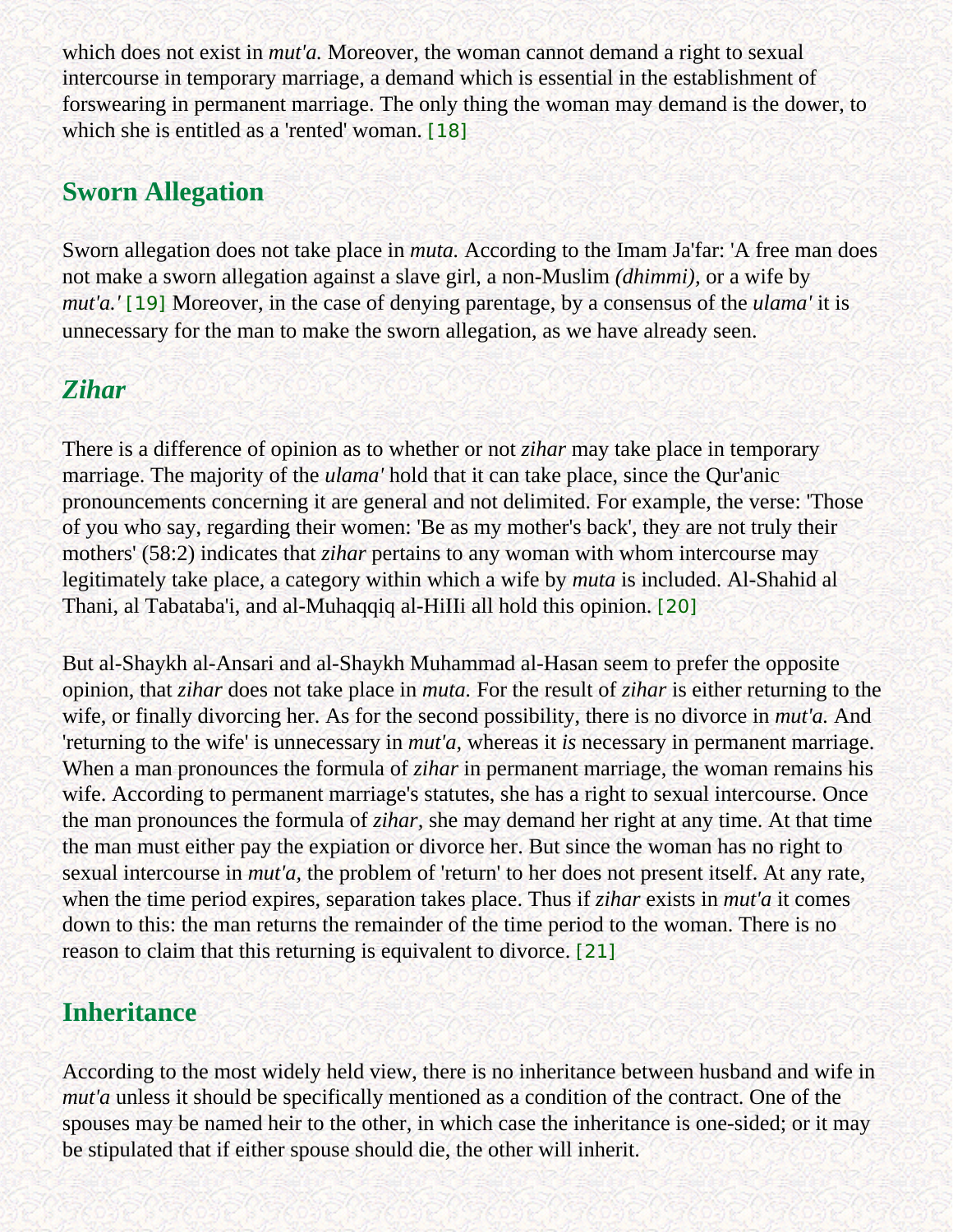If no such conditions are mentioned, there is no inheritance. According to the Imam Ja'far: ' Among *mut'a's* statutes is that you do not inherit from the woman, nor does she inherit from you. [\[22\]](#page-43-2)

<span id="page-39-1"></span><span id="page-39-0"></span>The reason that inheritance is permissible provided that the condition is entered into the contract is first the universal applicability of the prophetic *hadith:* 'The believers hold fast to their conditions.' Second, according to the Imam Ja'far: 'If they should stipulate the condition of inheritance [in the contract of *mut'a],* they must hold fast to this condition.' [\[23\]](#page-43-3) Third, the Imam al-Rida has a similar saying: 'If they should stipulate the condition [of inheritance], it takes place; and if they should not, it does not take place.' [\[24\]](#page-43-4) This position concerning inheritance is that held by such authorities as al-Shahid al-Awwal, al-Shahid al Thani, al-Shaykh al-Ansari, al-Muhaqqiq al-HiIIi, al-Shaykh Muhammad al-Hasan, and al Tabataba'i. [\[25\]](#page-43-5)

<span id="page-39-3"></span><span id="page-39-2"></span>Two other positions are worth quoting on this question, each of which finds its basis in the *hadith.*

Certain *ulama'* hold that inheritance cannot take place as a result of *mut'a,* whether or not it is mentioned in the contract. They base this opinion on the first *hadith* related from the Imam Ja'far above on the question of inheritance, a *hadith* which they interpret to apply to every case without exception.

Certain *ulama'* hold that inheritance takes place as long as there is no condition negating it in the contract. They base this opinion on the words of the Imam al-Baqir: 'The two of them inherit from each other (as a result of *mut'a)* as long as they do not mention a condition to the contrary.' [\[26\]](#page-43-6)

<span id="page-39-4"></span>There is also the question of inheritance by a child born as the result of a temporary marriage: its inheritance from its father is one-half of that of a child by permanent marriage, while its inheritance from its mother is the same as it would be in permanent marriage.

# **The Waiting Period**

<span id="page-39-5"></span>As in permanent marriage, so in *muta* there is a waiting period which must be observed after the time period of the marriage has expired or the man has returned the remainder of the period to the woman. It consists of two menstrual periods, provided she menstruates. This statute is based upon the following two *hadith:* 'To divorce a slave, one must pronounce the formula of divorce twice; her waiting period is two menstrual periods' (the Imam Musa), [\[27\]](#page-43-7) The Imam al-Baqir was asked about the waiting period of a wife by *mut'a* if her husband should die. He answered: 'For every marriage, if the husband should die, the wife must observe a waiting period of four months and ten days, It makes no difference whether she is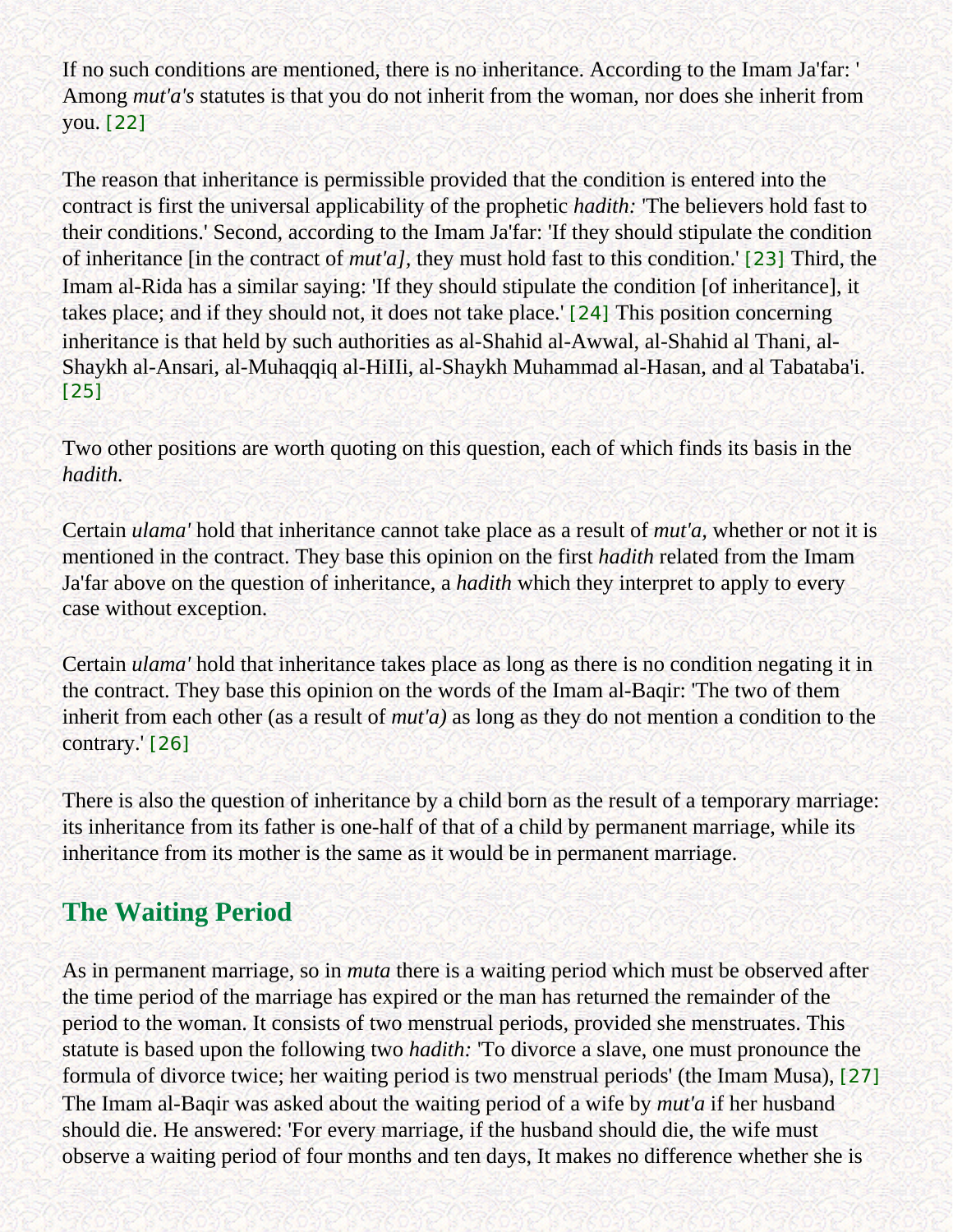free or a slave, and whether the marriage was permanent or temporary. The waiting period of a divorced [free] woman is three months, and that of a divorced slave one-half of what is required of a free woman. What is required of a wife by *mut'a* is the same as what is required of a slave.' [\[28\]](#page-43-8)

<span id="page-40-1"></span><span id="page-40-0"></span>It has been related that al-Shaykh al-Mufid, [\[29\]](#page-43-9) al-'Allama al-Hilli, Ibn Idris, [\[30\]](#page-43-10) and a number of the other *ulama'* hold that the waiting period of a wife by *mut'a* is two *fuhrs* i.e., two major ablutions following menstrual periods. They base this opinion on the *hadith* related from the Imam al-Baqir: '. ..If he is a free man married to a slave girl, he divorces her by pronouncing the formula of divorce twice; her waiting period is two *fuhrs.'* [\[31\]](#page-43-11) And in the *hadith* quoted above, it is seen that the waiting period of a wife by *mut'a* is the same as that of a slave girl.

<span id="page-40-2"></span>Al-Shahid al Thani, al-Shaykh al-Ansari, al Tabataba'i, and al-Shaykh Muhammad al-Hasan all state that caution demands that we prefer the first of these opinions-that the waiting period of a wife by *mut'a* is two menstrual periods, since the time period is longer. Besides the fact that a number of *hadith* indicate that the first opinion is stronger, the principle of jurisprudence which must be observed here is that of 'continuing prohibition': if something was definitely forbidden, but we now doubt as to whether or not it is still forbidden, we must assume that it continues to be forbidden until we have indisputable proof to the contrary . [\[32\]](#page-43-12)

<span id="page-40-3"></span>If the woman is of menstruating age but for some reason does not menstruate, her waiting period is 45 days, whether she is free or a slave. AI Tabataba'i claims a consensus of the *ulama'* on this point. [\[33\]](#page-43-13)

<span id="page-40-5"></span><span id="page-40-4"></span>If the husband by *mut'a* of a free woman should die, her waiting period is four months and ten days, so long as she is not pregnant and whether or not the marriage was consummated. [\[34\]](#page-43-14) According to the Qur'an: 'Those of you who die, leaving wives, they shall wait by themselves for four months and ten days' (2:234). If the wife should be a slave, her waiting period is two months and five days, a point established by a large number of *hadith.*

<span id="page-40-6"></span>It has been related that al-Shaykh al-Mufid, al-Sayyid al-Murtada, and certain other authorities held the opinion that the waiting period of a temporary wife whose husband dies is two months and five days, [\[35\]](#page-43-15) for two reasons: first, two months and five days is the waiting period of a slave and-as has already been shown-when the time period of *mut'a* expires or the remaining time is returned to the wife, the wife's waiting period is the same as that of a slave. Here also her waiting period must be the same as that of a slave. Second, the Imam Ja'far was asked about the waiting period of a temporary wife whose husband dies. He answered: 'Sixtyfive days.' [\[36\]](#page-43-16)

<span id="page-40-8"></span><span id="page-40-7"></span>Al-Shaykh Muhammad al-Hasan rejects this opinion as follows: the first reason is based on analogy *(qiyas),*[\[37\]](#page-43-17) which cannot be a valid basis for a juridical opinion in Shi'ism. The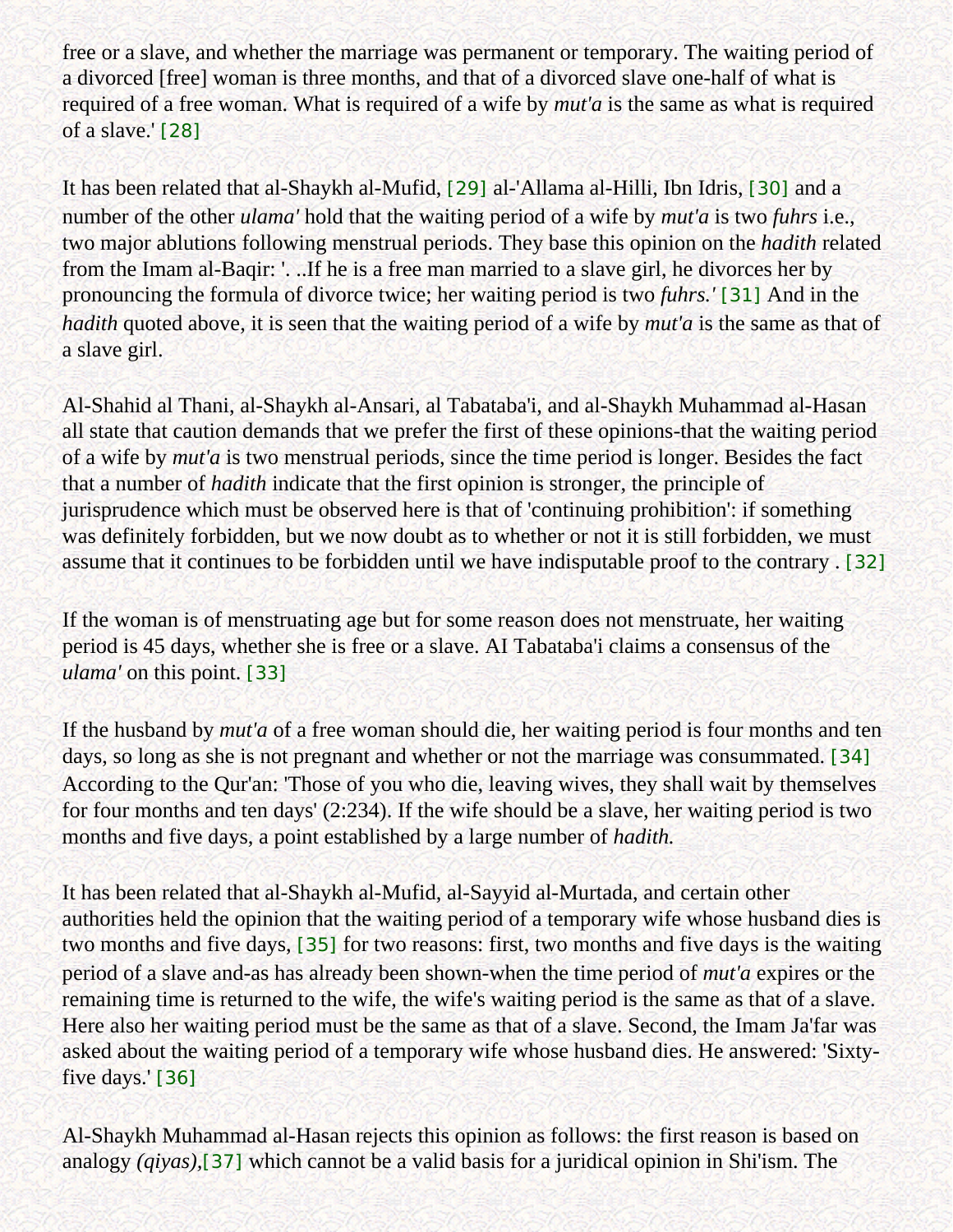<span id="page-41-0"></span>second reason is based upon a *hadith* of the *mursal* type, i.e., its chain of transmission is incomplete. Such a *hadith* can only be authoritative if it is strengthened by some other factor (such as *'shuhra':* being accepted by most of the *ulama).* Hence, in face of the stronger *hadith*  which exist on the matter, one must reject this particular *hadith* and say that the waiting period of a temporary wife whose husband dies, whether she is free or a slave, is four months and ten days. [\[38\]](#page-44-0) The reason given for this is the *hadith* of the Imam al-Baqir quoted above: 'For every marriage, if the husband should die, the wife must observe a waiting period of four months and ten days. ..' A *hadith* is also related from the Imam Ja'far to this effect. But al-Shahid al Thani rejects this opinion on the following grounds: To conclude from these two *hadith* that the waiting period of a temporary wife is definitely four months and ten days is problematic. In fact, one has no choice but to take these *hadith* as referring only to free women, so that they will be in accord with a number of other *hadith* which state that the waiting period of a slave woman whose husband has died is two months and five days.

Moreover, no reputable jurisprudent has held that the waiting period of a slave is four months and ten days. Finally, since in permanent marriage there is no question but that the waiting period of a slave is two months and five days, with greater reason the waiting period must be the same in *mut'a.* For the waiting period of *mut'a* is 'weaker' than other waiting periods, just as a marriage of *mut'a* is 'weaker' than permanent marriage. It is unreasonable to suppose that the waiting period of *mut'a* be 'stronger' and more stringent than the waiting period of permanent marriage. Nevertheless, because of the authority of the above *hadith,* caution may dictate that the longer waiting period be observed. [\[39\]](#page-44-1)

<span id="page-41-1"></span>If the wife should be pregnant, her waiting period will be either the usual one of four months and ten days (two months and five days for a slave) or the time it takes to give birth-whichever of the two is longer. AI Tabataba'i claims consensus on this point. [\[40\]](#page-44-2)

## <span id="page-41-2"></span>**Renewing The Contract**

A contract of *mut'a* cannot be renewed before the time period expires. Hence, if the parties wish to renew the contract, it is only necessary for the man to return the remainder of the time period to the woman, thus in effect ending the marriage. Then they may conclude a new contract. When she remarries the same man, she has no waiting period. [\[41\]](#page-44-3)

<span id="page-41-4"></span><span id="page-41-3"></span>This method of renewing the contract is established by a *hadith* related from the Imam Ja'far. He was asked about a man who married a woman for a period of one month, but then found that a love for her was developing in his heart. Before the period expires, could he renew the contract and increase the time period and dowry? The Imam answered that such a course of action was not permissible so long as the first contract remained in effect. Therefore: 'He must return to her the remainder of the days [of the contract] and then conclude a new contract.' [\[42\]](#page-44-4)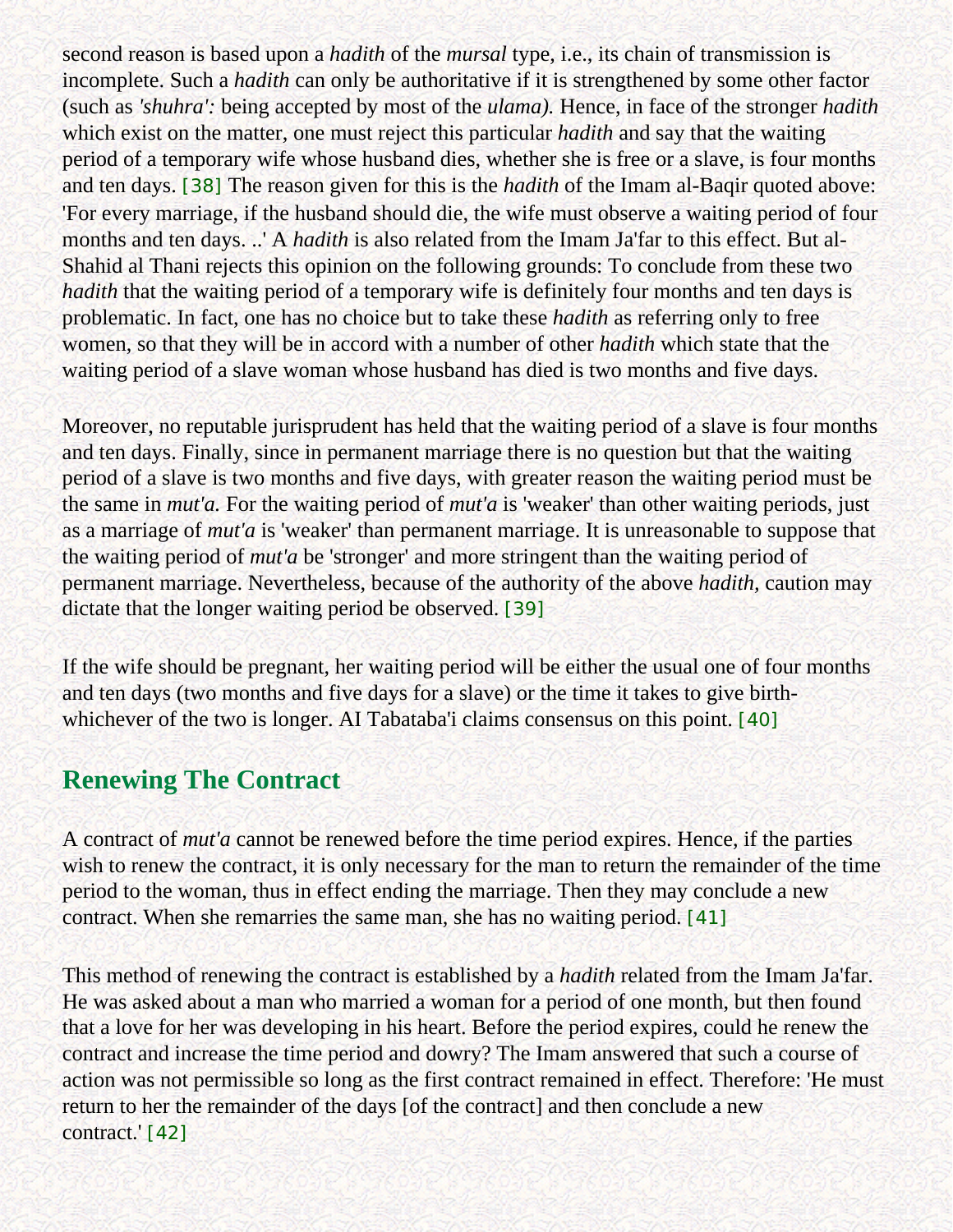## <span id="page-42-0"></span>**Footnotes:**

- <span id="page-42-1"></span>[\[1\]](#page-36-1). Riyad,II,116;Matajir,II,301.
- <span id="page-42-2"></span>[\[2\]](#page-36-2). Wasa'ill, XIV, 468-69, hadith, 2.
- <span id="page-42-3"></span>[\[3\]](#page-36-3). Ibid., 468.
- <span id="page-42-4"></span>[\[4\]](#page-36-4). Sharh al-lum'a, v, 288; Matajir, II, 301.
- <span id="page-42-5"></span>[\[5\]](#page-36-5). Matajir ,lI,301;Jawahir,v, 173;Riyad,II, 116.
- <span id="page-42-6"></span>[\[6\]](#page-36-6). Wasa'il, XIV, 491, hadith I.
- [\[7\]](#page-36-7). Riyad, II,116.
- <span id="page-42-7"></span>[\[8\]](#page-37-0). Sahrh al-lum'a, V, 288; Riyad, II, 116.
- <span id="page-42-8"></span>[\[9\]](#page-37-1). Wasa'il, XIV, 489-90, hadith I.
- <span id="page-42-9"></span>[\[10\]](#page-37-2). Sharh al-lum'a, v, 288; Riyad, II, I 16.
- <span id="page-42-10"></span>[\[11\]](#page-37-3). Sharh al-lum'a, v, 288; Matajir, II, 300.
- <span id="page-42-11"></span>[\[12\]](#page-37-4). *Jawahir, v, 173.*
- <span id="page-42-12"></span>[\[13\]](#page-37-5). Ibid., 173; Masalik, 1,542; Matajir, II,301.
- <span id="page-42-13"></span>[\[14\]](#page-37-6). Wasa'il, XIV, 488-89, hadith 4 and 5.
- <span id="page-42-14"></span>[\[15\]](#page-37-7). Masalik, 1,542.
- <span id="page-42-15"></span>[\[16\]](#page-37-8). Matajir. II. 301; Masalik, I, 542; Jawahir, v, 173; Riyad. II. 117; Shara'i, II, 125
- <span id="page-42-16"></span>[\[17\]](#page-37-9). Wasa'il, XIV, 478-79, hadith 1.
- <span id="page-42-17"></span>[\[18\]](#page-38-0). Sharh al-lum'a, v, 289; Jawahir,v, 173.
- <span id="page-42-18"></span>[\[19\]](#page-38-1). Wasa'il, xv, 596, hadith 5.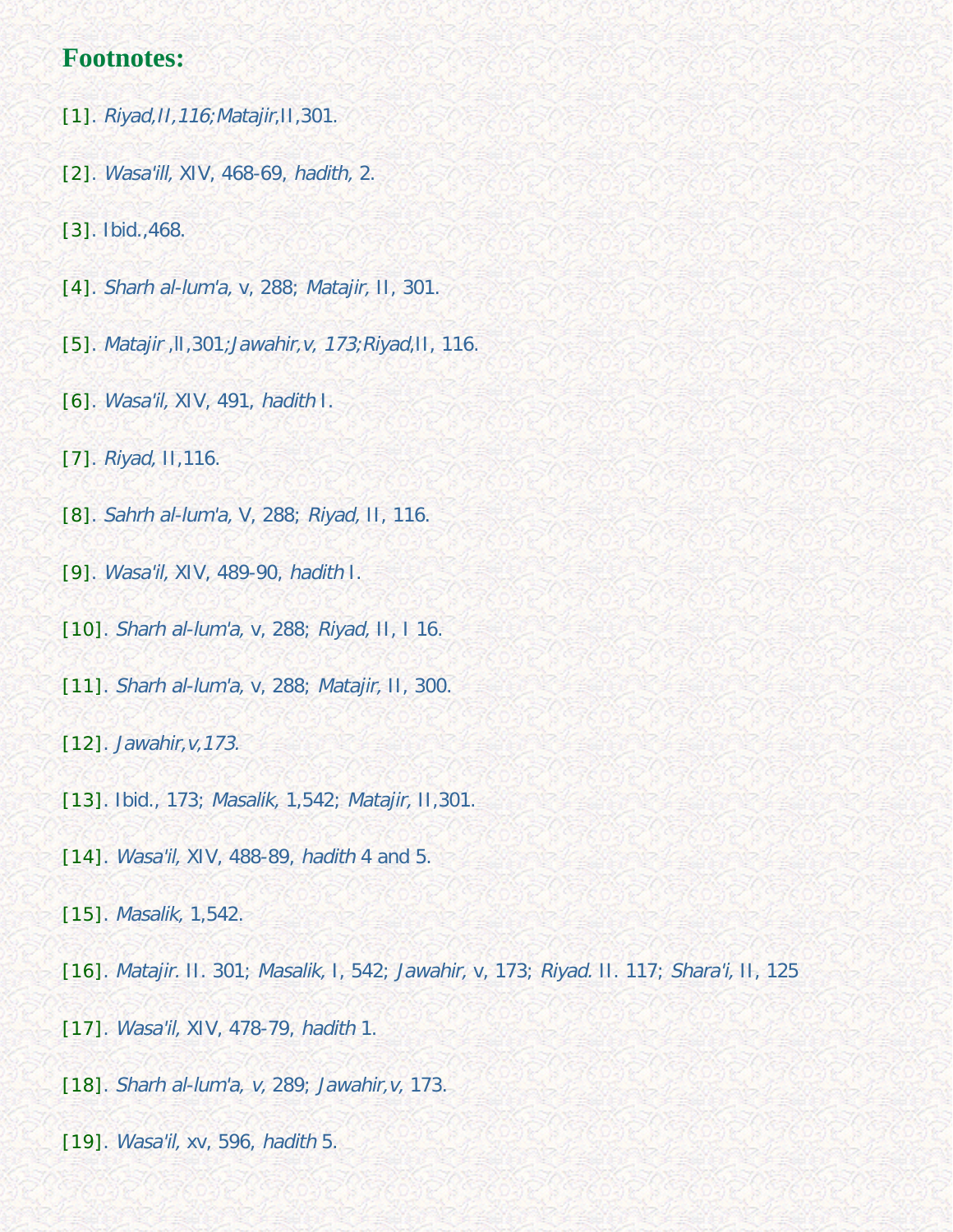<span id="page-43-0"></span>[\[20\]](#page-38-2). Masalik, I, 542; Sharh al-lum'a, v, 300; Riyad, II, I 17; Shara'i', II, 25; Mukhtasar-i nafi', 232.

<span id="page-43-1"></span>[\[21\]](#page-38-3). Matajir, II, 301; Jawahir, v, 173-74.

<span id="page-43-2"></span>[\[22\]](#page-39-0). *Wasa'il, XIV, 486, hadith 8.* 

<span id="page-43-3"></span>[\[23\]](#page-39-1). Ibid., hadith 5.

<span id="page-43-4"></span>[\[24\]](#page-39-2). Ibid., 485, hadith 1.

<span id="page-43-5"></span>[\[25\]](#page-39-3). Luma, text, and Sharh al-lum'a, v, 297-98; Masalik, I, 543; Matajir, II, 301; Shara'i', II, 25; Mukhtasar-i nafi', 232; Jawahir, v, 274; Riyad, II, 117.

<span id="page-43-6"></span>[\[26\]](#page-39-4). *Wasa'il, XIV*, 486, hadith 2.

<span id="page-43-7"></span>[\[27\]](#page-39-5). Ibid., XV, 470, hadith 5.

<span id="page-43-8"></span>[\[28\]](#page-40-0). Ibid., 484, hadith 2.

<span id="page-43-9"></span>[\[29\]](#page-40-1). Muhammad b. Muhammad b. al-Nu'man al-'Ukbari al-Baghdadi (d. 413/1022), author of numerous works on theology and jurisprudence.

<span id="page-43-10"></span>[\[30\]](#page-40-1). Muhammad b. Idris al-Hilli (d. 598/1202).

<span id="page-43-11"></span>[\[31\]](#page-40-2). Wasa'il, xv, 469, hadith 1.

<span id="page-43-12"></span>[\[32\]](#page-40-3). Sharh al-lum'a, v, 301-2; Masalik, I, 544; Matajir, II, 301; Riyad, II, 118;

Jawahir, v, 176.

<span id="page-43-13"></span>[\[33\]](#page-40-4). Riyad, II,118.

<span id="page-43-14"></span>[\[34\]](#page-40-5). Sharh al-lum'a, v, 302; Masalik, I, 544; Matajir, II, 301; Jawahir, v, 176; Riyad, II, 118.

<span id="page-43-15"></span>[\[35\]](#page-40-6). Riyad, II, 118; Jawahir,v, 176.

<span id="page-43-16"></span>[\[36\]](#page-40-7). Wasa'il, XV, 485, hadith 4.

<span id="page-43-17"></span>[\[37\]](#page-40-8). *Qiyas* is the fourth source of *fiqh* in Sunnism but not accepted by the Shi'is; instead the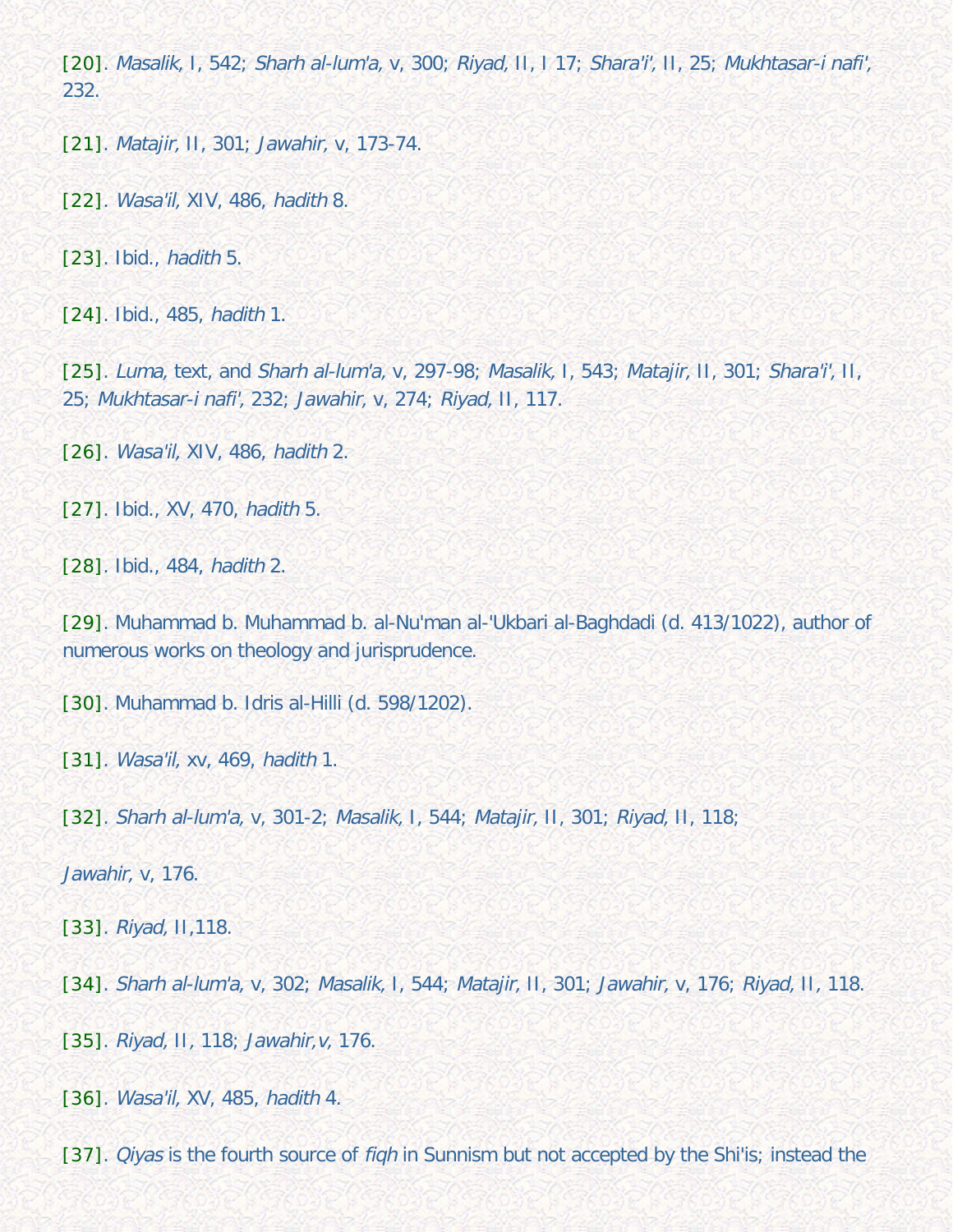latter employ 'aql' or 'reason'. This is one of the main differences in usul al-fiqh between Sunnis and Shi'is.

<span id="page-44-0"></span>[\[38\]](#page-41-0). Jawahir, V, 176.

<span id="page-44-1"></span>[\[39\]](#page-41-1). Sharh al-lum'a, V, 304-7.

<span id="page-44-2"></span>[\[40\]](#page-41-2). Riyad, II, 119.

<span id="page-44-3"></span>[\[41\]](#page-41-3). Mukhtasar-i nafi', p.232; Riyad, 11, 119.

<span id="page-44-4"></span>[\[42\]](#page-41-4). Wasa'il, XIV, 478, hadith I.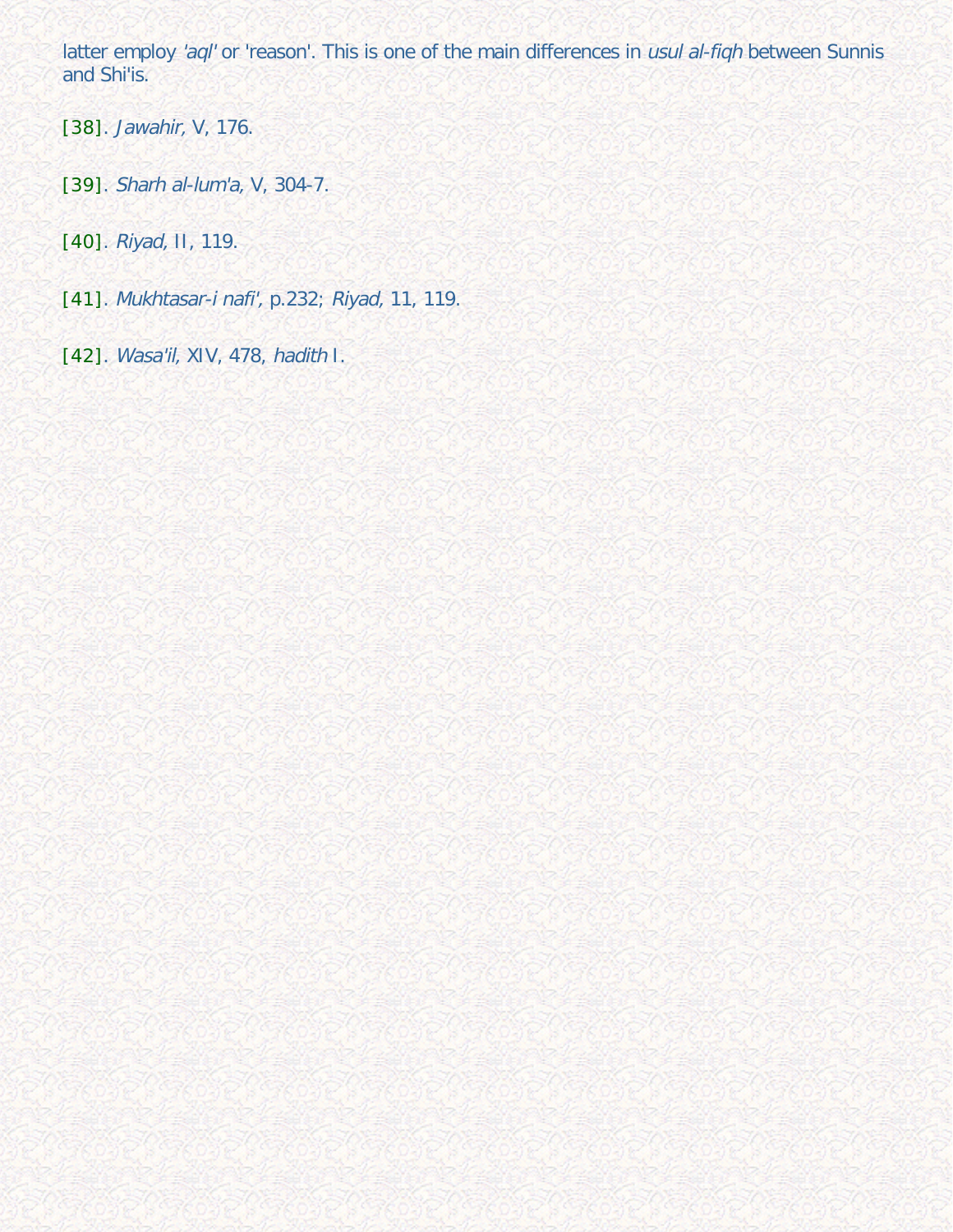# **The Legitimacy Of Mut'a**

<span id="page-45-0"></span>The *ulama',* both Sunni and Shi'i, agree that *mut'a* was permitted at the beginning of Islam. However, they disagree as to the reasons it was permitted.

# **The Shi'i View**

In the sura entitled 'Women', after listing those women to whom marriage is forbidden, the Qur'an states as follows: 'Lawful for you is what is beyond all that, that you may seek, using your wealth, in wedlock and not in licence. So those of them whom you enjoy, give them their appointed wages; it is no fault in you in agreeing together, after the due apportionate. God is All-Knowing, All-Wise' (4:24). All Shi'i *ulama'* and some Sunni *ulama'* hold that this verse-especially the words: 'Such wives as you enjoy *(istamta'tum)'-refers* to the permissibility of *mut'a.* The Shi'is present several arguments to prove this point. [\[1\]](#page-61-0)

<span id="page-45-1"></span>This verse was revealed towards the beginning of the Prophet's stay in Medina, which lasted from AH 1/CE 622 to 10/632. At that time the men of Medina used to 'seek enjoyment' from women for a limited period of time in exchange for a specified sum of money. By its revelation this verse in effect confirmed an existing situation; and it emphasized that men must fulfill their promises concerning the agreed upon sum. In Medina this custom was looked upon as one kind of temporary marriage and was referred to by the term *istimta',* the same word employed in the Qur'anic verse-even though the literal meaning of the word is 'to seek benefit' or 'to take enjoyment'. Hence the meaning of the Qur'anic verse must be understood in terms of the conventional usage of the time, for as is well known in the science of Qur'anic commentary and Islamic jurisprudence, the Qur'an follows the conventional usage of the people in all statutes and legal prescriptions. If someone wants to understand a word in the Qur'an in other than the conventional meaning of the time, he must supply a strong reason for doing so.

The context of the verse also indicates that it is referring to temporary marriage. In the preceding verses the Qur'an forbids acts of injustice toward women. 'Oh believers, it is not lawful for you to inherit from women against their will; neither debar them, that you may go off with part of what you have given them' (4:19). The most commonly accepted interpretation of this verse is that it forbids the pre-Islamic Arab custom of inheriting stepmothers. When a man died, one of his sons would inherit his wife, as long as she was not his own mother. The stepson would place a cloth upon his dead father's wife and thereby become her owner. If he wished he could then marry her without paying her a dower. Or he could keep her a virtual prisoner. He could also marry her to someone else and take her dower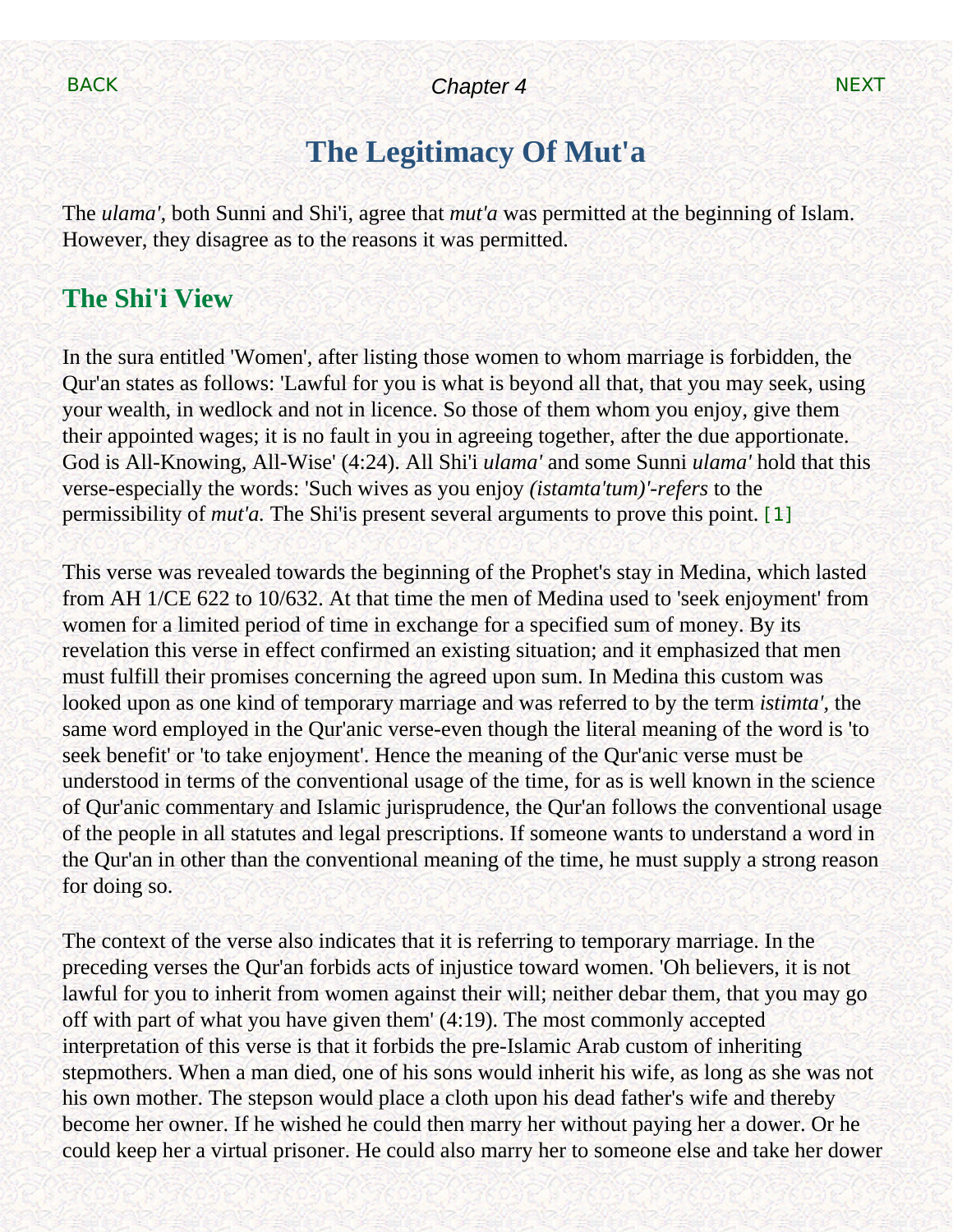for himself, or forbid her to marry anyone as long as he was alive. If the woman possessed property, he was entitled to take possession of it for himself. [\[2\]](#page-61-1)

<span id="page-46-0"></span>The next verse reads in part as follows: ' And if you desire to exchange a wife in place of another, and you have given to one a hundred-weight, take of it nothing' (4:20). In other words, if a man divorces a wife to marry a different wife, he must not take back any of the dower that he has given the first, even if the dower is a very large one and he desires only a small part of it.

The next subject referred to in this passage is the marriage of one's father's wife: ' And do not marry women that your fathers married. ..' (4:22). Both this verse and verse 19 were revealed after Abu Qays b. al-Aslat died and his wife was inherited and married by his son Muhsin. The son refused to pay the daily expenses of his stepmother and wife, nor would he give her, her share of the inheritance or allow her to visit her relatives. She came to the Prophet and explained what had happened. He told her to return to her husband and wait, that perhaps God would send down a statute that would clarify her situation. Then these verses were revealed. [\[3\]](#page-61-2)

<span id="page-46-1"></span>In the following verse (4:23) the Qur'an enumerates the women who are forbidden to men. These are divided into seven kinds stemming from blood relationship and seven more stemming from other causes: 'Forbidden to you are your mothers and daughters. ..'. The next verse adds a fifteenth category of women forbidden to men: ' And wedded women, save what your right hands own.' It continues with the words quoted above: 'Lawful for you is what is beyond all that.' In other words, any woman not belonging to one of the fifteen categories is permitted, whether by marriage or ownership.

Next the verse states: 'that you may seek, using your wealth, in wedlock and not in license.' Grammatically, this clause is in apposition to 'what is beyond all that.' It explains the legitimate mode of seeking sexual relationships with women, whether as the result of marriage or the purchase of slaves.

The next part of this same verse states as follows: 'So those of them whom you enjoy, give them their appointed wages.' The word 'so' *(fa)* shows that this part of the verse is the conclusion reached by the previous words. This section is either part of the previous subject matter, or an example of it; in other words, its relation to the previous section is either that of the part which is completing the whole, or the particular example to the universal principle. And since the previous section deals with the different kinds of legitimate sexual relationships, either by marriage or the purchase of slaves, we can conclude that this section of the verse is the exposition of a further kind of marriage, not mentioned previously; a kind which requires that the man pay the wages of his wife.

The next verse states that if a man is too poor to marry a free Muslim woman, he should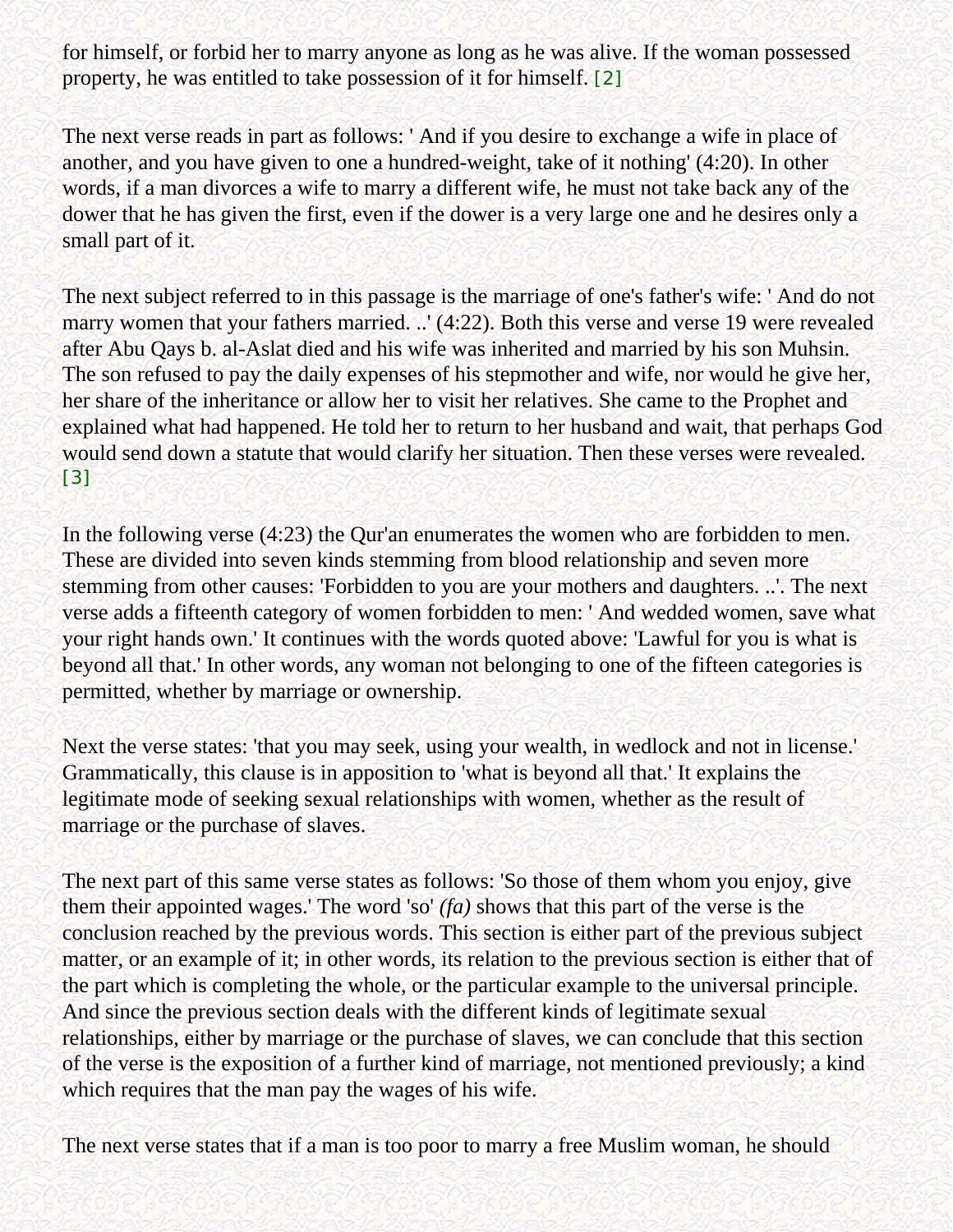marry a Muslim slave girl; and the following verse concerns certain statutes related to such marriages.

Finally this section of the chapter concludes with these words: 'God desires to make clear to you, and to guide you to the customs of those who went before you, and to turn towards you; God is All-knowing, All-wise' (4:26).

Many sayings have been related from the Companions of the Prophet and those who followed them *(al-taibi'un)* confirming the Shi'i view that verse 24 of this chapter concerns *mut 'a.*  Several of the companions, including Ibn 'Abbas, the ancestor of the 'Abbasid caliphs, Ibn Mas'ud, one of the first to accept Islam, and Ubayy b. Ka'b, one of the scribes of the revelation, hold that three words have been dropped form this passage in the Qur'an and that the original version read: 'So those of them whom you enjoy *to a specified term (ila ajal musamma*).' This clearly indicates that the verse refers to *mut'a*. For example, it has been related that Ibn 'Abbas was asked about *mut'a.* He answered: 'Have you not read the sura "Women" (4).' His questioner replied: 'Of course I have.' He said: 'Did you not read: "So those of them whom you enjoy to a specified term. .." , He answered: 'I did not read the verse like that.' Ibn 'Abbas then said: 'I swear by God, this is how God revealed it', and he repeated this statement twice. [\[4\]](#page-61-3)

<span id="page-47-0"></span>In *Majma' al-bayan,* al Tabarsi, the famous Shi'i commentator of the Qur'an summarizes the Shi'i arguments: the word 'enjoy' in this verse refers to the marriage of *mut'a,* i.e., a marriage for a specified dower and a determined time period. This opinion has been related from Ibn 'Abbas and many of the 'followers' of the Companions such as Isma'il b. 'Abd al-Rahman al-Suddi (d. 127/744-45) and Sa'id b. Jubayr al-Asadi (95/713-14). In fact, this clearly must be the case, for although the words *istimta'* and *mut'a* have the literal meaning of 'enjoyment', in the language of the *shari'a* they refer to the contract of temporary marriage, especially when they are followed by the word 'women'. Hence the meaning of the verse is: 'Whenever you draw up a contract of *mut'a* with a woman, you must pay her, her wages.' [\[5\]](#page-61-4)

## <span id="page-47-1"></span>**The Sunni View**

As was indicated above, the Sunnis agree that at the beginning of Islam *mut'a* was permitted. For example, Fakhr al-Din al-Razi (d. 606/1209), the famous Sunni theologian, writes in his *Great Commentary* on the Qur'an that *mut'a* was at first permitted. The Prophet made a 'lesser pilgrimage' *('umra)* to Mecca, and the women of Mecca made themselves up especially for the occasion. Some of the Companions complained about their long separation from their wives, and the Prophet replied: 'Then go and enjoy *(istimta')* these women.' [\[6\]](#page-62-0)

<span id="page-47-2"></span>Those Sunnis who hold that the Qur'anic verse mentioned above (4:23) does indeed refer to the permissibility of *mut'a* also maintain that the verse was subsequently abrogated *(naskh)* by other Qur'anic verses. They offer three arguments to prove their point: other Qur'anic verses,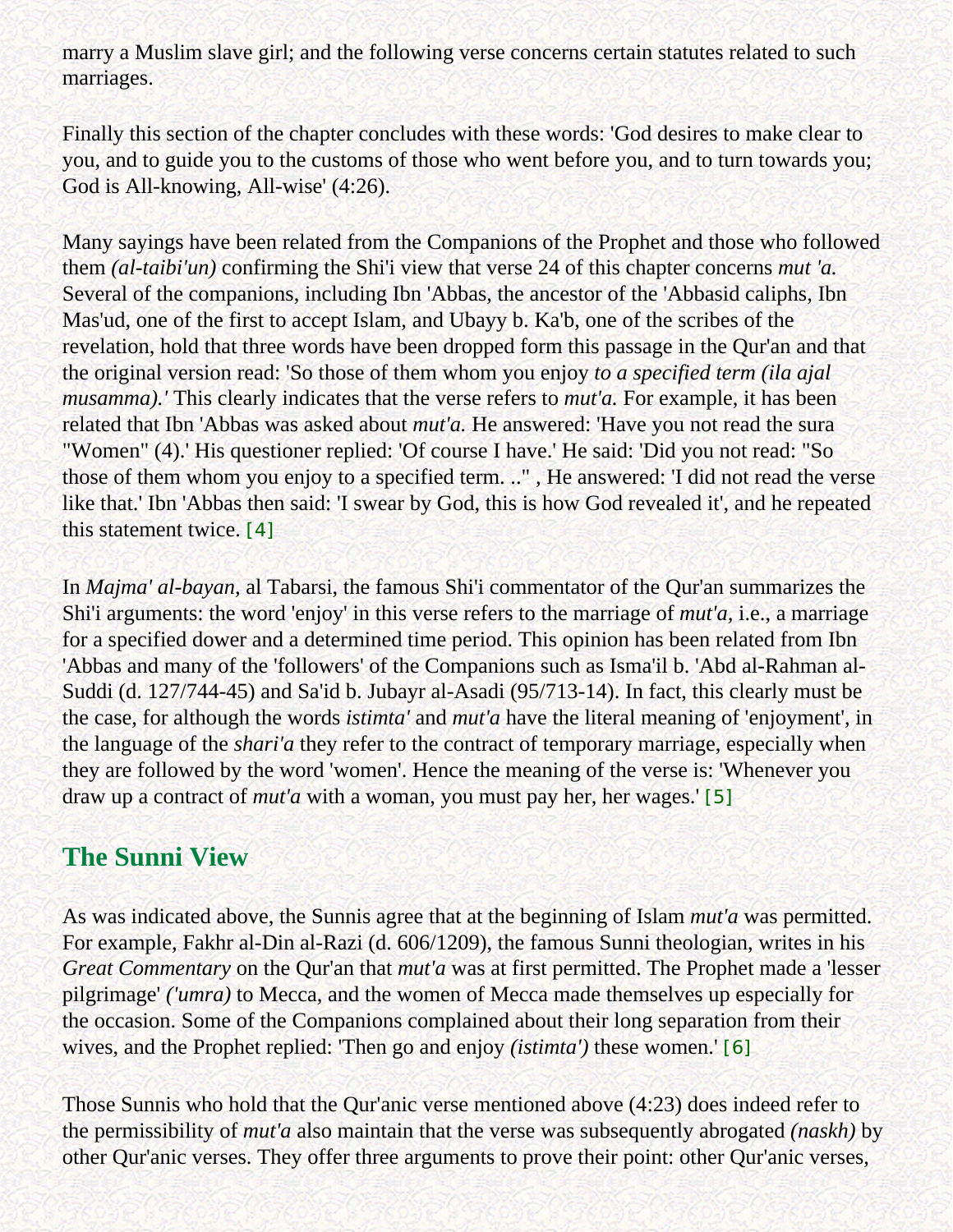the sermon of 'Umar banning *mut'a,* and *hadith* of the Prophet transmitted by the Companions. The Shi'i in turn reject each of the arguments.

## 1. *The Qur'anic Argument*

<span id="page-48-0"></span>The Sunnis argue that sexual intercourse is forbidden except with one's wife or a slave by reason of the verse: 'Prosperous are the believers ... who guard their private parts save from their wives and what their right hands own.' (23:1-6) [\[7\]](#page-62-1) According to the Prophet's wife 'A'isha and others: ' *Mut'a* is forbidden and abrogated in the Qur'an where God says: "who guard their private parts. .." [\[8\]](#page-62-2)

<span id="page-48-1"></span>The Sunni argument continues by pointing out that without question a woman enjoyed through *muta* is not a slave. Nor is she a wife, for several reasons: If she were a wife, she and her husband would inherit from each other, since God says: ' And for you a half of what your wives leave. ..'. (4:12). But everyone agrees that *mut'a* does not involve inheritance. If she were a wife, the child would belong to the husband, since according to the Prophet: 'The child belongs to the bed.' But again this is not the case. And finally, if she were a wife, it would be necessary for her to maintain the waiting period, since this is commanded by God (2:234); but this also is not the case.

We have already seen that some of these arguments, taken from al-Razi's *Great Commentary,*  do not in fact apply to *mut'a* as the Shi'is understand it. However this may be, it will be useful to see how the Shi'is answer each of the Sunni claims:

As for the 'abrogation' of the verse concerning *mut'a,* historical considerations show that this cannot be the case. The verse mentioned as abrogating *mut'a* was revealed in Mecca, while the verse establishing it was revealed after the Prophet had emigrated to Medina. But a verse which abrogates another verse must be revealed after it, not before it. [\[9\]](#page-62-3)

<span id="page-48-2"></span>As for the Sunni claim that a wife by *mut'a* is not a legitimate wife because she does not fulfill the *shari* requirements for being a 'wife', this also is false. In the question of inheritance, the Qur'anic verse is a general one, and there is no reason to suppose that it may not have certain exceptions. In fact, the specific requirements of *mut'a* as established by the *hadith* literature show that *mut'a* is an exception. Nor is it the only exception, since an unbeliever cannot inherit from a Muslim, nor can a murderer inherit from his victim. In short, inheritance pertains to permanent marriage, but even in permanent marriage it has certain exceptions, so that the verse establishing it cannot be interpreted as nullifying *mut'a's* validity. [\[10\]](#page-62-4)

<span id="page-48-3"></span>In the question of the child, there is no reason to claim that it is illegitimate. In *mut'a* the 'bed' is legitimate, so the offspring is also legitimate.[\[11\]](#page-62-5) The Imam Ja'far was asked: 'If the wife becomes pregnant as a result of *mut'a,* to whom does the child belong?' He replied: 'To the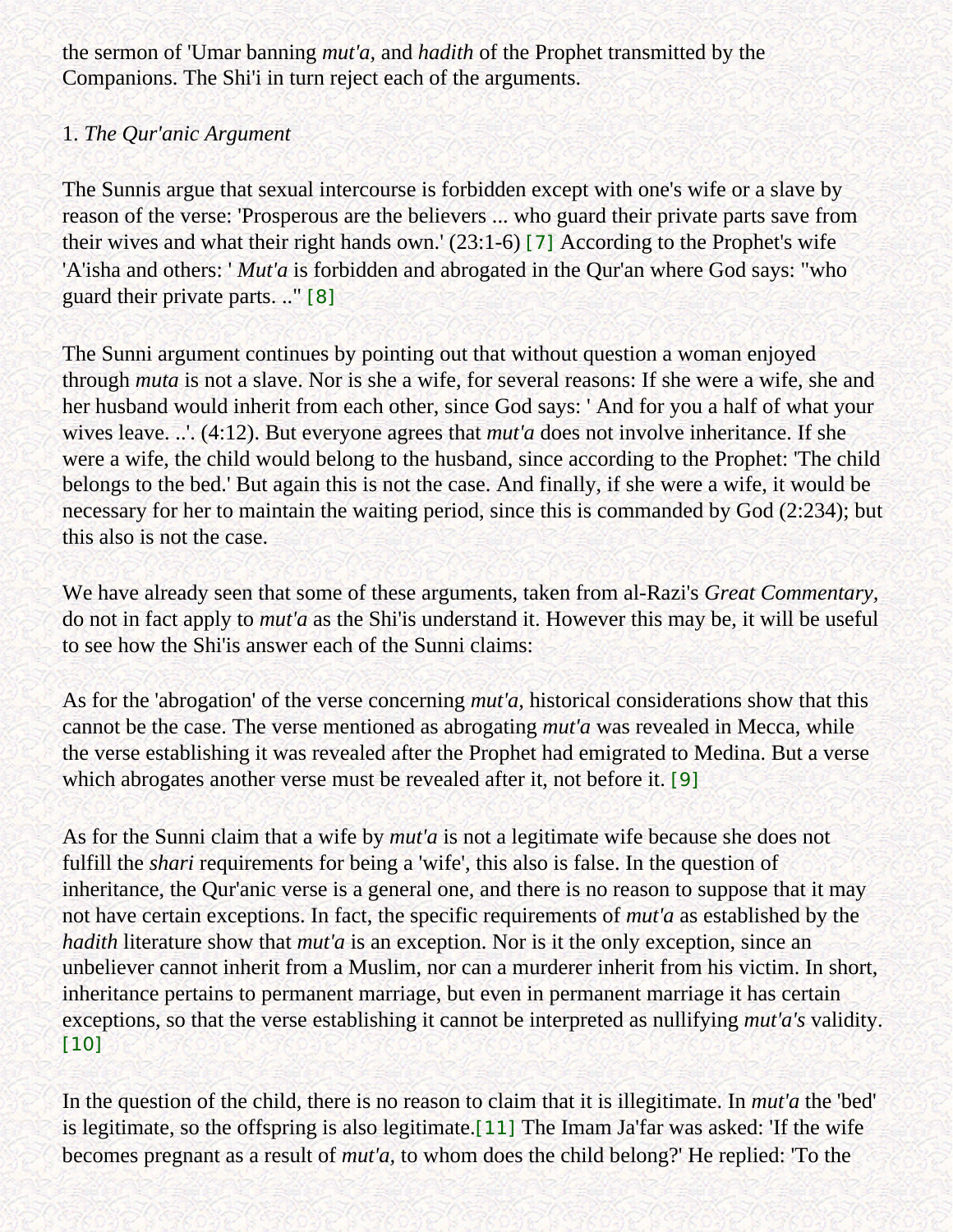<span id="page-49-0"></span>father', [\[12\]](#page-62-6) i.e., the child is legitimate.

In a similar manner numerous *hadith* exist to prove that a wife by *mut'a* must observe the waiting period. Some of these are even related in Sunni sources. For example al-Razi himself quotes a relevant saying from Ibn 'Abbas. He was asked: 'Is *mut'a* fornication or marriage?' He answered: 'Neither the one nor the other.' The questioner then asked: 'Well then, what is it?' Ibn 'Abbas replied: 'It is *mut'a',* just as God has said.' The questioner continued: 'Is there a waiting period in *mut'a?'* He replied: 'Yes, a menstrual period.' 'Do the husband and wife inherit from each other?' He answered: 'NO.' [\[13\]](#page-62-7)

<span id="page-49-1"></span>Certain Sunnis also argue that *mut'a* cannot be considered a legitimate form of sexual union because it excludes such things as inheritance, divorce, sworn allegation, forswearing, and *zihar.* Since these necessary concomitants of marriage do not apply to *mut'a,* it cannot be considered marriage, so the woman cannot be considered a legitimate wife. If she is neither a wife nor property, sexual intercourse with her is illegitimate: 'Prosperous are the believers, who. ..guard their private parts, save from their wives and what their right hands own. ..; but whosoever seeks after more than that, those are the transgressors' (23:1-7). Hence, persons who engage in *mut'a* transgress God's law.

A typical Shi'i answer to this argument runs as follows: First, the Qur'anic verse is a general statement, and there is no reason why its specific applications may not be clarified by other verses and *hadith.* Second, it is not true that the above things are concomitants of marriage: there is no inheritance in the case of a non-Muslim wife, a murderer, or a slave-girl. A legitimate sexual relationship may be dissolved without divorce in the case of a wife who is the subject of a sworn allegation, a spouse who leaves Islam, or a slave-girl who is sold. Sworn allegation, forswearing, and *zihar* are all concomitants of *permanent marriage,* not of legitimate sexual relationships in general (i.e., they do not apply to sexual relationships with a slave). If we suppose that some proof is found-in the form of a Qur'anic verse or a *hadithdemonstrating* that these things do in fact pertain to legitimate sexual relationships, then it will be necessary to specify that there are certain exceptions. This is the only way we will be able to combine the Qur'anic verses and the *hadith* which show that these pertain to legitimate sexual relationships with those *hadith* which demonstrate that they do not pertain to *mut'a.* [\[14\]](#page-62-8)

## <span id="page-49-2"></span>2. *The Sermon of* 'Umar

<span id="page-49-4"></span><span id="page-49-3"></span>In a famous sermon [\[15\]](#page-62-9) the second caliph 'Umar banned *mut'a* with the following words: 'Two *mut'a* were practiced during the time of the Prophet [i.e. temporary marriage and *mutat al-hajj],* [\[16\]](#page-62-10) but I forbid both of them and will punish anyone who practices either.' Al-Razi summarizes the Sunni interpretation of 'Umar's words by saying that they were pronounced in a gathering of Companions and no one protested. Therefore, the situation must have been as follows: either (1) everyone knew that *mut'a* was forbidden, so they remained silent; or (2)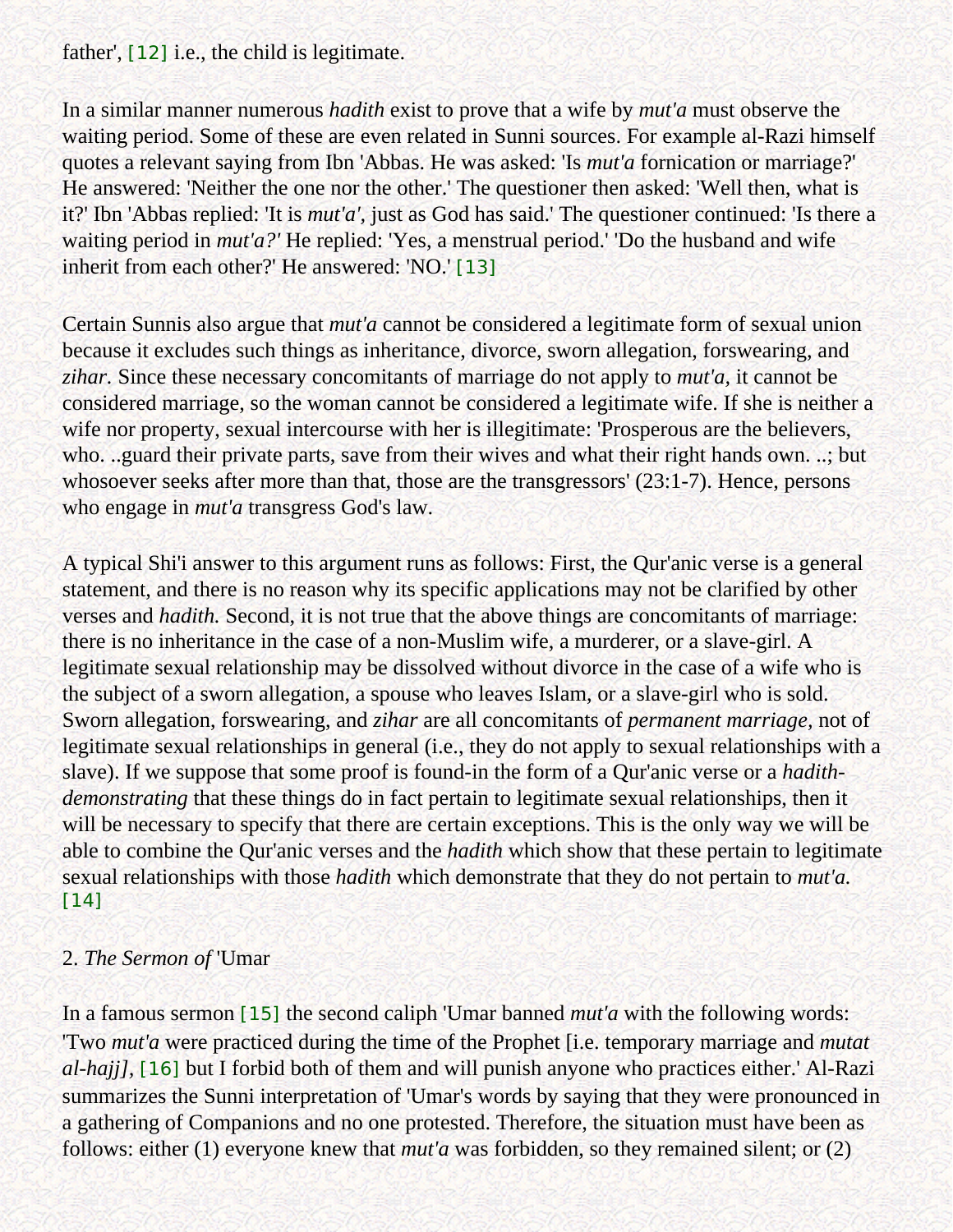they all knew that it was permitted, yet they remained silent out of negligence and in order to placate 'Umar; or (3) they did not know whether it was forbidden or permitted, so they remained silent since the matter had just then been clarified for them, so they had no reason to protest. [\[17\]](#page-62-11)

<span id="page-50-0"></span>Al-Razi continues by saying that the first possibility is what he is trying to prove. If we maintain the second possibility, then we must call *'*Umar and the Companions who were with him unbelievers. For they knew that the Qur'an and the Prophet had permitted *mut'a,* yet 'Umar went ahead and banned it without the Qur'anic verse permitting it having been abrogated. This is unbelief *(kufr);* and those who knew 'Umar was wrong without protesting shared in his unbelief. But such a supposition requires that we call Islam a religion of unbelief, which is absurd.

The third possibility-that 'Umar's listeners had not known whether *mut'a* was permitted or forbidden-is also absurd. For, if we suppose that *mut'a* was permitted, then people would need to have knowledge of that fact in their everyday lives, just as they need to have knowledge about the permissibility of marriage. So *mut'a's* legal situation must have been known, just as everyone knew about mamage.

Al-Razi concludes that as soon as we see that the second and third possibilities are in fact absurd, then we know for certain that the Companions remained silent only because they all knew that *mut'a* had already been abrogated.

<span id="page-50-1"></span>The Shi'is answer al-Razi's arguments as follows: [\[18\]](#page-62-12) 'Umar's sermon demonstrates that during the lifetime of the Prophet *mut'a* was permitted. The reason 'Umar attributed the banning to himself is that he wanted to show that he was expressing his own view. If

the Prophet himself had prohibited *mut'a,* or if its permissibility pertained only to a specific period in time, then 'Umar would have attributed its prohibition to the Prophet, not to himself.

<span id="page-50-2"></span>Another saying concerning *muta* is also attributed to 'Umar: 'God permitted for His Prophet what He willed, and the Qur'an has been revealed in its entirety. So complete the *hajj* and the *'umra* as God has commanded you. But avoid marrying these women, and do not bring before me any man who has married a woman for a specified period, or I will stone him.' [\[19\]](#page-62-13) The Shi'i *ulama'* point out that without question stoning as a punishment for having performed *mut'a* could not be permissible, even if we were to accept that *mut'a* is forbidden. For stoning can only be a punishment when a man has committed fornication with a married woman. Hence 'Umar had no basis for laying down this statute. [\[20\]](#page-62-14)

<span id="page-50-3"></span>Al-Razi answers this line of reasoning by saying that perhaps 'Umar only mentioned stoning to intimidate his listeners and make them think more seriously about the consequences of temporary marriage. Certainly such intimidation is permissible. The Prophet himself said: 'If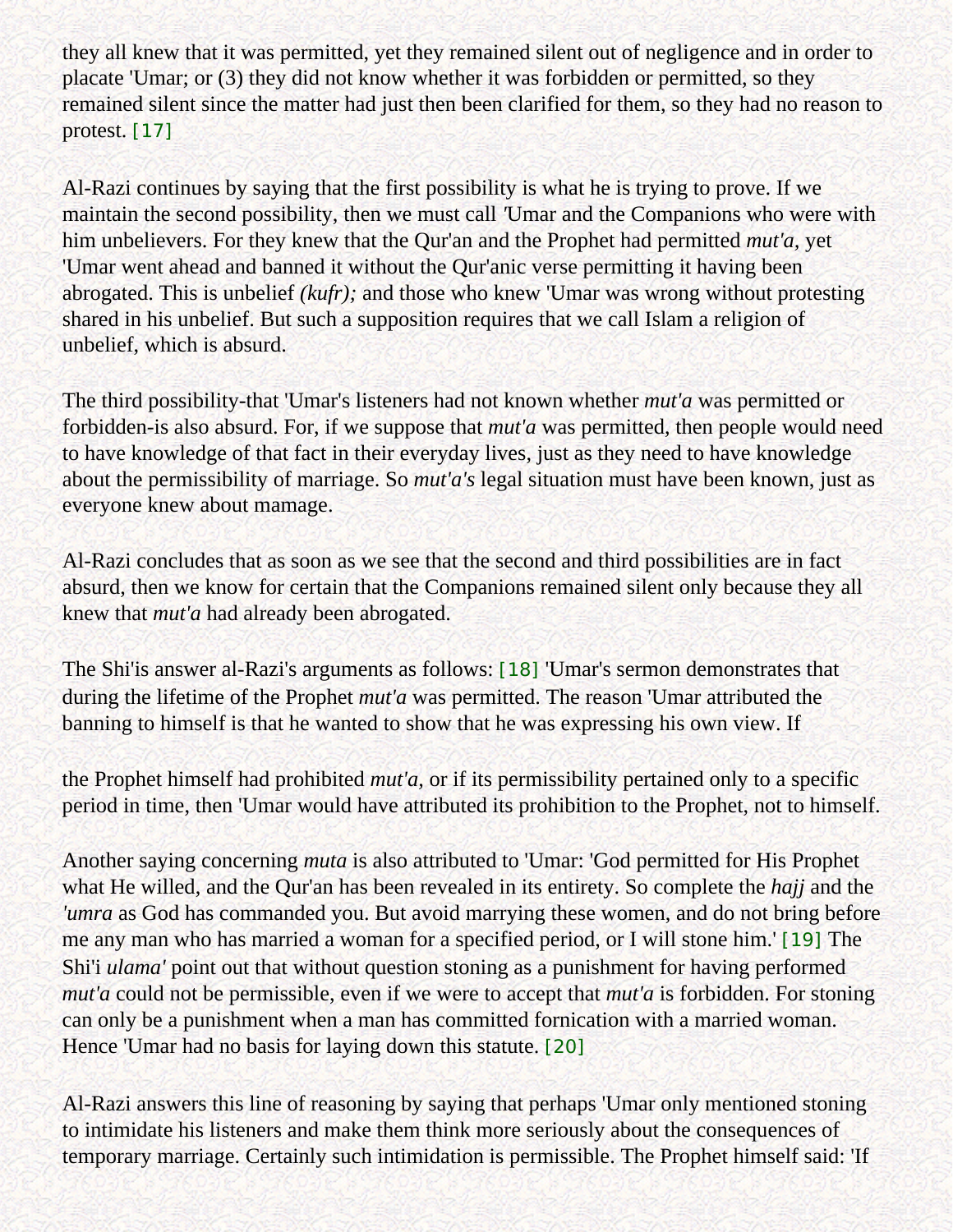anyone from among us fails to pay his alms *(zakat*), I will take it from him along with part of his property. ' But it is not permissible in Islam to take a part of someone's property in punishment for not paying his alms. The Prophet only said these words to press his point and to frighten his listeners. [\[21\]](#page-62-15)

<span id="page-51-2"></span><span id="page-51-1"></span><span id="page-51-0"></span>Concerning 'Umar's two sayings banning *mut'a,* the Shi'is argue as follows: [\[22\]](#page-62-16) If his prohibition was based on 'independent judgment' *(ijtihad),*[\[23\]](#page-63-0) then it is baseless, since all *ulama'* agree that independent judgment can never gainsay the Qur'an or the *hadith.* As for the Qur'anic basis of *muta,* we have already seen that-as far as the Shi'is and certain individual Sunnis are concerned-the Qur'an permits it in the chapter on Women, verse 23. As for its basis in the prophetic *hadith,* many traditions have been related in the standard Sunni collections, such as the words of 'Umar himself in his sermon: 'Two *mut'as* were practiced during the time of the Prophet. ..'.

Concerning 'Umar's 'independent judgment', one of the contemporary *Shi'i ulama'* argues as follows: ' Umar may have made his judgment completely on his own initiative and in direct contradiction to the words of the Prophet; or he may have based his judgment on a prohibition issued by the Prophet himself. If the first case is true, then 'Umar's judgment is groundless, as noted above. And the second case cannot be true, since a number of the Companions have given witness to the fact that *mut'a* was permitted during the lifetime of the Prophet and up until the time of his death. [\[24\]](#page-63-1)

<span id="page-51-3"></span>In general the Shi'is argue that if 'Umar's prohibition had been based upon the words of the Prophet, then other Companions would have known about it. How is it possible for the Prophet to have forbidden *mut'a,* yet, during the rest of his life, the period of Abu Bakr's caliphate and the beginning of 'Umar's caliphate, for prohibition to have remained unknown to everyone but 'Umar? Moreover, if his prohibition were based upon the words of the Prophet, why did he not attribute it to him instead of to himself? [\[25\]](#page-63-2)

<span id="page-51-4"></span>Al-Razi answers these arguments by claiming that none of them disproves his original contention. None of them proves that *mut'a* had not already been abrogated when 'Umar made his sermon. Moreover, there remains the question of the transmission of the *hadith* abrogating *mut'a* : Was 'Umar the only person to have heard the Prophet ban it, or had others heard him as well? Perhaps some of the Companions had heard the prohibition from the Prophet and had then forgotten. But when 'Umar mentioned the prohibition in a large gathering, everyone knew he was speaking the truth, so they remained silent. [\[26\]](#page-63-3)

<span id="page-51-5"></span>As for the fact that 'Umar attributes the prohibition to himself, al-Razi answers by pointing to his earlier argument: If 'Umar meant: ' *Mut'a* has been permitted by the *shari'a* up until now, but now I have banned it', then it becomes necessary for us to consider not only him, but also everyone who heard his pronouncement and did not protest, as an unbeliever. It becomes necessary to consider even the Imam of the Shi'is, 'Ali, as an unbeliever, since he was present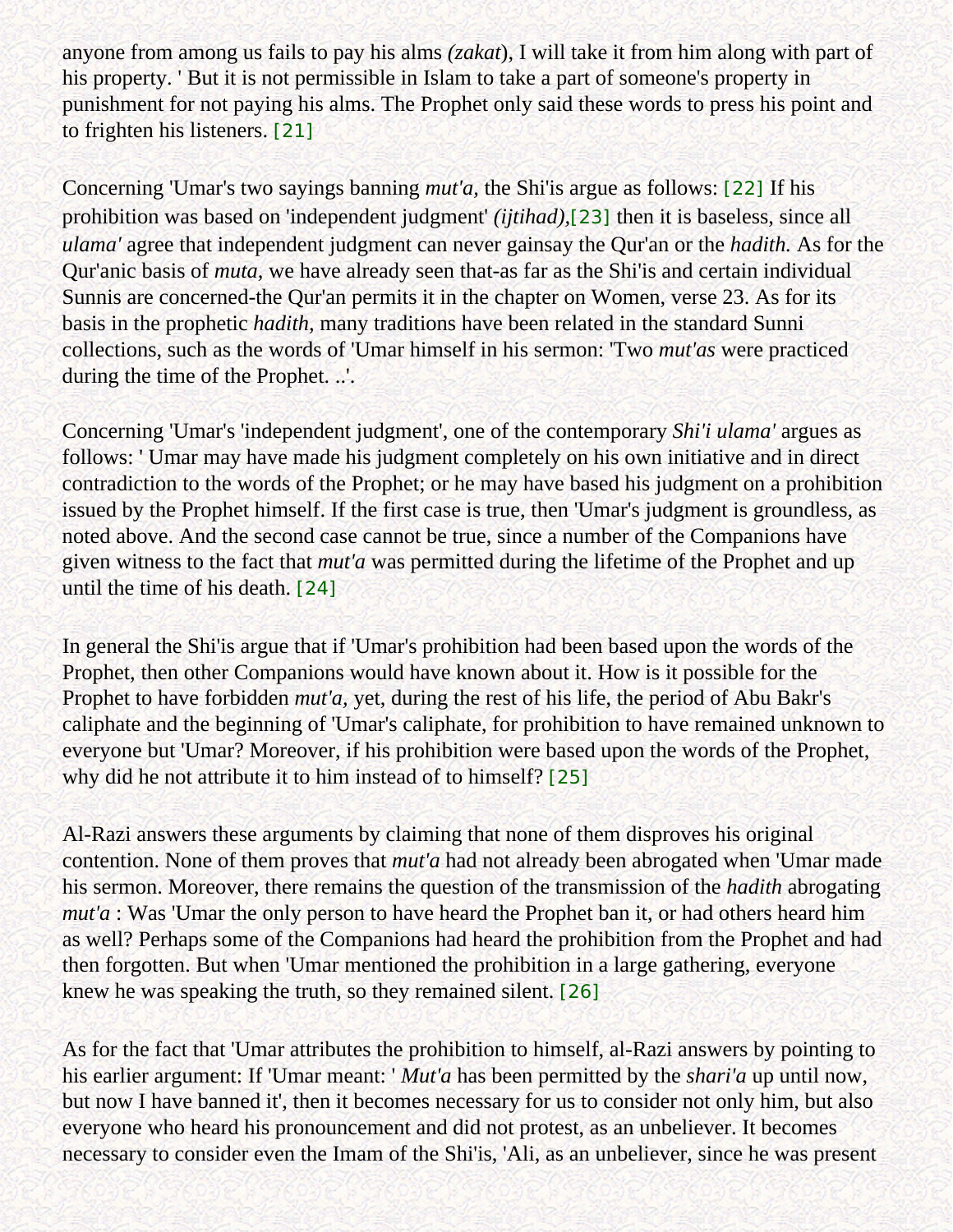and remained silent. But no one wants to make such a claim. Hence we can only conclude that what 'Umar meant was ... *Mut'a* was permitted during the time of the Prophet, but I have forbidden it, since I know for certain-as you know-that the Prophet abrogated it.'

The Shi'is reply to al-Razi's arguments as follows: First, it is impossible to imagine that all of the Companions other than' Umar had forgotten that *muta* had been forbidden, considering its everyday importance. People need legitimate sexual relationships almost as much as they need food and water. Second, the fact that no one protested against 'Umar's pronouncement cannot be considered proof that the Prophet himself had forbidden *mut'a.* For 'Umar threatened the people with stoning, and considering his fabled severity, no one would have dared to speak against him. If 'Ali had been able to protest against 'Umar, he would not have remained because of the circumstances he had no choice but to have patience and to bide his time. The case *of mut'a* is similar. For was it not 'Ali who said: 'If 'Umar had not prohibited *mut'a,* no one would commit fornication except the wretched'? [\[27\]](#page-63-4)

<span id="page-52-0"></span>Shi'i authors also point out that 'Umar banned the two kinds of *muta* together, whereas everyone-Sunnis and Shi'is-agree that the *hajj al-mut'a* is permissible. Hence the *muta*  pertaining to women should also be permissible. [\[28\]](#page-63-5)

<span id="page-52-1"></span>Finally, another Sunni view on this subject deserves mention: Other *hadith* are recorded in reliable sources according to which 'Umar does attribute the banning of *muta* to the Prophet and not to himself. So it is probable that here we do not have an exact quotation of his words, but a paraphrase. Even if we accept the Shi'i claim that these are truly 'Umar's exact words, then it is clear that by his words: 'I forbid them both', he meant: 'I am clarifying their situation for you; or: 'I am putting into practice the view of the Prophet.' For it is well known in the science of jurisprudence that prohibition and permissibility are often attributed to him who clarifies the statute. Thus, for example, when it is said that Shafi'i forbids *hadith* but Abu Hanifa permits it, no one imagines that Shafi'i and Abu Hanifa are establishing these injunctions as their own. What is meant is that they are explaining the injunction on the basis of their own understanding of the Qur'an, the *sunna,* etc. [\[29\]](#page-63-6)

### <span id="page-52-2"></span>3. *The* Hadith *Transmitted by the Companions*

<span id="page-52-4"></span><span id="page-52-3"></span>In Sunni sources *hadith* have been transmitted from the Prophet showing that he banned *mut'a*  during his lifetime. In most of the Sunni 'sound collections' *(sihah*), it is related from 'Ali that he said: 'Verily the Prophet of God banned the *mut'a* of temporary marriage and the eating of the meat of domesticated asses.' [\[30\]](#page-63-7) In many of these sources, and in Shi'i sources as well, the words: 'on the day of the Battle of Khaybar' are added. The Shi'i report that the great Shi'i *ulama'* such as al-Shaykh al Tusi considered this saying authentic but maintained that 'Ali was practicing *taqiyya* or 'dissimulation' when he uttered it-i.e., he was hiding the true situation in order to protect himself. [\[31\]](#page-63-8)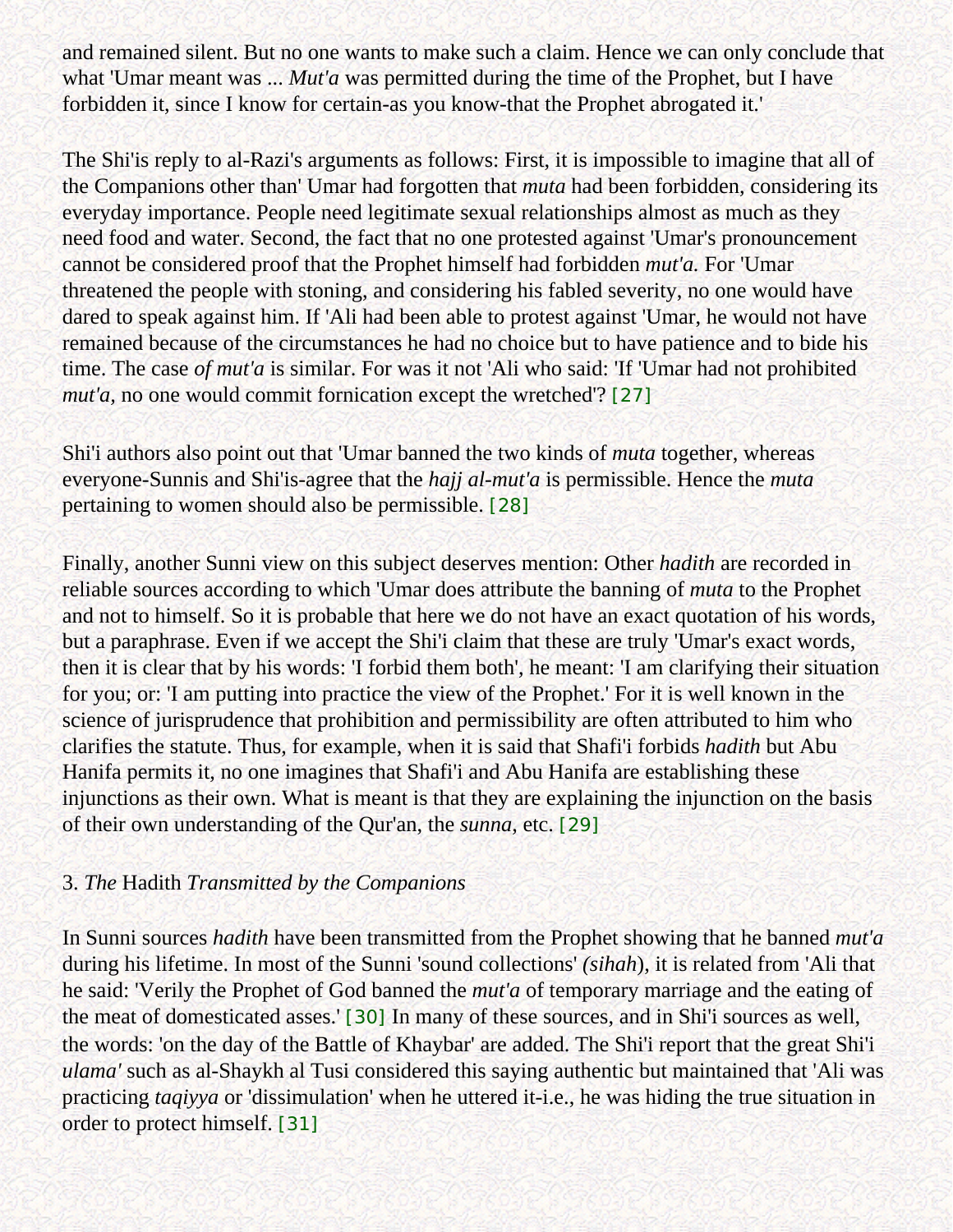Ibn Sabra relates from his father the following: 'I came upon the Prophet of God in the early morning ... leaning against the Ka'ba. He said: "Oh People! I commanded you to 'seek enjoyment' *(istimta')* from these women, but now God has forbidden that to you until the Day of Resurrection. So if you have a temporary wife, let her go her way; and do not take back anything of what you have given her." ' [\[32\]](#page-63-9)

<span id="page-53-0"></span>Another *hadith* is related from Salma b. al-Akwa'. Through his father he reported that the Prophet of God permitted *mut'a* in the year of *Awtas* (8/629) for three days; but then he prohibited it. This particular *hadith* is related in many sources, with many discrepancies in the text. [\[33\]](#page-63-10)

<span id="page-53-2"></span><span id="page-53-1"></span>For their part, the Shi'is do not consider these three *hadith* to have any authority. To illustrate how they reject them, we can summarize al-Khuis arguments: [\[34\]](#page-63-11) The *hadith* attributed to 'Ali cannot be authentic, since all Muslims agree that *mut'a* was permitted in the year Mecca was conquered. So how could 'Ali have claimed that *muta* was banned on the Day of Khaybar (three years before Mecca's conquest)? Because of this obvious discrepancy, some of the great Sunni authorities on *hadith* have maintained that the words 'on the day of Khaybar' probably refer only to the meat of domestic asses. But this is absurd, for two reasons: First, it is counter to the rules of Arabic grammar: if the phrase referred only to asses, the verb would have to be repeated. Thus, in Arabic one says: 'I honored Zayd and 'Amr on Friday', or one says: 'I honored Zayd *and I honored* 'Amr on Friday', thus making it clear that 'on Friday' refers only to 'Amr. If the adverbial phrase referred only to the meat, the text of the *hadith*  would have to read: 'Verily the Prophet of God banned *muta,* and he banned the eating of the meat of domesticated asses on the Day of Khaybar .' In short, since everyone agrees that *mut'a* was permitted when Mecca was taken, the Prophet cannot have banned it three years before that. Hence the *hadith* is not authentic.

The second reason that the 'Day of Khaybar' cannot refer only to the meat of domesticated asses is that this clearly conflicts with *hadith* related by al-Bukhari, Muslim, and Ahmad b. Hanbal (three of the most authoritative Sunni collections). For their versions of 'Ali's *hadith* is as follows: 'The Prophet banned the *mut'a* of marriage on the Day of Khaybar, as well as the meat of domesticated asses. ,

As for the *hadith* related by Ibn Sabra from his father, alKhu'i points out that although his *hadith* has been related by many chains of authority, they all go back to Ibn Sabra himself, and thus the *hadith* is of the type known as *'wahid*, i.e., it derives from a single Companion. And a Qur'anic verse cannot be abrogated even by the most authentic kind of *hadith,* much less by a relatively weak one. Moreover the very content of the *hadith* shows that it is not correct. It is hardly conceivable that the Prophet could have stood before the Ka'ba in front of a large group of Muslims and ban something until the Day of Resurrection, and that then only one person-Sabra-should have heard him or related his words. Where were those Companions who recorded even the gestures and the glances of the Prophet? Certainly they should have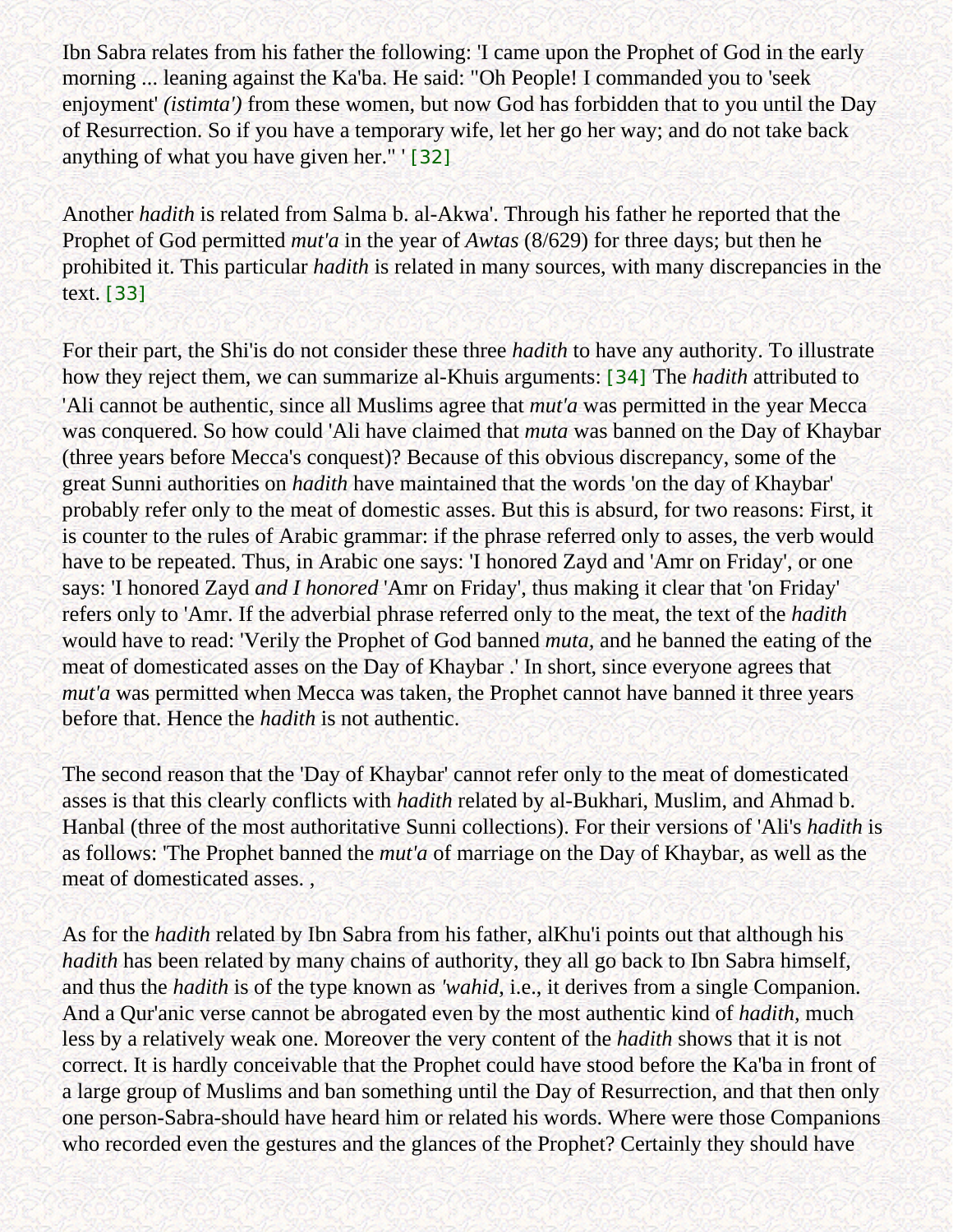joined Sabra in reporting the prohibition of *muta* until the Day of Resurrection. And where was 'Umar himself? He certainly should have known about the prohibition so that it would not have been necessary to attribute the banning of *mut'a* to himself. Finally, there are discrepancies in the various versions of Sabra's *hadith.* In some versions the prohibition is said to have occurred in the year of Mecca (8/630), in others in the year of the Farewell Pilgrimage (10/632). This discrepancy makes the *hadith* even more untrustworthy.

Al-Shahid al Thani alludes to another point concerning Ibn Sabra's *hadith* not mentioned by al-Khu'i: Ibn Sabra himself is the only source for his father's words, but no one knows anything about him. He is not mentioned in any of the books on *hadith* as a transmitter, nor has any other *hadith* been related from him. For this reason al-Bukhari-the most famous Sunni authority, and generally considered the most reliable-left Ibn Sabra's *hadith* out of his collection. [\[35\]](#page-63-12)

<span id="page-54-0"></span>As for the *hadith* of Salma b. al-Akwa', al-Khu'i remarks that again it is a saying related from only one Companion *(wahid)* and cannot abrogate a Qur'anic verse. In addition, if it is an authentic *hadith,* it is strange that it remained unknown to such important Companions as Ibn 'Abbas, Ibn Mas'ud, and Jabir b. 'Abd Allah. How is it possible for the *hadith* to be authentic, while Abu Bakr did not forbid *mut'a* during the whole period of his caliphate and 'Umar only banned it towards the end of his own? [\[36\]](#page-63-13)

<span id="page-54-2"></span><span id="page-54-1"></span>There are many sayings of the Shi'i Imams and the Companions which indicate that *mut'a* was permitted up until the time of 'Umar's prohibition. Three of the most famous are those of 'Ali, Ibn 'Abbas, and 'Umran b. al-Hasin. As we have already seen, 'Ali said: 'If 'Umar had not prohibited *mut'a,* no one would commit fornication except the wretched.' [\[37\]](#page-63-14) This is the most famous form of a saying reported in numerous sources and a number of different versions. [\[38\]](#page-63-15) The above version is derived from Sunni works; a Shi'i version is related from the fifth Imam, al-Baqir: 'If it were not for that [i.e., *mut'a]* with which ['Umar] b. al-Khattab preceded me, no one would commit adultery except the wretched.'

<span id="page-54-3"></span>The saying related from Ibn 'Abbas is reported by the tenth/sixteenth century Sunni scholar al-Suyuti in this form: 'God have mercy on 'Umar! *Mut'a* was naught but a mercy from God, through which He showed mercy to Muhammad's community. If 'Umar had not banned it, no one would need fornication except the wretched.' [\[39\]](#page-63-16)

<span id="page-54-4"></span>The saying of 'Umran b. al-Hasin is as follows: ' *Mut'a* was permitted by the Book of God, and we practiced it while the Prophet was alive. No verse was revealed abrogating it, and the Prophet did not ban it before he died.' Some sources, including the *Sahih* of Muslim, then add the sentence: 'Then a man ['Umar] said what he wanted to according to his own opinion.' [\[40\]](#page-63-17)

<span id="page-54-5"></span>Another saying pointed to by the Shi'is is related from Jabir b. 'Abd Allah in Muslim's *Sahih*: 'Jabir came [to Mecca] for the *'umra,* so we went to see him where he was staying. He was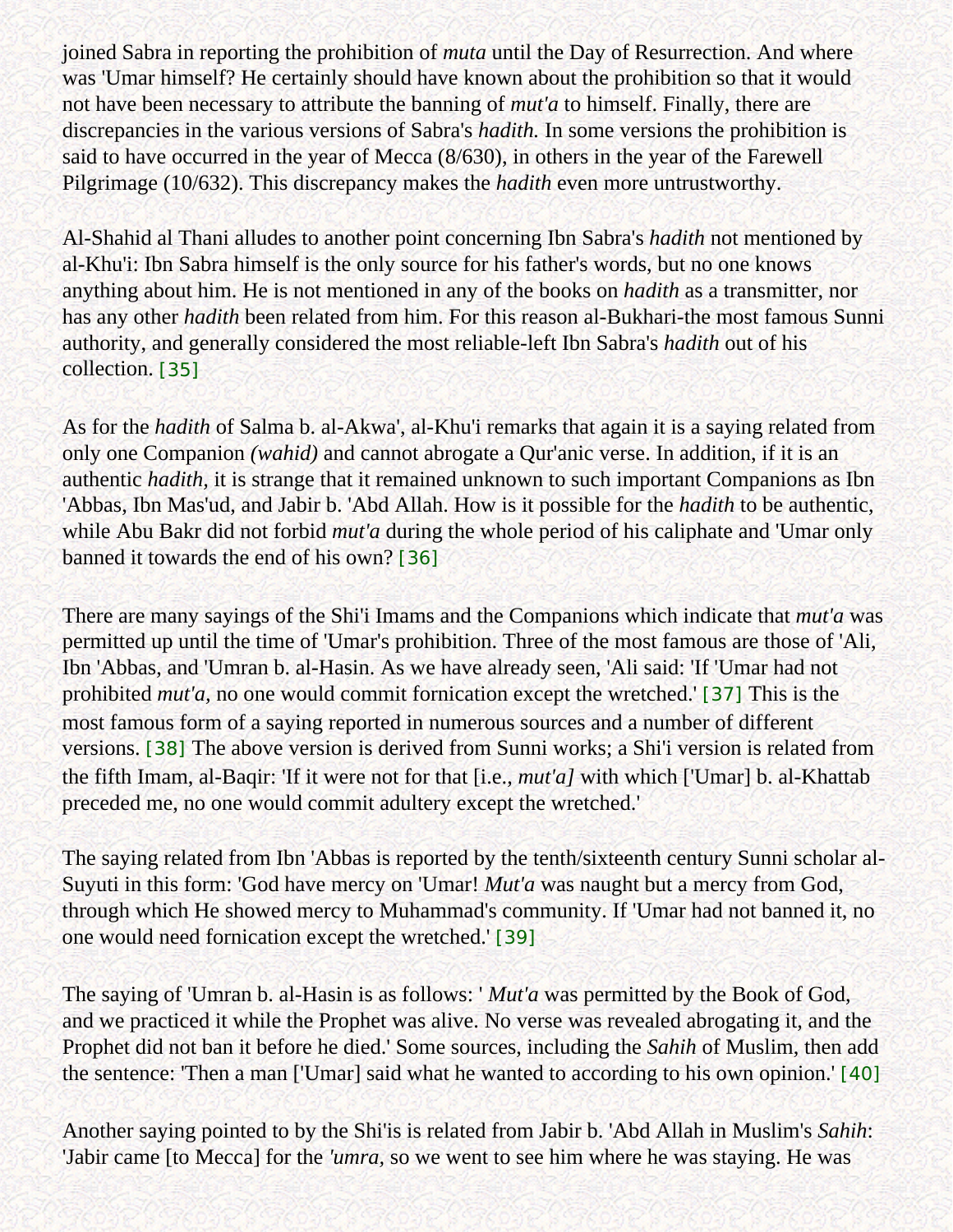asked about many things, and then *mut'a* was mentioned. He said: 'Yes, we practiced *mut'a* at the time of the Messenger of God, Abu Bakr, and 'Umar.' [\[41\]](#page-64-0)

<span id="page-55-0"></span>For their part, the Sunnis do not accept these traditions as proving the Shi'i points. The Sunnis consider the saying of Ibn 'Abbas the most important and center most of their arguments around it. They quote other sayings from Ibn 'Abbas on the same subject as proof of their own contention. Al-Razi relates that poems were composed celebrating Ibn 'Abbas as the authority for the permissibility of *mut'a.* Having heard of these verses, Ibn 'Abbas said: 'God slay them! I never said that it was permitted unconditionally, but only to him who has no choice, just as [when a person has no choice] carrion, blood, and pork are permitted.' [\[42\]](#page-64-1)

<span id="page-55-1"></span>Another saying is related from Ibn 'Abbas declaring that the Qur'anic verse permitting *mut'a*  was abrogated by the verse concerning divorce (65:1). In addition, on his deathbed he is reported to have said: 'Oh God, I repent to Thee of what I have said concerning *mut'a.* ..'.

In answer to the *hadi'th* of 'Ali, al-Razi relates the other saying attributed to him referred to above; but he has nothing to say about the other two traditions mentioned by the Shi'is.

# **Arguments Derived From The** *Hadith*

<span id="page-55-2"></span>The Sunni argument for the prohibition of *mut'a* based upon the *hadith* can be summarized as follows: [\[43\]](#page-64-2) The reason that the *ulama'* have differed concerning *mut'a* is that it was permitted and then banned a number of times. In the *Sahih* of Muslim (IV, p.130) the following is related from one of the Companions: 'We were fighting in a battle alongside the Messenger of God, and our wives were not with us. We asked him: 'May we emasculate *(istikhsa')* ourselves?' He forbade us to do so and gave us permission to marry women for a period of time in exchange for an item of clothing.

Abu Hatim al-Busti, a well-known compiler of *hadith,* remarks in his *Sahih* that the question the Companions asked the Prophet shows that at first *mut'a* was forbidden, and hence the questioners saw no escape from their sexual desires but emasculation. Likewise, the Prophet's answer is meaningless unless *mut'a* had been forbidden up until that time. Then in the year of the battle of Badr (2/624) he forbade it; again, when Mecca was conquered (8/630) he allowed it, but only for a period of three days. Then he forbade it until the Day of Resurrection.

Ibn al-'Arabi (d. 638/1240), the famous Sufi, wrote voluminously on the meaning of the *sharf'a.* He calls *mut'a* one of the most remarkable statutes in Islamic law, since it was permitted at the beginning of Islam, then forbidden at the Battle of Khaybar, then permitted again at the war of Awtas. Finally it was forbidden and remained forbidden. No other statute in Islam was changed a number of times with the exception of the *qibla* (the direction of prayer), for that was abrogated twice before being finalized.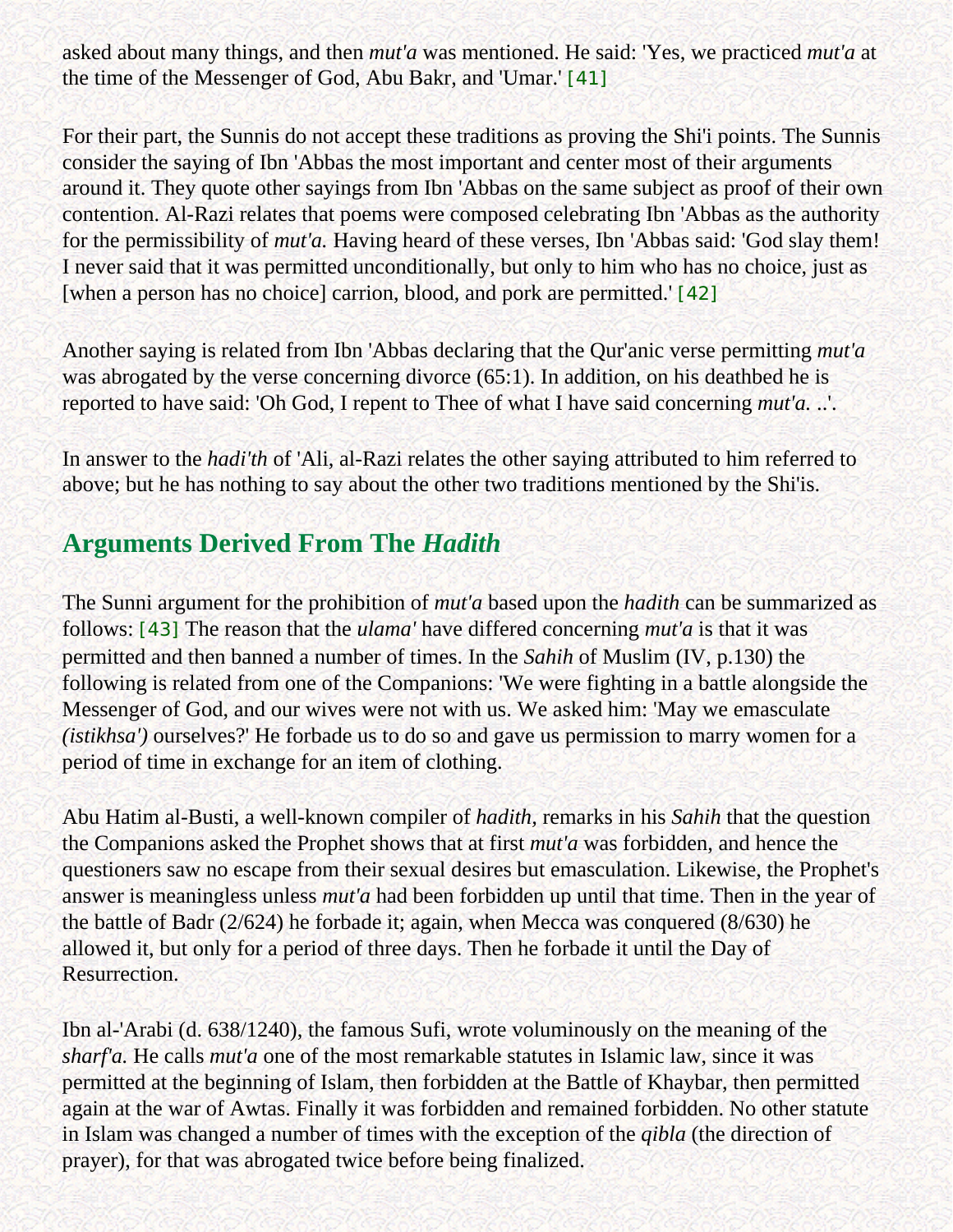Al-Qurtubi reports that other authorities who have studied the traditions concerning *mut'a* say that its statute was changed seven times. He refers to Muslim's *Sahih* as the source for several authentic *hadith* explaining how the situation of *mut'a* was changed (most of these have been quoted above). Other *hadith* are quoted in other sources, such as the *Sunan* of Abu Dawud.

Al-Qurtubi quotes Abu Ja'far al Tahawi to the effect that none of the *hadith* which are quoted as referring to the permissibility of *mut'a* in unconditional terms are in fact unconditional, since they specify that *mut'a* was permitted only during journeys. The Prophet's last prohibition of *mut'a,* which took place after the conquest of Mecca, embraced all the previous occasions on which *mut'a* was permitted. None of the transmitters of *hadi'th* say that the Prophet permitted *mut'a* while he and his Companions were together in their homes and not travelling.

As for the *hadith* of Sabra, which states that the Prophet permitted *mut'a* at the Farewell Pilgrimage in the year 10/632, al Tahawi acknowledges that this is not in keeping with the other *hadi'th.* But having investigated all the traditions in this regard, he has found that another *hadi'th* almost identical to that of Sabra, but related by 'Abd al-'Aziz, places this occasion at the conquest of Mecca, when the men complained of separation from their wives and the Prophet gave them permission to practice *mut'a.* They could not have complained of such separation during the Farewell Pilgrimage, since all of the wives were present, and the single men could have taken permanent wives in Mecca. So the special situation that existed during the other journeys and battles was lacking. However, it is possible that the date of Sabra 's *hadi'th* is correct; in this case we can explain the situation as follows: Since the Prophet usually permitted *mut'a* during journeys away from Medina, in this case also he permitted it; but then he banned it for the final time wanting all the Muslims to know about it, for all of them were present for the Farewell Pilgrimage. There is also the fact that the Meccans were in the habit of practicing *mut'a* widely. Thus the Prophet banned *mut'a* in Mecca so that they would understand that they could not continue in their former custom,

<span id="page-56-0"></span>The Shi'i answer to the Sunni argument on the basis of *hadi'th* can be summarized as follows: [\[44\]](#page-64-3) The *hadi'th* demonstrating that *mut'a* is forbidden are in conflict with those that show it is permitted. They also conflict with *hadi'th* that show that *mut'a* continued to be permitted during the times of the Prophet, Abu Bakr, and 'Umar, up until the time that 'Umar banned it. The correct course of action is to prefer those *hadi'th* which establish its permissibility, for a number of reasons:

i.

The *hadi'th* indicating *mut'a's* permissibility outnumber those which show that it is banned.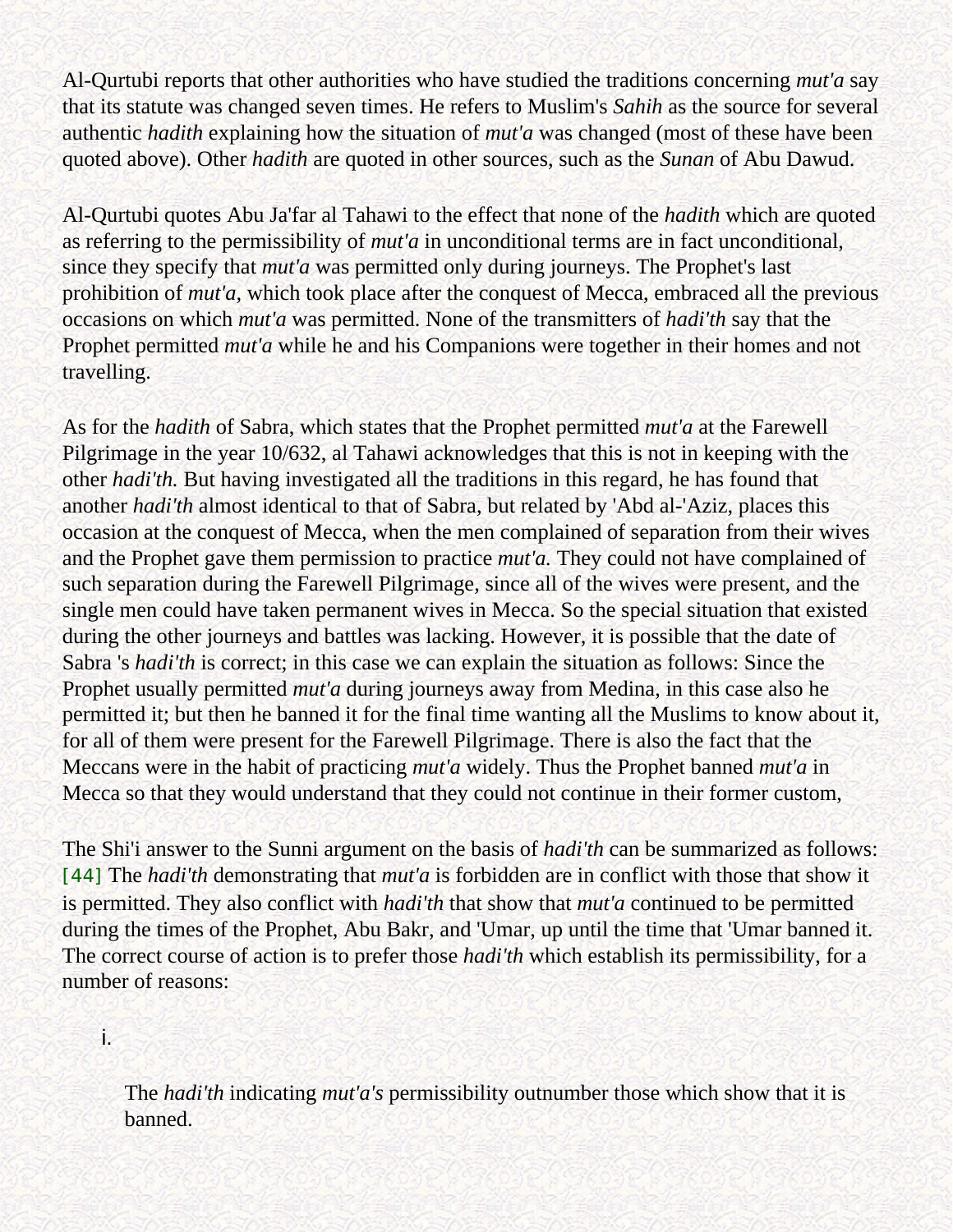Everyone agrees that the *hadi'th* indicating that *mut'a* was permitted at certain times are authentic, but this is not the case concerning those which indicate that it was banned. Hence one can speak of a consensus *(ijma')* in the sense that all Muslims at one time agreed that *mut'a* was permitted, even though afterwards a disagreement arose. In order to chose the right course, we cannot base ourselves upon opinion but must hold fast to that concerning which we have certainty. Hence we must conclude that *mut'a* is still permitted, as long as we do not have certain knowledge to the contrary.

#### iii.

The *hadith* which point to the banning of *mut'a* are themselves questionable. When we realize that one of the incontestable elements of Shi'ism as established by the Imams is the permissibility of *mut'a,* then no *hadith* related from 'Ali stating that *mut'a* is forbidden can be authentic. Someone who held without question that *mut'a* is permissible would not relate a *hadith* from the Prophet that it is forbidden. On many occasions 'Ali censured 'Umar's banning of *mut'a.* His saying: 'If 'Umar had not banned *mut'a,* no one but the wretched would practice fornication' is well-known, and no one has questioned its authenticity.

Those who hold that *mut'a* is forbidden have also claimed the consensus of the Community as one of their proofs. They say that after 'Umar banned *mut'a,* all of the Prophet's Companions went along with him with the exception of Ibn 'Abbas, and he changed his opinion towards the end of his life. In answer to this claim, the Shi'is point out that 'consensus' can not be accepted as a valid proof of the banning of *mut'a;* and in any case, the very fact that the Shi'i Imams-the Household of the Prophet-who are the very pillars of Islam, have all agreed that *mut'a* is permitted shows that there was in fact no consensus. Moreover, from the first the Shi'is have agreed on the permissibility of *mut'a,* to such an extent that this view has always been singled out as one of the specific features of Shi'ism. Given this fact, to claim consensus is meaningless. In addition, as we have seen above, many of the Prophet's outstanding Companions and their followers held that *mut'a* was permitted. Finally, the claim that Ibn 'Abbas changed his view on *mut'a* toward the end of his life has never been substantiated. Even if it were to be proven, one could only claim consensus if we were certain that no one was opposed to the view that *mut'a* is forbidden; whereas we know that in fact the number of opponents was quite large. In

short, the Shi'is conclude, there is no real evidence to show that *mut'a* is not permitted; and when the *hadi'th* are investigated, the conclusion is likely to be reached that not only is it permitted *(mubah* ), it is even recommended *(mustahabb* ).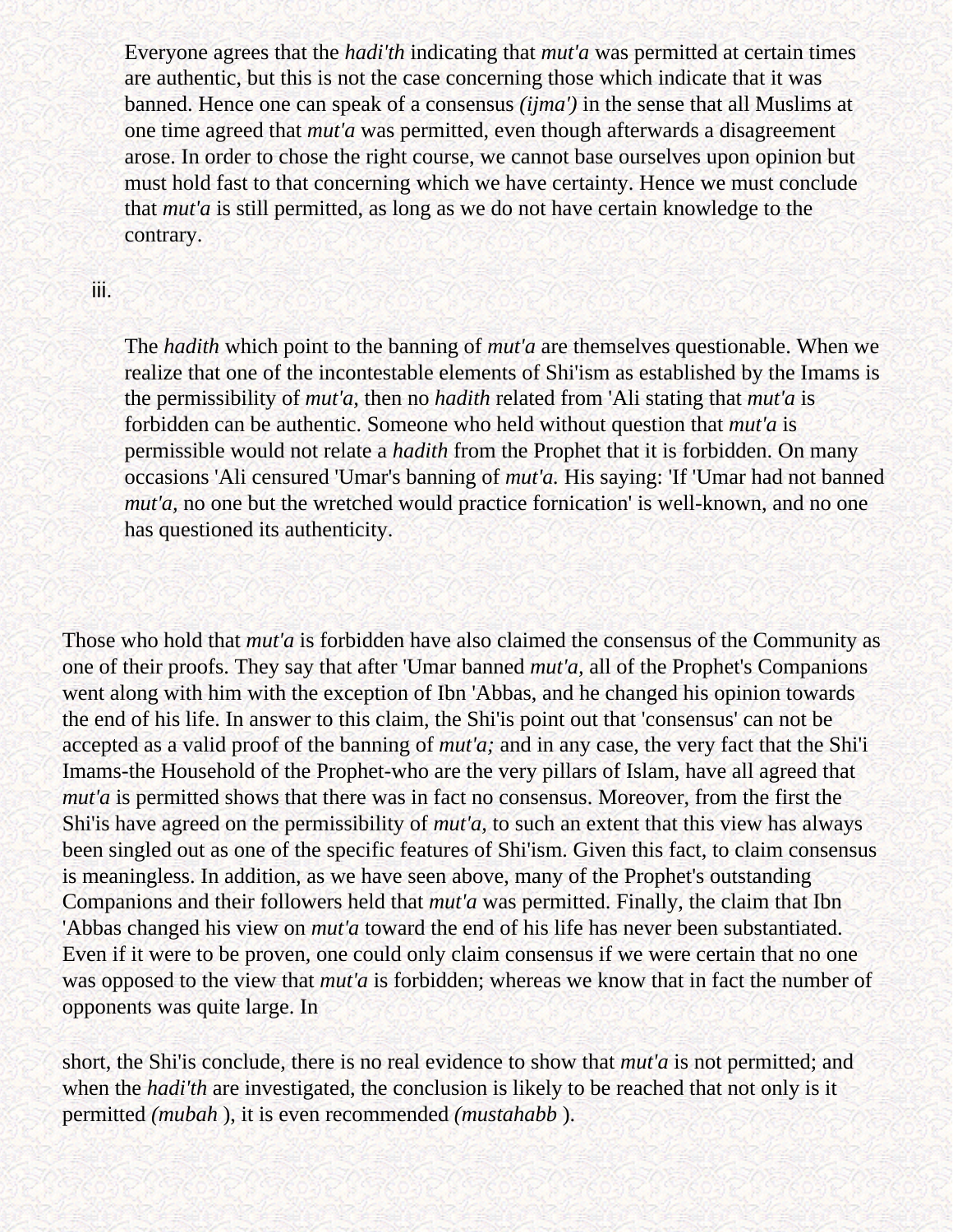# <span id="page-58-0"></span>**The Opinions Of The Four Sunny Schools Of Law [\[45\]](#page-64-4)**

The general opinion of the four Sunni schools of law concerning the reason *mut'a* was permitted and then afterwards prohibited can be summarized as follows: At the beginning of Islam, the Muslims were in the minority and were often at war. Many of them were not able to marry and raise families, since they were constantly being called upon to travel long distances and to engage in battle with the unbelievers. Moreover, they had only recently embraced Islam; formerly, they had been accustomed to the concupiscence of the pre-Islamic Arabs, who would often possess harems containing large numbers of wives. They would have sexual relationships with whichever wife they desired, and leave aside those who no longer held any interest for them. The only 'principles' involved in their sexual affairs were lust and desire. When such men became Muslims, with Islam's strict guidance for sexual relationships, it was difficult for them to spend much of their time at war with no opportunity to satisfy their sexual instincts. Hence it was natural that they be allowed to practice temporary marriage, especially since such marriages do not involve any permanent bond of the type which requires constant care and attention towards a wife and children. Nor at the time of war could the usual means of reducing sexual desires, such as fasting, be employed, since these would also reduce the fighting ability of the soldiers.

Hence we see that the reason *mut'a* was permitted was the special situation pertaining to the beginning of Islam. The *hadi'th* of Sabra related by Muslim confirms this view: 'The Messenger of God gave us permission to practice *mut'a* on the day of conquest when we entered Mecca. Then as soon as he left the city, he banned it once again.' This *hadi'th*  illustrates clearly that *mut'a* was permitted due to the special circumstances connected with military expeditions.

Ibn Maja relates that the Prophet said: 'Oh people! I would give you permission to practice *mut'a*, but God has forbidden it until the Day of Resurrection.' When we look at the status and rules of Islam in general we see that *mut'a's* prohibition is in keeping with Islam. For fornication and adultery are looked upon as a heinous form of sin and necessitate a terrible punishment. Islam forbids anything which would tend towards obscurity and make it easy to commit detestable acts. The Qur'an states: ' Approach not fornication; surely, it is indecency, and evil as a way' (17:32). And according to the Prophet: 'No one is a believer in the act of fornication.' Fornication is considered a sin in Islam for many reasons, but certainly these are sufficient: It results in the destruction of human dignity, the mixing of lineage and kinship, and the loss of modesty. But Islam came to eliminate such things and to a large degree was successful in extirpating all despicable acts. Considering the high level of humanity and outstanding moral qualities the Muslims achieved, it is not reasonable to suppose that temporary marriage should be permitted.

The four Sunni schools of law all agree that temporary marriage is invalid. That which invalidates the contract is the stipulation of a time period. If such a marriage takes place, it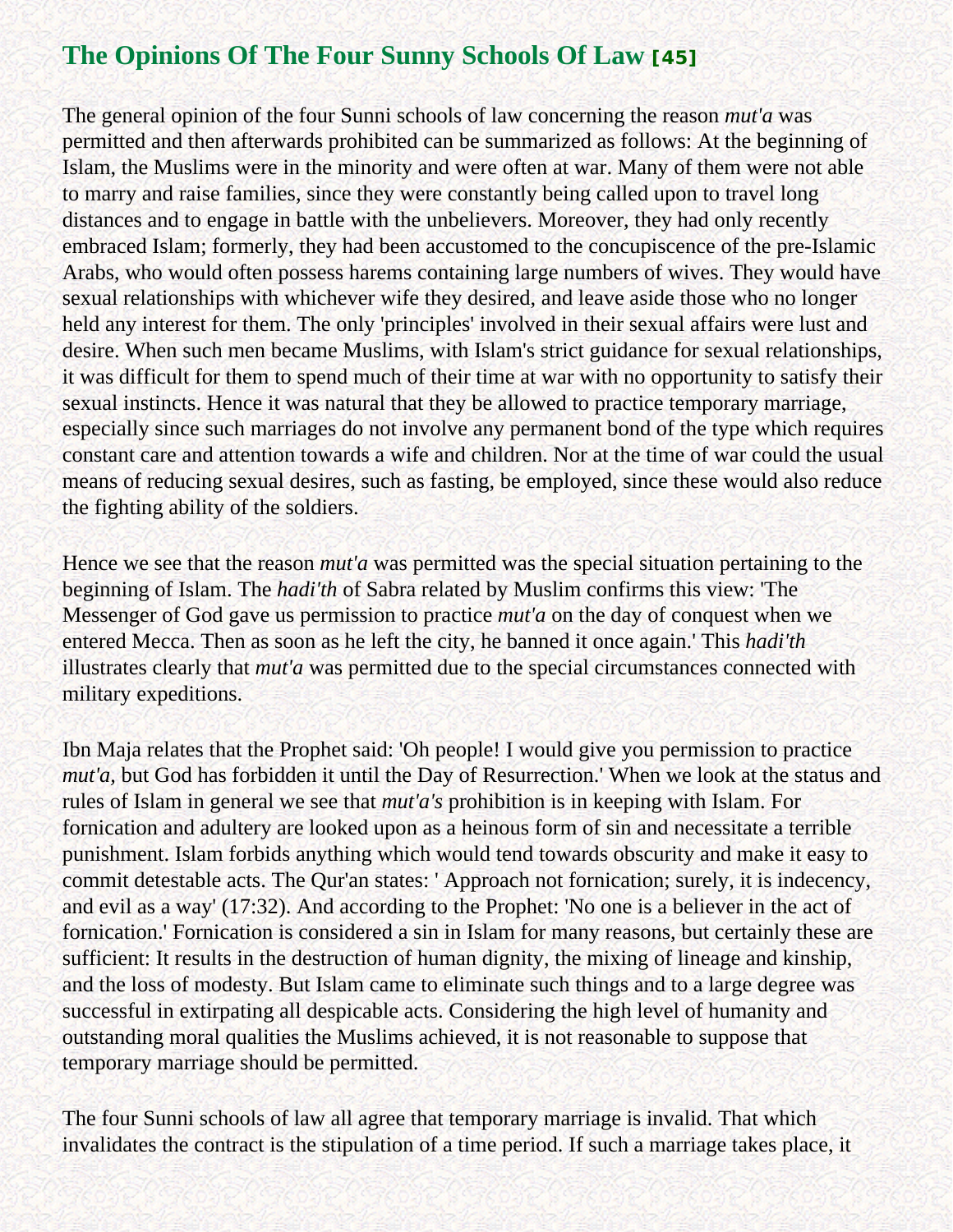must be annulled, and if it is consummated before the annulment takes place, the woman must be paid the 'normal dowry'.

The Shafi'i school adds that even if the time period stipulated by the contract should be the life-time of the husband or the wife, the contract is still invalid, since the contract of marriage requires that its effects continue after death. That is why a spouse may give his or her spouse the ritual purification of the dead before burial ( otherwise, the washer of the dead must be of the same sex as the corpse). A marriage contracted with a stipulation that it comes to an end when one of the spouses dies would mean that the effects of the marriage would end at death. So such a stipulation invalidates the contract. [\[46\]](#page-64-5)

<span id="page-59-0"></span>The Hanafis add that if the time period stipulated is so long that as a rule the spouses could not remain alive until it comes to an end (e.g., if the man were to say: 'I will marry you until the hour of Resurrection '), then we can no longer call the marriage 'temporary'. In effect this stipulation means 'forever'. Hence it is nullified as a stipulation of a 'time period' and the contract is sound. If the husband's intention in contracting the marriage is to enjoy the woman 's company only for a period of time, but he does not make such a stipulation in the contract, the marriage is correct. In the same way, if a person should marry making it a condition of the contract that a divorce will take place after a certain period of time, the contract is correct but the condition is nullified, since such a condition cannot limit the contract. [\[47\]](#page-64-6)

<span id="page-59-1"></span>In any case the four schools agree that the punishment for a person who enters into a temporary marriage is not the same as that for fornication. In the latter case the punishment *(hadd)* is 100 lashes for each party in the case of an unmarried woman, and stoning to death in the case of a married woman. But the punishment for *mut'a* is defined as *ta'zi'r,* i.e., less than the full punishment for fornication, depending on circumstances and the opinion of the judge. The penalty for fornication is not exacted because certain doubts remain concerning the status of *mut'a* as a result of the *hadi'th* of Ibn 'Abbas.

# **The Shi'i Juridical Argument**

The Shi'is have always considered *mut'a* to be of special importance and have tried to keep it alive as an institution of Islamic society. Shi'i law is often referred to as the 'Ja'fari school of law', since in reality the sixth Imam, Ja'far al-Sadiq, is its founder. Hence it is appropriate to quote a few of his many sayings concerning *mut'a,* such as: ' *Mut'a* was approved by the text of the Qur'an and became part of the *sunna* of the Prophet,' [\[48\]](#page-64-7) Imam Ja'far considered the Qur'anic verse referred to above (4:24) the basis for mut'a, He said: 'The verse proves mut'a's permissibility. ' [\[49\]](#page-64-8)

<span id="page-59-3"></span><span id="page-59-2"></span>Once Abu Hanlfa, the founder of one of the four Sunni schools of law and a student of the Imam Ja'far, asked the Imam about *mut'a,* He replied: 'Which of the two *mut'as* do you mean?' Abu Hanifa answered: 'I have already asked you about the *mut'a* of the *hajj,* So tell me about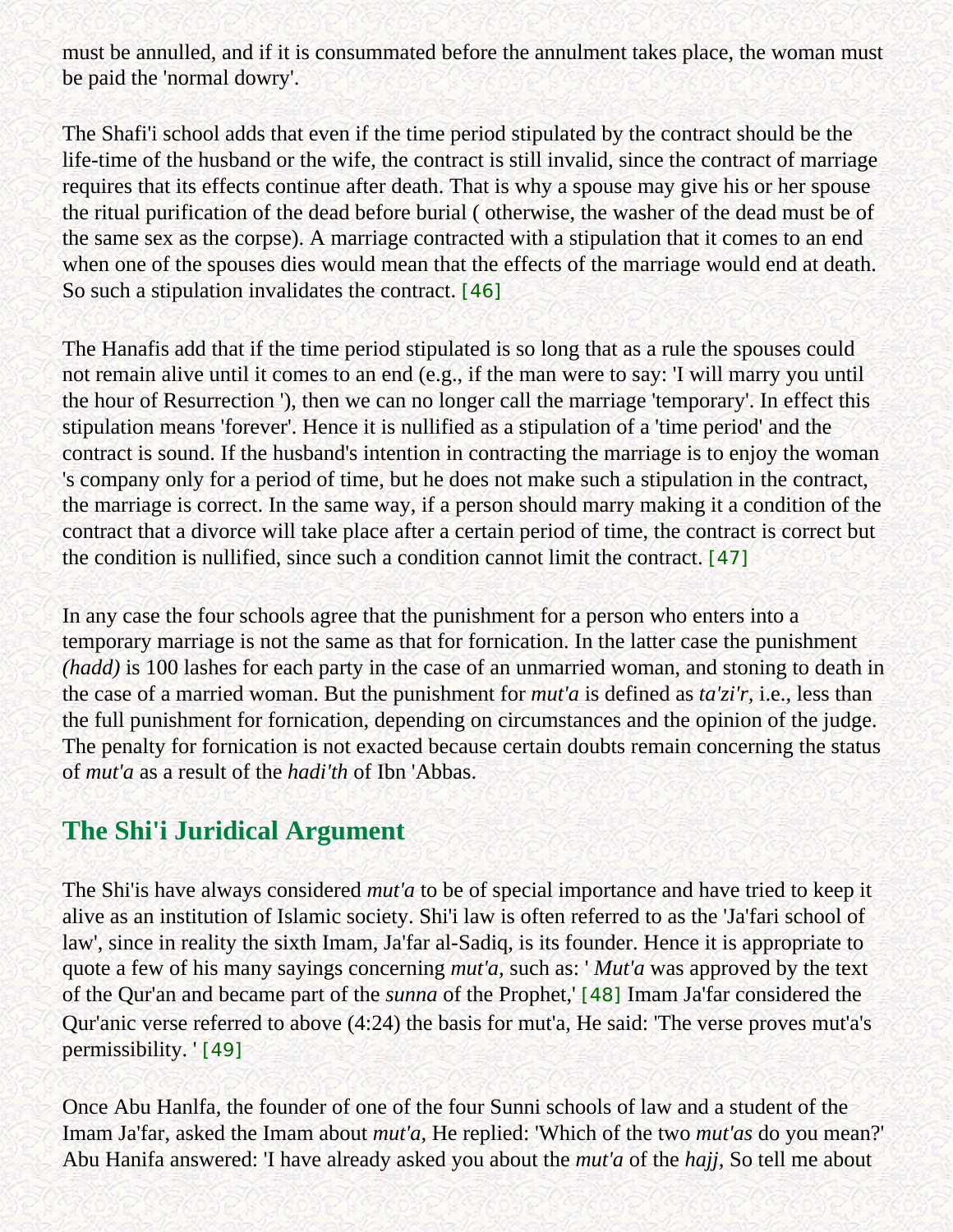the *mut'a* of marriage.' The Imam said, 'Glory be to God! Have you not read the Qur'an? "So those of them whom you enjoy, give to them their appointed wages" (4:24).' [\[50\]](#page-64-9)

<span id="page-60-0"></span>Someone asked the Imam Ja'far: 'Why is it that four witnesses are necessary [for proof to be established] in cases of adultery, but two are sufficient in the case of murder?' He replied: 'God made *mut'a* permissible for you, but He knew that you would not approve of it. So He made the witnesses to number four as a protection for you. If it were not for that, it would be brought against you [that you are committing fornication, whereas you are in fact practicing *mut'a*]. But seldom do four witnesses come together on a single matter.' [\[51\]](#page-64-10)

<span id="page-60-1"></span>The Imam Ja'far considered *mut'a* a divine mercy by means of which people were saved from the sin of fornication and delivered from God's retribution. Concerning the Qur'anic verse: 'Whatsoever mercy God opens to men, none can withhold' (35:2) the Imam said: ' *Mut'a* is part of that mercy.' [\[52\]](#page-64-11)

<span id="page-60-2"></span>The Imam Ja'far said: 'I do not like a man to leave this world without having married temporarily, even if only on one occasion.' [\[53\]](#page-64-12)

<span id="page-60-3"></span>The Imam Ja'far said: 'It is reprehensible in my eyes that a man should die while there yet remains a practice of the Messenger of God that he has not adopted.' He was asked: 'And did the Messenger of God practice *mut'a?'* He replied: 'Yes.' Then he recited the Qur'anic verse: ' And when the Prophet confided to one of his wives a certain matter' up to the words 'and virgins too.' (66:3-5) [\[54\]](#page-64-13)

<span id="page-60-4"></span>The Shi'is call Abu Ja'far Muhammad al Tusi (d. 460/1068) the 'Elder of the Denomination' *(Shaykh al-ta'ifa),* since he is the founder of Shi'i demonstrative jurisprudence *(al-fiqh al-istidlali);* in other words, he was the first person to give Shi'i law a systematic basis. We can conclude this chapter with a summary of his views on *mut'a.* He writes that the Shi'i reasons for considering *mut'a* permissible are as follows: [\[55\]](#page-64-14)

## <span id="page-60-5"></span>1.

The consensus of the Shi'i community.

## 2.

The words of the Qur'an: 'Marry such women as seem good to you!' (4:3), since *mut'a*  is a kind of marriage, but one which men desire to perform by expending their property.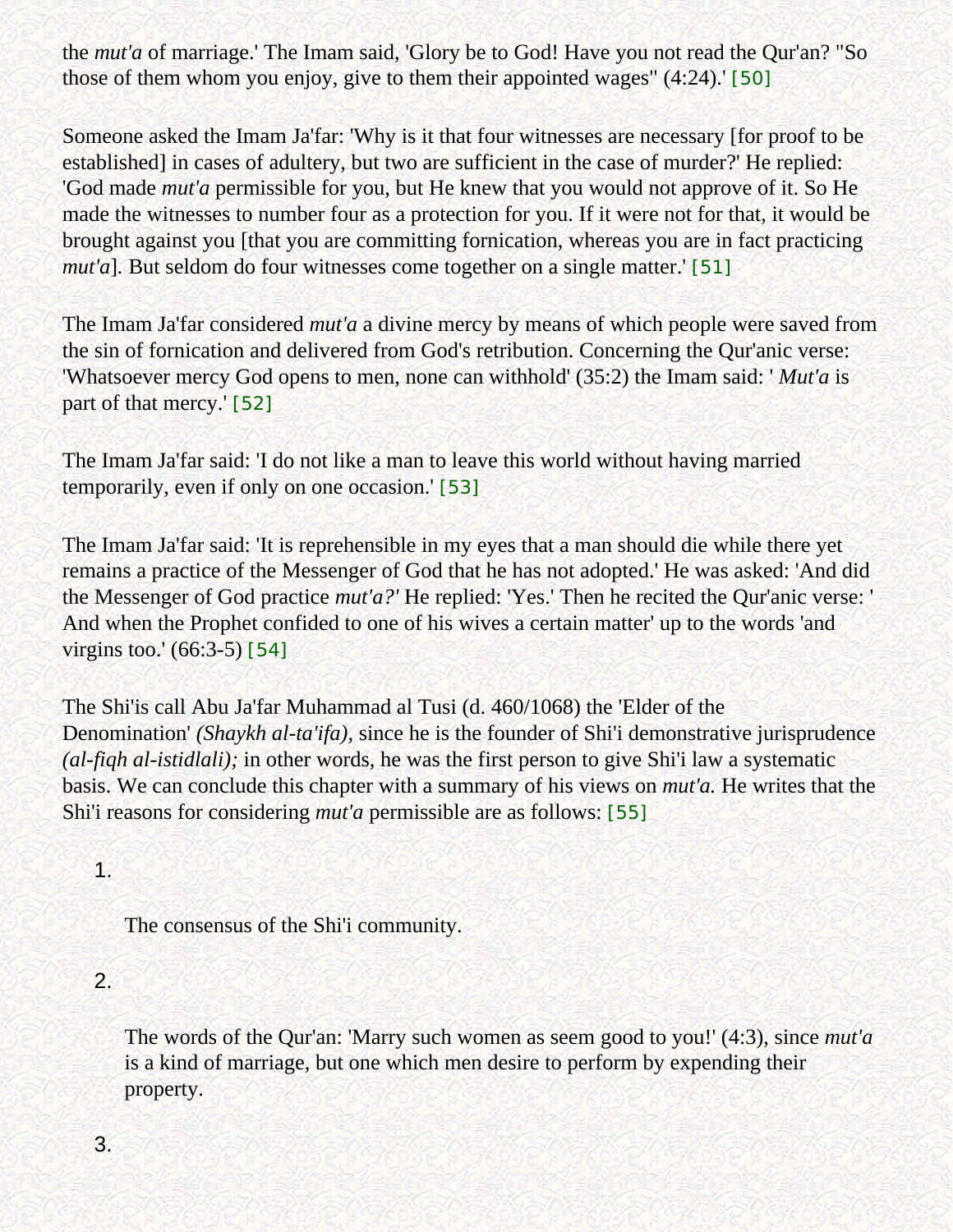The words of the Qur'an: 'So those of them whom you enjoy, give to them their appointed wages' (4:24). The word *istimta'* (enjoy), unless otherwise qualified, signifies 'temporary marriage.'

### 4.

Ibn Mas'ud's version of the Qur'an, which adds the words 'to a specified term ' to the above verse.

## 5.

There is no disagreement over the fact that *mut'a* was allowed at the beginning of Islam. So those who claim that the verse was abrogated must prove their assertion.

### 6.

The principle from which discussion must begin is that *mut'a* is permitted. That it should be forbidden must be proven.

### 7.

The words of 'Umar concerning the 'two *mut'as'.* Here 'Umar tells us that at the time of the Prophet, *mut'a* was permitted, i.e., that it was a part of the religion of Islam. Proof must be provided that it is no longer so.

After referring to these seven reasons, al Tusi answers the arguments of those who claim *mut'a* is forbidden in much the same way that we have seen above.

## <span id="page-61-0"></span>**Footnotes:**

[\[1\]](#page-45-1). Sharh al-lum'a, v, 248-53, Note; Jawahir, v, 163.

<span id="page-61-1"></span>[\[2\]](#page-46-0). Muhammad Husayn Tabataba'i (d. 1982), Tafsir al-mizan, Beirut, 1974; Persian translation by Muhammad Khatima, VIII, Qum, 1344/1965, 76.

<span id="page-61-2"></span>[\[3\]](#page-46-1). Ibid., 84.

<span id="page-61-4"></span><span id="page-61-3"></span>[\[4\]](#page-47-0). Abu 'Ali al-Fadl b. al-Hasan al Tabarsi (d. 548/1153), Majma' al-bayan, Tehran, 1339/1960, III, 32.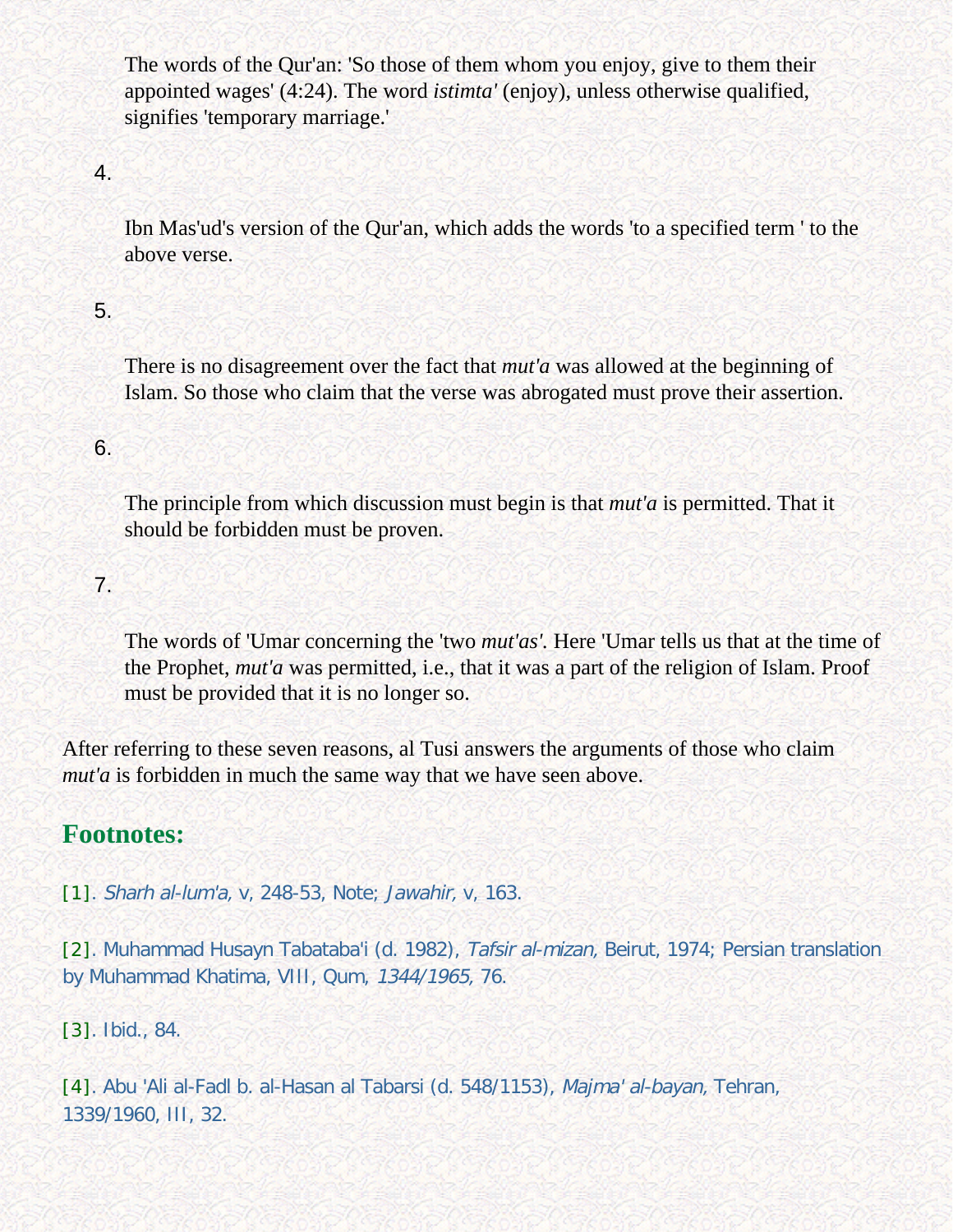[\[5\]](#page-47-1). Ibid.

<span id="page-62-0"></span>[\[6\]](#page-47-2). AI Tafsir al-kabir, Istanbul, 1307 / 1889-90, III, 286.

<span id="page-62-1"></span>[\[7\]](#page-48-0). Ibid.,287.

<span id="page-62-2"></span>[\[8\]](#page-48-1). Muhammad b. Ahmad b. Abi Bakr al-Ansari al-Qurtubi (d. 671/1273), al-Jami' li ahkam al-Qur'an, Cairo, 1967 , v, 130.

<span id="page-62-3"></span>[\[9\]](#page-48-2). Tafsir al-mizan, Persian version, VIII, 132; Husayn Yusuf Makki, al-Mut'a fi'l-Islam, Persian translation, Tehran, 1342/1963, p.59.

<span id="page-62-4"></span>[\[10\]](#page-48-3). Abu'l-Qasim al-Musawi al-Khu'i, al-Bayan fi tafsir al-Qur'an, Najaf, 1375/1955-56, 219.

<span id="page-62-5"></span>[\[11\]](#page-62-5). *Sharh al-lum'a, v, 277, Note.* 

<span id="page-62-6"></span>[\[12\]](#page-49-0). *Wasa'il, XIV*, 488, hadith I.

- <span id="page-62-7"></span>[\[13\]](#page-49-1). Al-Tafsir al-kabir, III, 286.
- <span id="page-62-8"></span>[\[14\]](#page-49-2). Jawahir, v, 163.

<span id="page-62-9"></span>[\[15\]](#page-49-3). Ahmad b.Hanbal, al-Musnad, Beirut, n.d., 1,52.

<span id="page-62-10"></span>[\[16\]](#page-49-4). Pilgrims who come to Mecca for the *hajj* from a long distance and want to perform the 'umra before the hajj are allowed to enter into a state of consecration *(ihram)* for the 'umra and then to leave it until they re-enter it for the *hajj*. During the intervening period they can 'enjoy themselves' (tamattu') with the activities of everyday life that are forbidden in the state of ihram. This tamattu' before the hajj is known as mut'at al-hajj.

<span id="page-62-11"></span>[\[17\]](#page-50-0). Al Tafsir al-kabir, III, 287.

<span id="page-62-12"></span>[\[18\]](#page-50-1). Majma' al-bayan, III, 32.

<span id="page-62-13"></span>[\[19\]](#page-50-2). Muslim, al-Sahih, Cairo, 1334/1916, IV, 38 (chapter: al-mut'a bi 'l-hajj wa 'l- 'umra).

<span id="page-62-14"></span>[\[20\]](#page-50-3). Jawahir, V, 161; al-Bayan, 229.

<span id="page-62-15"></span>[\[21\]](#page-51-0). Al-Tafsir al-kabir,III, 287.

<span id="page-62-16"></span>[\[22\]](#page-51-1). Sharh al-lum'a, V, 182-83; Jawahir, v, 161; al-Bayan,229.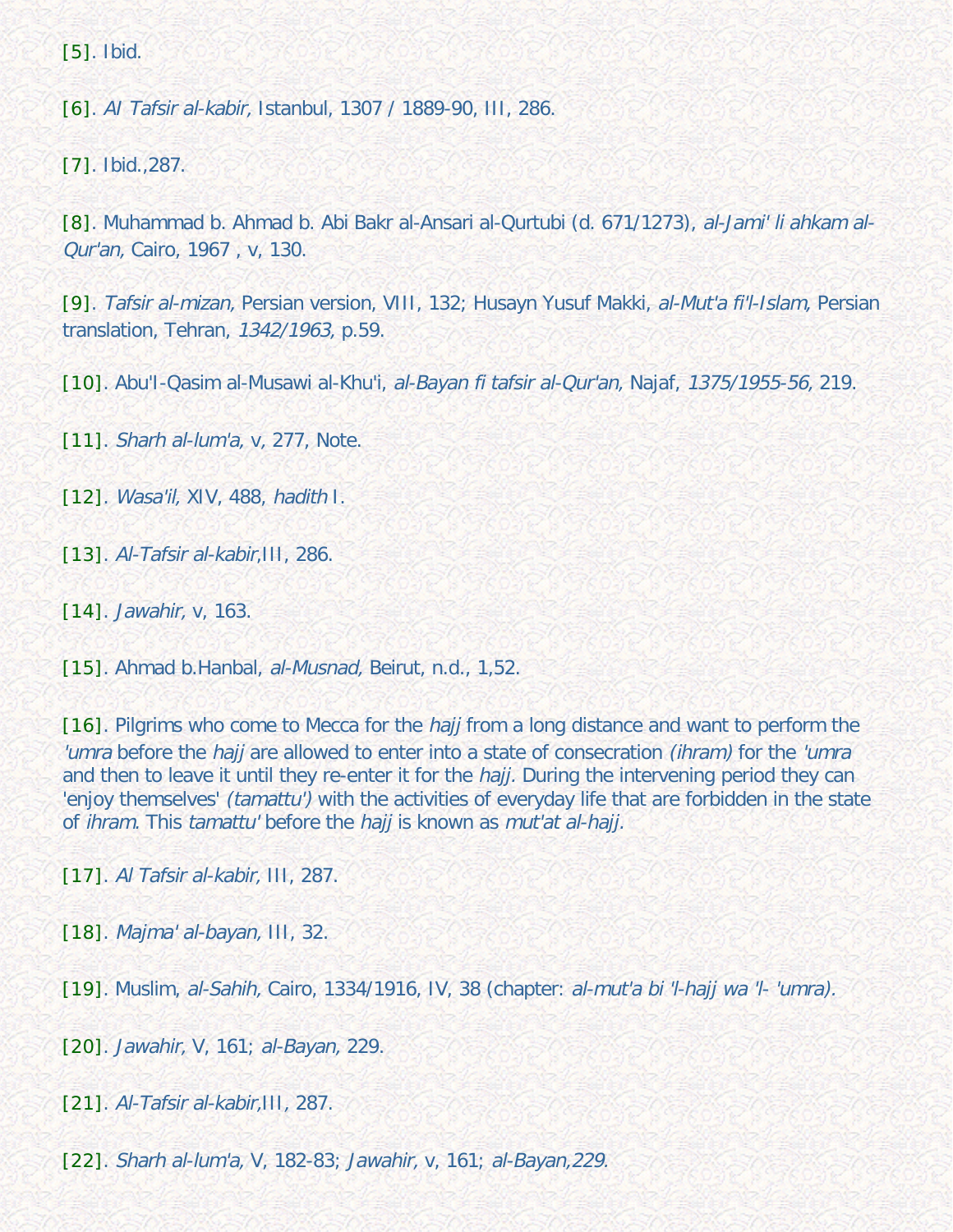<span id="page-63-0"></span>[\[23\]](#page-51-2). Those who have attained the capacity and necessary knowledge of jurisprudence to make independent judgments *(ijtihad)* on cases concerning which they are consulted are called mujtahids. In contrast to Shi'i law, in Sunnism the 'door of ijtihad' has been closed.

<span id="page-63-1"></span>[\[24\]](#page-51-3). Al-Bayan,229.

<span id="page-63-2"></span>[\[25\]](#page-51-4). Sharh al-lum'a, v, 283; al-Bayan, p.229; al-Mut'a, 68.

<span id="page-63-3"></span>[\[26\]](#page-51-5). Al Tafsir al-kabir, III, 290.

<span id="page-63-4"></span>[\[27\]](#page-52-0). Al-Mut'a, pp.68-69.

<span id="page-63-5"></span>[\[28\]](#page-52-1). Majma' al-bayan, III, 33.

<span id="page-63-6"></span>[\[29\]](#page-52-2). Muhammad Shaykh al-Islam Kurdistani, Rahnama-yi madhhab-i Shafi'i, Tehran, 1337/1958, I,429-30.

<span id="page-63-7"></span>[\[30\]](#page-52-3). Al Tafsir al-kabir, III, 287-88.

<span id="page-63-8"></span>[\[31\]](#page-52-4). Wasa'il, IV, 441, hadith 32.

<span id="page-63-9"></span>[\[32\]](#page-53-0). Al Tafsir al-kabir, III, 288.

<span id="page-63-10"></span>[\[33\]](#page-53-1). Ibid.; al-Jami', V, 131; al-Bayan, p.244; al-Mut'a, pp.19-20.

<span id="page-63-11"></span>[\[34\]](#page-53-2). Al-Bayan, pp. 222-24.

<span id="page-63-12"></span>[\[35\]](#page-54-0). Sharh al-lum'a, v, 264-82, Note; 282, Text.

<span id="page-63-13"></span>[\[36\]](#page-54-1). Al-Bayan, pp.222-23.

<span id="page-63-14"></span>[\[37\]](#page-54-2). Al Tafsir al-kabir, III, 287.

<span id="page-63-15"></span>[\[38\]](#page-54-3). Wasa'il, XIV, 436, hadith 2; 440, hadith 20 and 25.

<span id="page-63-16"></span>[\[39\]](#page-54-4). Al-Durr al-manlhur, Tehran, 1377/1957, II, 141.

<span id="page-63-17"></span>[\[40\]](#page-54-5). Al-Bayan, p.221; al-Tafsir al-kabir, Ill, 286; Ahmad b. Hanbal, al-Musnad, VI, 436; Muslim, IV, 48.